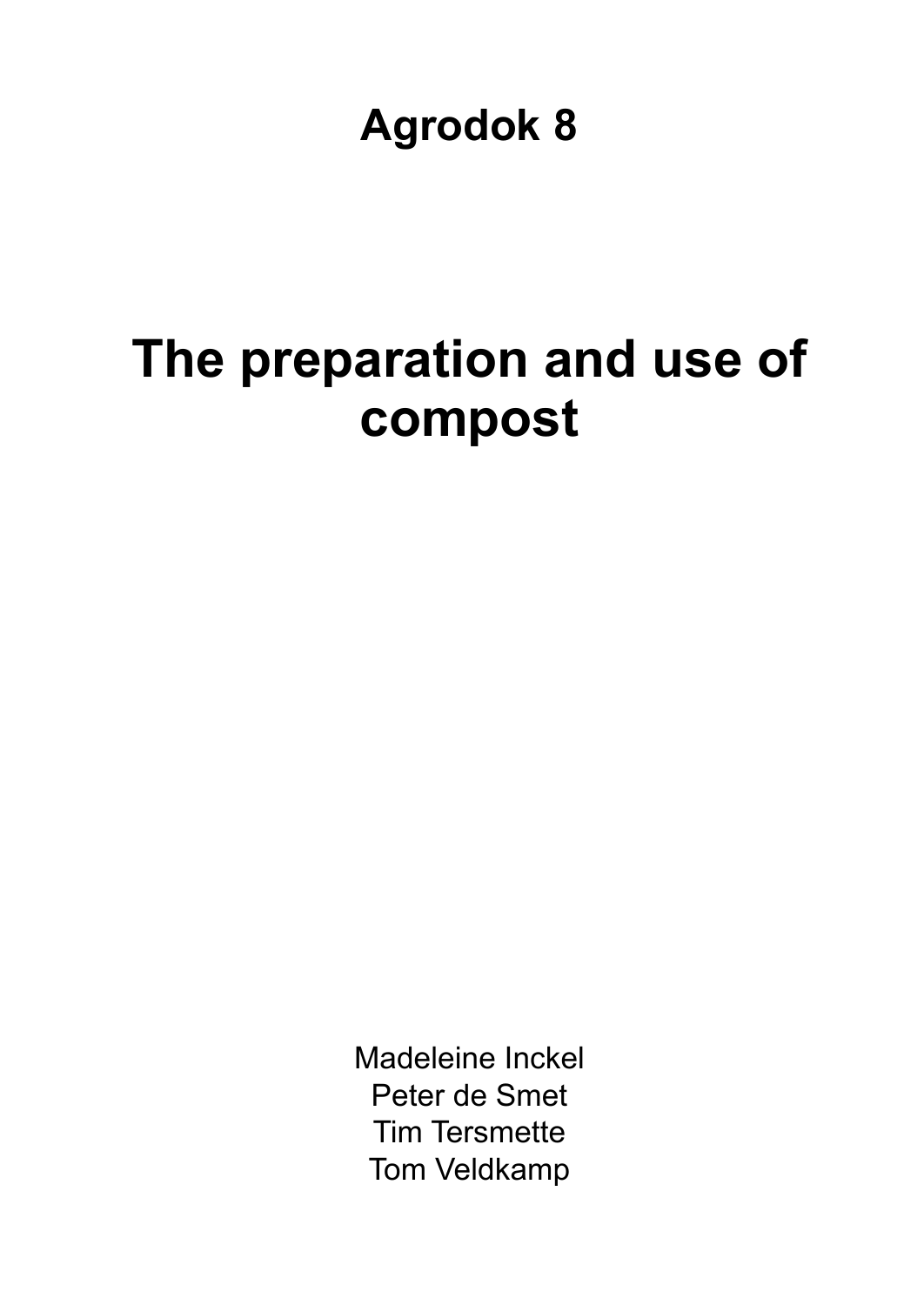© Agromisa Foundation, Wageningen, 2005.

*All rights reserved. No part of this book may be reproduced in any form, by print, photocopy, microfilm or any other means, without written permission from the publisher.* 

First edition: 1980 Fifth revised edition: 1999 Seventh edition: 2005

Authors: Madeleine Inckel, Peter de Smet, Tim Tersmette, Tom Veldkamp Translation: Mrs. E.W.M. Verheij Printed by: Digigrafi, Wageningen, The Netherlands Third revision by: Mira Louis and Marg Leijdens

ISBN: 90-8573-006-6

NUGI: 835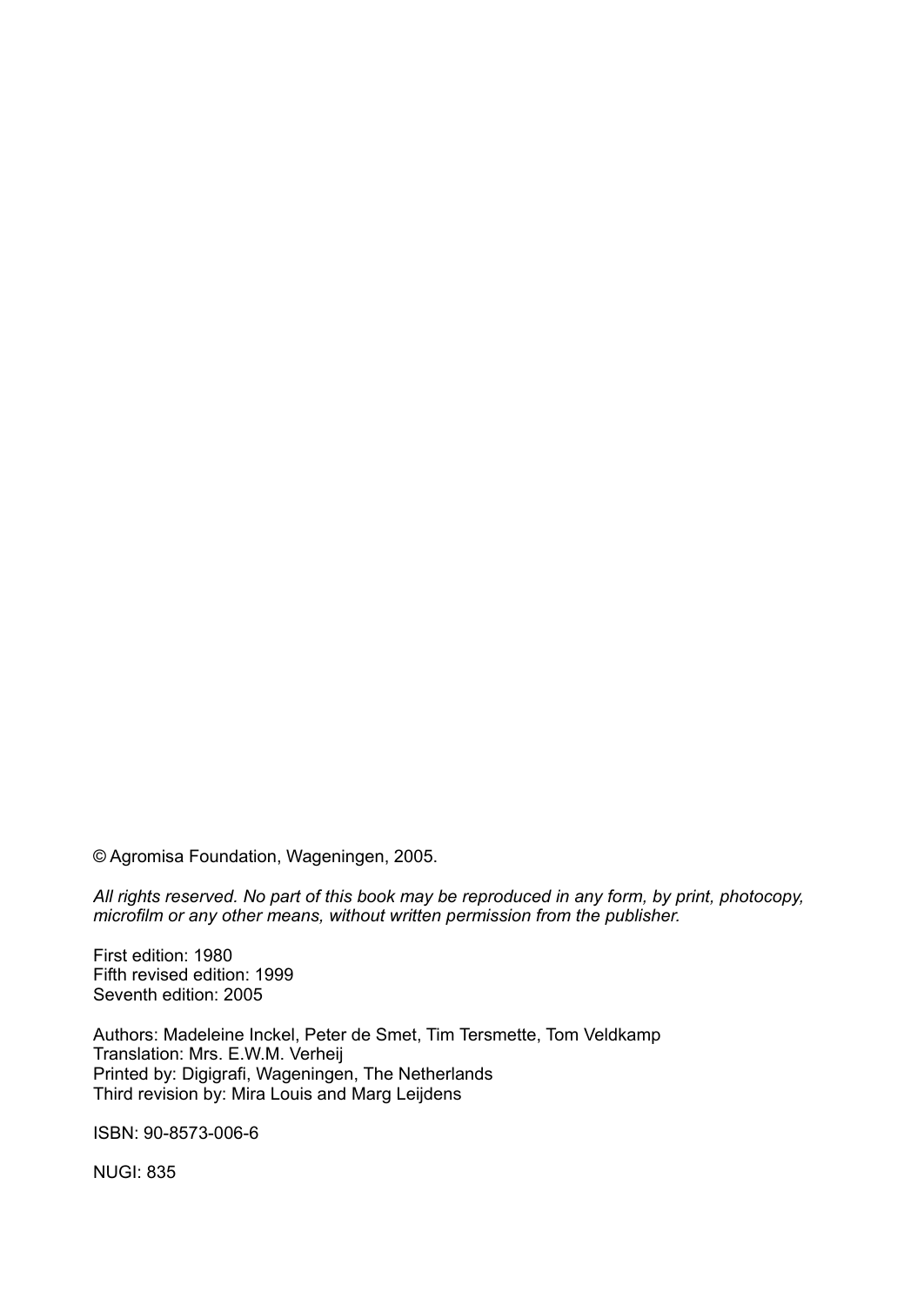# **Foreword**

## **Foreword to the third revised edition**

This booklet has been compiled to give information about how compost can be applied in the tropics and subtropics. It gives a simple description of the processes taking place in the soil and during composting. Practical suggestions are given for constructing a compost heap. A few selected compost methods and applications are given and a literature list has been added for supplementary information.

The reader is advised to first read through the whole booklet to get a general impression before looking for specific information. We welcome, with interest, any remarks, additions or queries about this booklet or related matters.

The Authors Wageningen, May 1990.

#### **Foreword to the fourth revised edition**

We have made some minor alterations in this third revised edition. Hopefully this Agrodok will continue to be a help to produce your own compost.

The publisher Wageningen, October 1994.

#### **Foreword to the fifth revised edition**

We thank Mira Louis for preparing materials for this 5th revision. KIOF, The Kenyan Institute for Organic Farming in Nairobi, and the Henry Doubleday Research Association (HDRA) in Coventry, UK, both gave us valuable information to improve this Agrodok. We are very grateful to them. Their addresses are given in the back of this book. We hope that many people will make use of the information given.

Marg Leijdens, Coordinator Agrodok Publications Wageningen, 1999.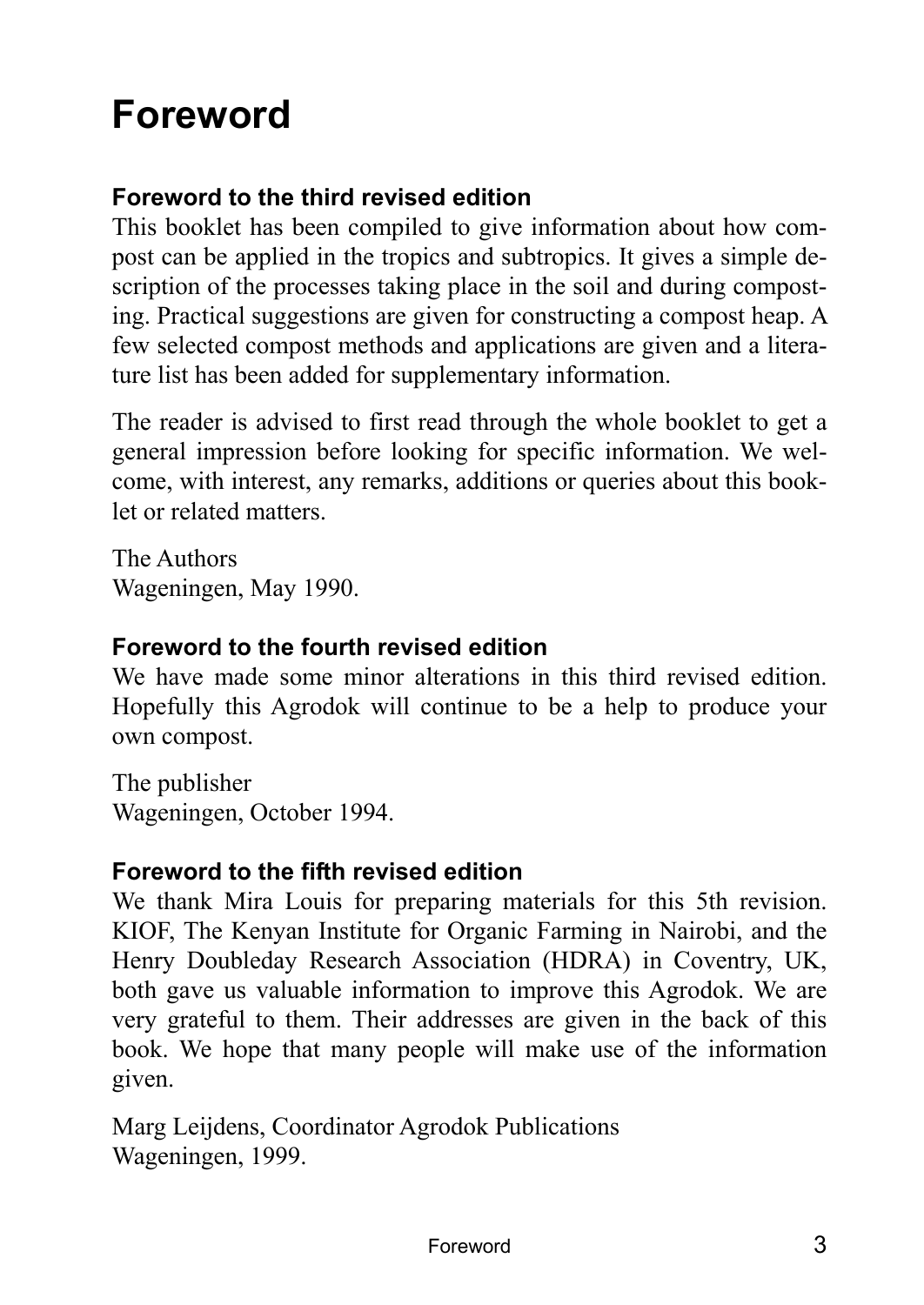# **Contents**

| 1                                    | <b>Reasons for composting</b>                                                                                                                           | 6                                      |
|--------------------------------------|---------------------------------------------------------------------------------------------------------------------------------------------------------|----------------------------------------|
| $\overline{\mathbf{2}}$              | Fertilizing: the role of organic matter and compost                                                                                                     | 8                                      |
| 2.1                                  | Organic matter and soil processes                                                                                                                       | 8                                      |
| 2.2                                  | Compost                                                                                                                                                 | 9                                      |
| 3                                    | The composting process                                                                                                                                  | 11                                     |
| 3.1                                  | Heating phase                                                                                                                                           | 12                                     |
| 3.2                                  | Cooling down phase                                                                                                                                      | 13                                     |
| 3.3                                  | <b>Maturation phase</b>                                                                                                                                 | 13                                     |
| 4<br>4.1<br>4.2<br>4.3<br>4.4<br>4.6 | The practice of composting<br>Organic material<br>Micro-organisms<br>Air<br>Moisture<br>4.5 Site of the compost heap<br>Size and setting up of the heap | 14<br>14<br>16<br>16<br>17<br>17<br>19 |
| 5                                    | <b>Methods to make compost</b>                                                                                                                          | 22                                     |
| 5.1                                  | Indore method                                                                                                                                           | 22                                     |
| 5.2                                  | Bangalore method                                                                                                                                        | 24                                     |
| 5.3                                  | Heating process or block method                                                                                                                         | 25                                     |
| 5.4                                  | Pit composting                                                                                                                                          | 27                                     |
| 5.5                                  | Trench composting                                                                                                                                       | 28                                     |
| 5.6                                  | <b>Basket composting</b>                                                                                                                                | 29                                     |
| 5.7                                  | Boma composting                                                                                                                                         | 30                                     |
| 6                                    | <b>Composting specific materials</b>                                                                                                                    | 33                                     |
| 6.1                                  | Composting water plants                                                                                                                                 | 33                                     |
| 6.2                                  | Composting seaweed                                                                                                                                      | 34                                     |
| 6.3                                  | Composting coffee pulp                                                                                                                                  | 35                                     |
| 6.4                                  | Composting domestic waste                                                                                                                               | 36                                     |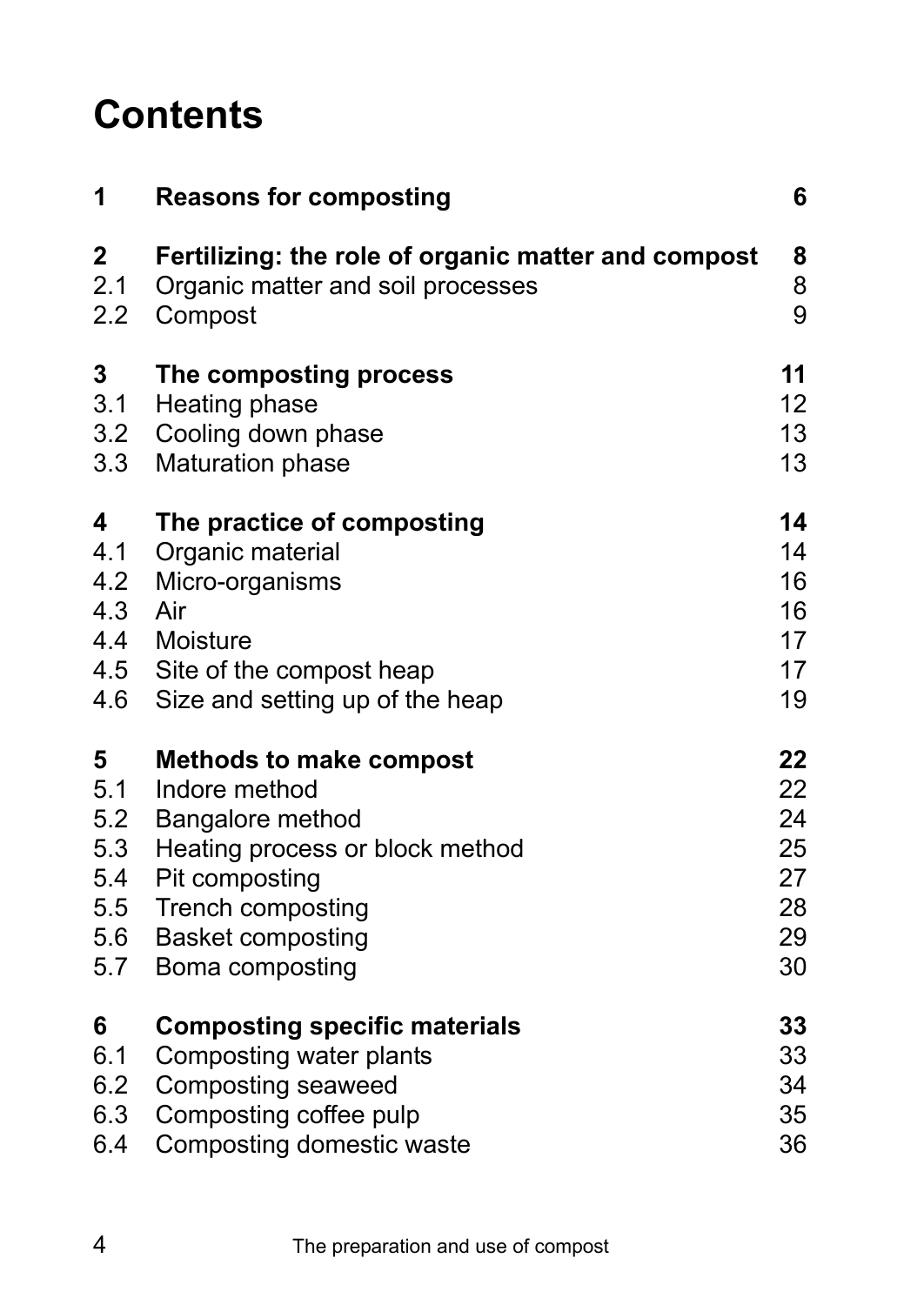| 6.5                           | Composting human waste or sewage                                                                                                                                                          | 39                         |
|-------------------------------|-------------------------------------------------------------------------------------------------------------------------------------------------------------------------------------------|----------------------------|
| 7<br>7.1<br>7.2<br>7.3<br>7.4 | <b>Putting compost to use</b><br>Fertilizing<br>Nursery soil, potting soil, planting trees<br>Erosion prevention and erosion control<br>Compost for fish feed                             | 40<br>40<br>42<br>43<br>43 |
| 8<br>8.1                      | Liquid manure and plant teas<br>How to make liquid manure and plant teas                                                                                                                  | 47<br>47                   |
| 9<br>9.1<br>9.2<br>9.3        | <b>Bokashi</b><br>The organic materials<br>Preparation of bokashi<br>Applying bokashi                                                                                                     | 50<br>51<br>53<br>56       |
|                               | 10 Your own organic fertilizer<br>10.1 Advantages and disadvantages<br>10.2 Whether or not to start preparing organic fertilizers<br>10.3 Practical questions as a guideline for starting | 57<br>57<br>58<br>59       |
|                               | <b>Appendix 1: Composition of organic materials</b>                                                                                                                                       | 60                         |
|                               | <b>Further reading</b>                                                                                                                                                                    | 62                         |
| <b>Useful addresses</b>       |                                                                                                                                                                                           |                            |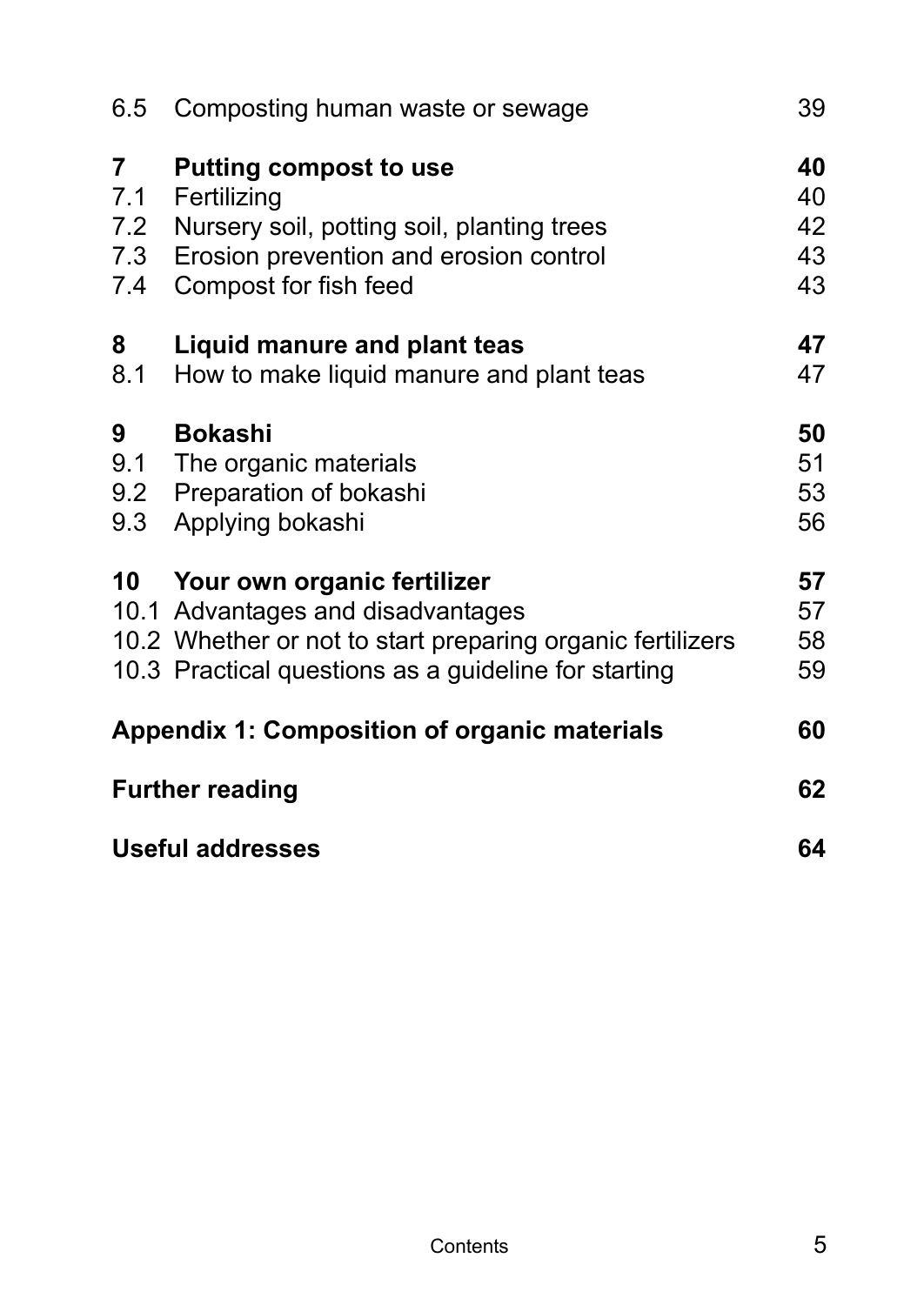# **1 Reasons for composting**

Compost is an organic fertilizer that can be made on the farm at very low cost. The most important input is the farmer's labour. Compost is decomposed organic matter, such as crop residues and/or animal manure. Most of these ingredients can be easily found around the farm.

Agromisa's Question and Answer Service frequently receives questions from farmers who face a problem with a decreasing fertility of their soils. Due to soil fertility problems, crop returns often decrease and the crops are more susceptible to pests and diseases because they are in bad condition.

In order to increase soil fertility in the short run, nutrients have to be added to the soil. This is often done by applying chemical fertilizers. Chemical fertilizers, however, are expensive to purchase and for most small-scale farmers this is a problem. Preparation and use of compost can be a solution to that problem.

To really improve soil fertility in the long term, it is necessary to improve the soil structure and to increase the organic matter content of the soil. Compost is a good fertilizer because it contains nutrients as well as organic matter. The role of organic matter is explained in more detail in Chapter 2.

Using compost as the only means to maintain soil fertility is possible, but in that case you need a very large quantity of compost. We advise you to apply several practices at the same time in order to maintain the soil fertility in the long term.

Some of these methods to improve soil fertility are:

- $\triangleright$  Crop husbandry methods, such as: mulching, green manure, agroforestry and improved fallow.
- ? Applying organic manures such as: compost, liquid manure and animal manure.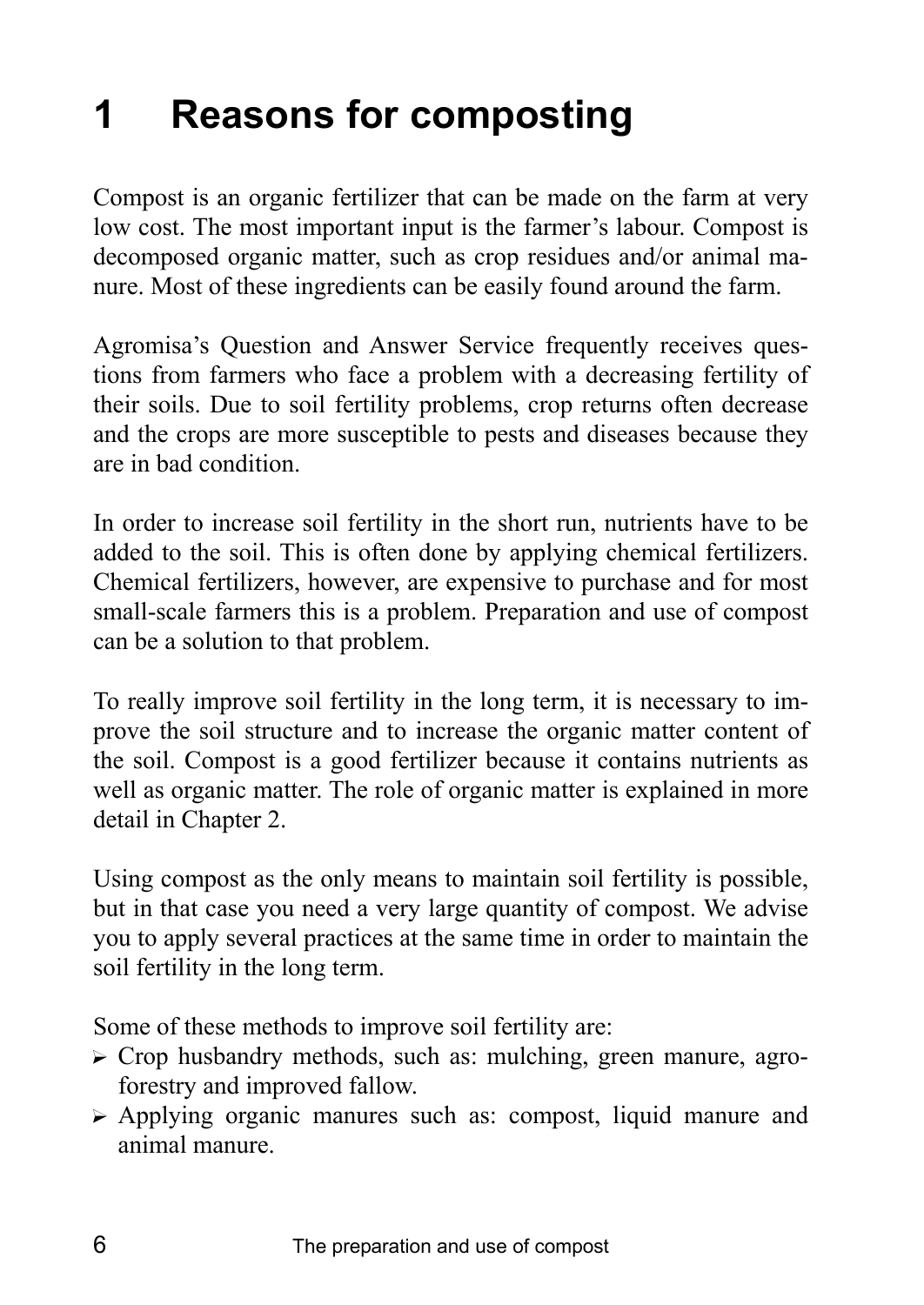If animal manure is applied it should have matured for some time, other-wise it might damage the plants. Composting animal manure makes it a better fertilizer.

These methods to improve soil fertlility and others are described extensively in Agrodok no. 2: *'Soil fertility management'* and Agrodok no. 16: *ëAgroforestryí.*

### **Contents of this Agrodok**

This Agrodok concentrates on the preparation and use of compost. Chapter 8 gives a recipe of making liquid manure and plant teas. These are organic fertilizers that are easily made to supply plants quickly with nutrients. Bokashi is another type of organic fertilizer, prepared by fermenting organic matter. In Chapter 9 it is explained in detail.

This Agrodok has been written for people who work with small scale farmers in developing countries and for anybody with an interest in composting and organic fertilizers.



*Figure 1: Turning compost (Source: KIOF)*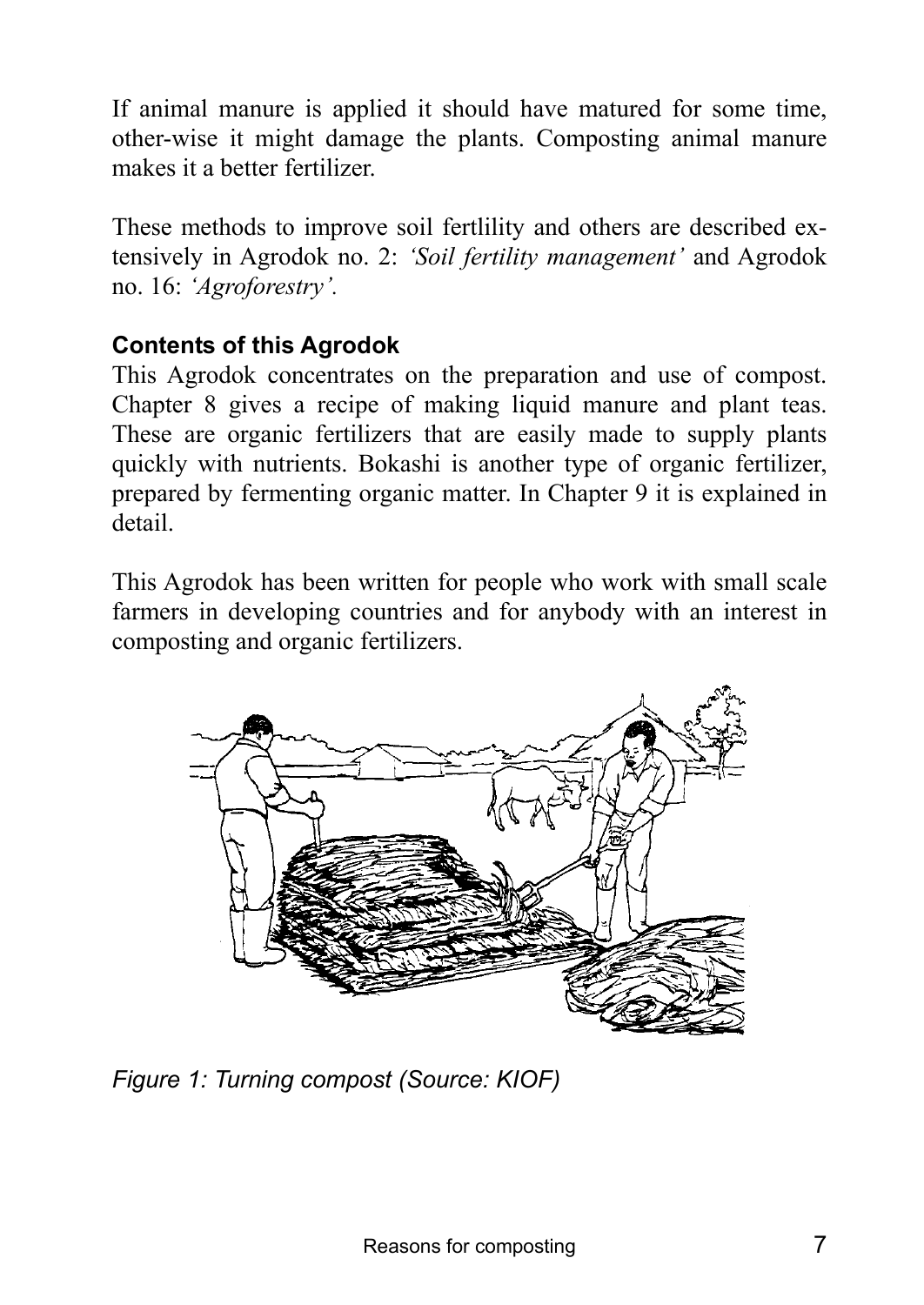# **2 Fertilizing: the role of organic matter and compost**

The presence of organic matter in the soil is fundamental in maintaining the soil fertility and decreasing nutrient losses. Compost is an organic fertilizer; it adds organic matter and nutrients to the soil.

In order to quickly supply a crop with the required nutrients, a chemical fertilizer may be needed. In contrast to organic fertilizers, chemical fertilizers help the plants immediately; organic manures first have to be broken down into nutrients (by soil-organisms) before they can be utilized by the plants.

However, chemical fertilizers are used up by the end of the season, whereas organic matter continues to enhance soil fertility, soil structure and water storage capacity.

Moreover, the presence of organic material ensures that the chemical fertilizer is more efficiently utilized by the crop. Organic matter retains plant nutrients and thus prevents the fertilizer from being washed away. It is in fact a waste of money to apply chemical fertilizer on a soil that is poor in organic matter, if it is not done in combination with measures to increase the level of organic matter in the soil.

# **2.1 Organic matter and soil processes**

Organic matter in the soil consists of fresh organic matter and humus. Fresh organic matter can be (dead) plant material, animal droppings, dead animals etc. The fresh organic matter is transformed into fine organic matter and humus by soil organisms.

Humus gives the soil a dark color and retains nutrients and water. It cannot easily be decomposed further. The fine organic matter, and humus in particular, have the following properties: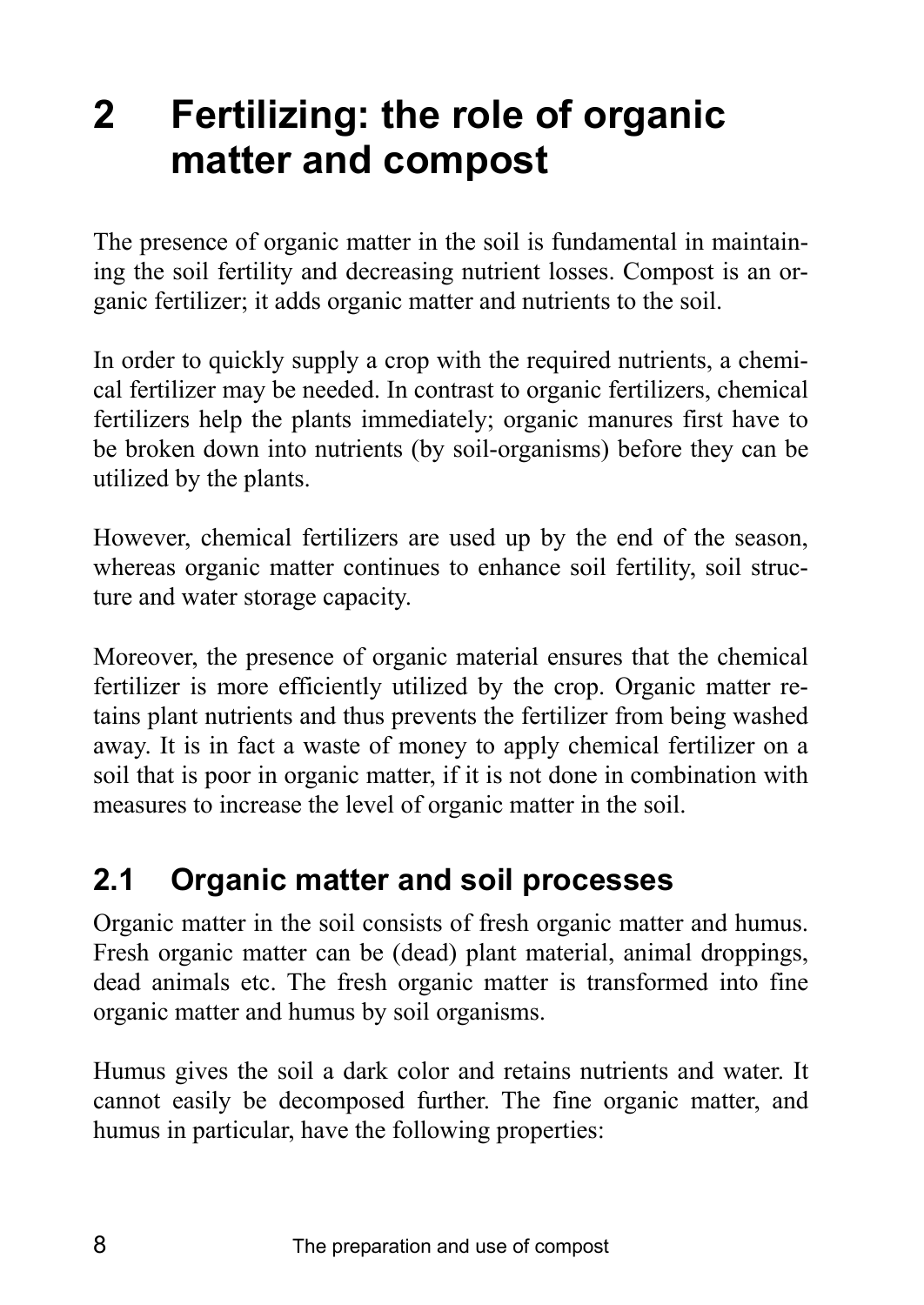- $\triangleright$  it improves the soil structure.
- $\triangleright$  it improves the resistance of the soil against the erosive action of rain and wind.
- $\triangleright$  it retains water and releases it slowly, so that water is available to the plants (water storage capacity) over a longer period.
- $\triangleright$  it retains nutrients and releases them to the plants slowly over a longer period.
- $\triangleright$  it contains the main nutrients: nitrogen (N), phosphorus (P) and potassium (K), which become available to the plants after decomposition.



*Figure 2: A few soil organisms, some can hardly be seen by the naked eye* 

The micro-organisms are mainly responsible for further breaking down part of the humus into carbon dioxide, water and nutrients for the plants. This process is called mineralization: nutrients are released and can be taken up directly by plant roots.

The rate of humus production and mineralization in the soil depends on a number of factors. In a hot climate the micro-organisms are more active and the organic materials will break down more rapidly than in a cold climate. Also the acidity of the soil, the composition of the organic matter, the humidity and the availability of oxygen strongly influence the rate of decomposition.

# **2.2 Compost**

The natural decomposition process in the soil can be regulated and speeded up by man. Organic material is collected, and preferably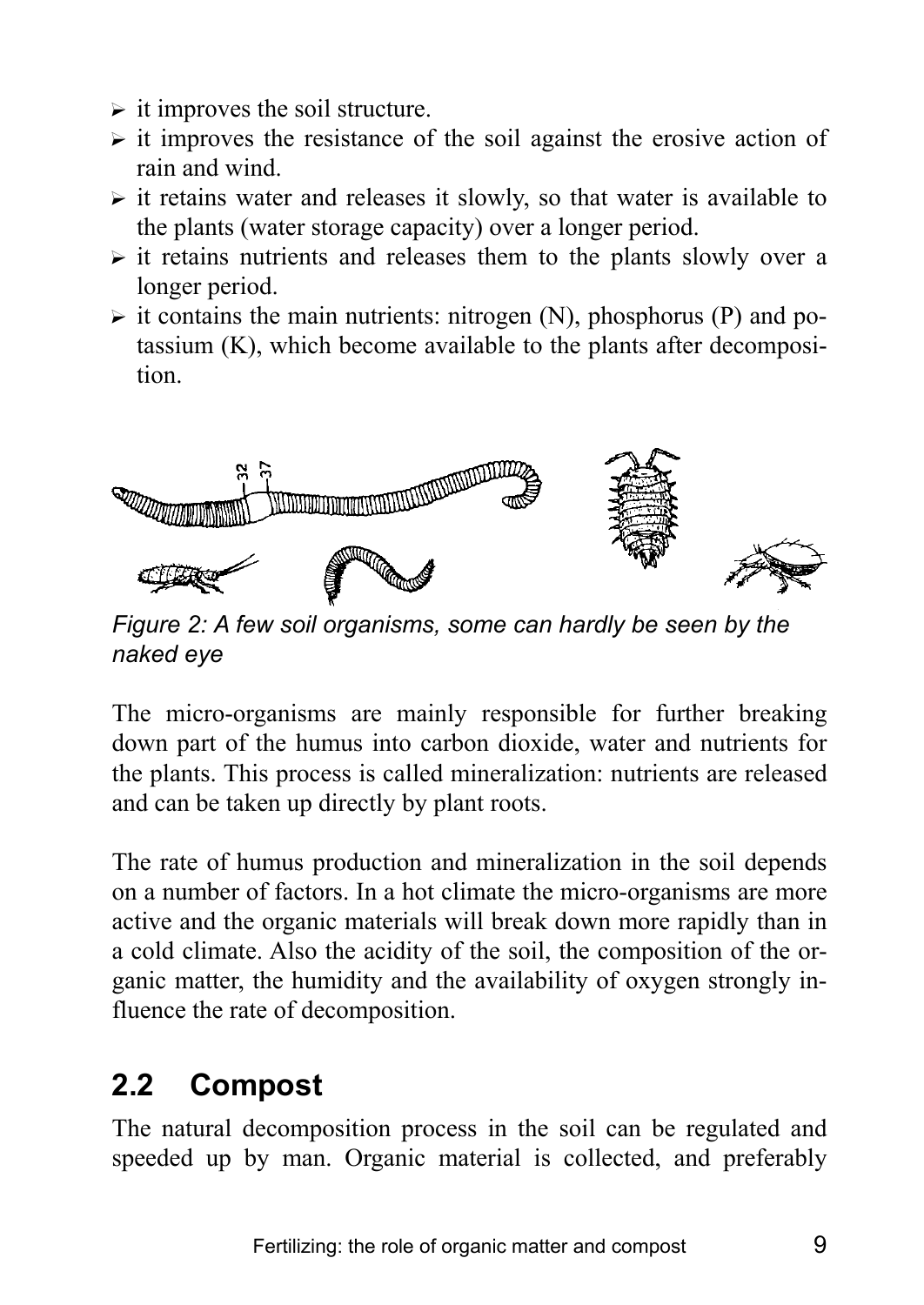stacked in a heap. In the heap the decomposition process is more intensive and the conditions more favourable, because the heap is made up almost entirely of organic matter. The end product is strongly decayed organic matter with humus and nutrients. This is known as compost. Compost is used as an organic fertilizer that can be added to the soil.

Fertilizing with compost means, apart from fertilizing the plants, also making use of the good properties of organic material as mentioned in the section above.

Adding compost to sandy soils increases the water retention capacity. This means that water remains longer in the soil and thus remains available to plants for a longer time in periods of drought.

All non-toxic, organic materials can be used for making compost. Superfluous and/or waste material are often applied and in this way can be made use of again. Finally, make sure that the materials used for composting could not be better used for other purposes, such as cattle feed.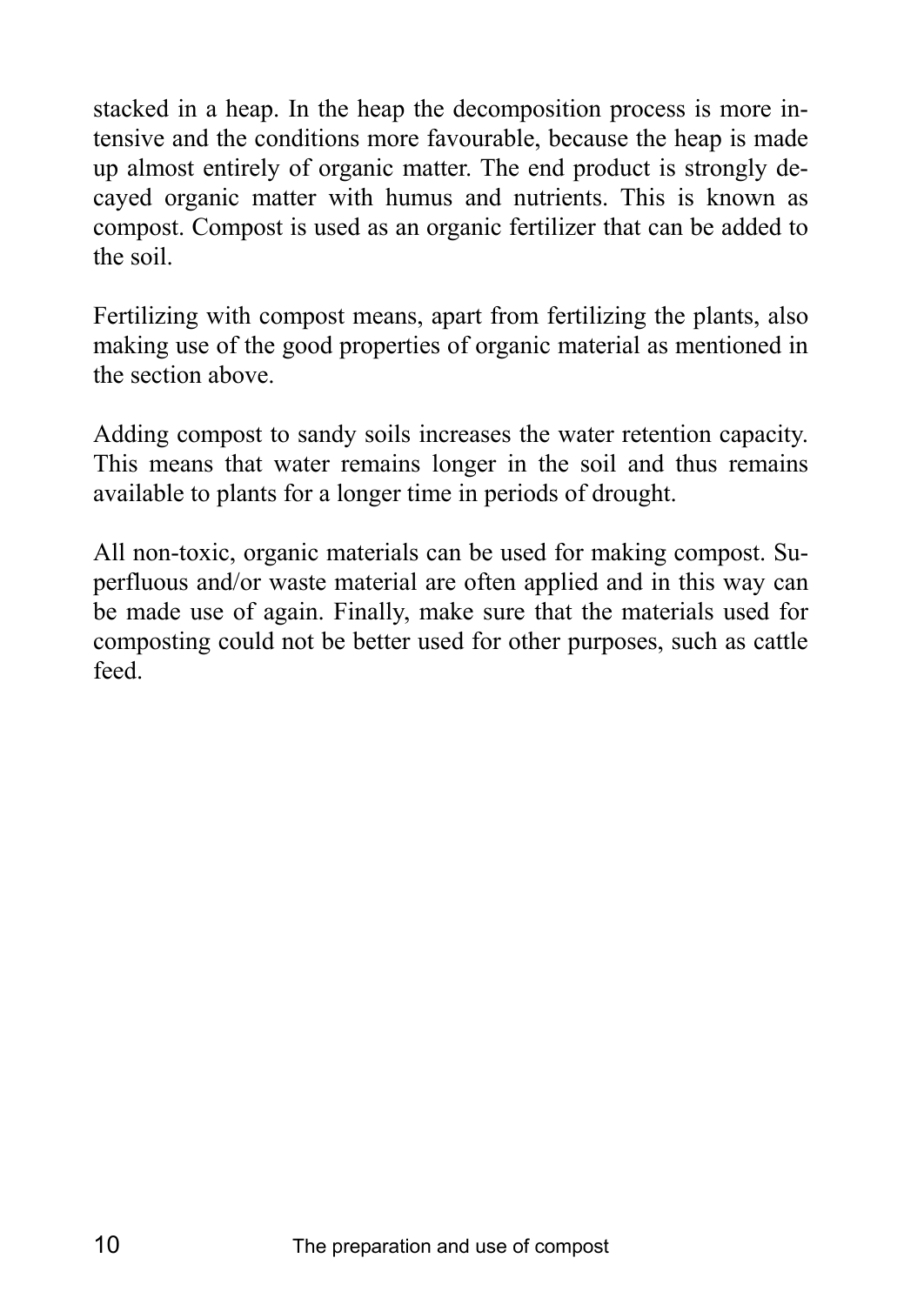# **3 The composting process**

As described in the section on organic matter in soil processes, the composting process happens due to the activity of micro-organisms (bacteria) and other larger organisms like worms and insects. These need certain conditions to live. These include moisture and air.

To make the best possible compost, the micro-organisms must be able to work optimally. This can be achieved if the following four factors are combined to the best advantage:

- $\triangleright$  type of organic material
- $\triangleright$  air
- $\triangleright$  moisture
- $\triangleright$  temperature

The acidity (pH) is also considered by some to be an important factor. Acidity depends on the air and moisture flow. A compost heap that is properly composed will seldom get too acid.

The composting process will be optimal when:

- $\triangleright$  various materials of different decomposition rates are combined;
- $\triangleright$  the different materials are well mixed:
- $\triangleright$  the size of the heap varies from 1 x 1 meters to 3 x 3 meters. This makes it possible for the temperature to stay constant within the heap.

A good composting process passes through 3 consecutive stages, these are as follows:

- $\triangleright$  a heating phase (fermentation)
- $\triangleright$  a cooling down phase
- $\triangleright$  a maturation phase

It is not easy to draw the line between these stages. The process takes place very gradually and with the help of continuously changing micro-organisms the organic material is converted into compost.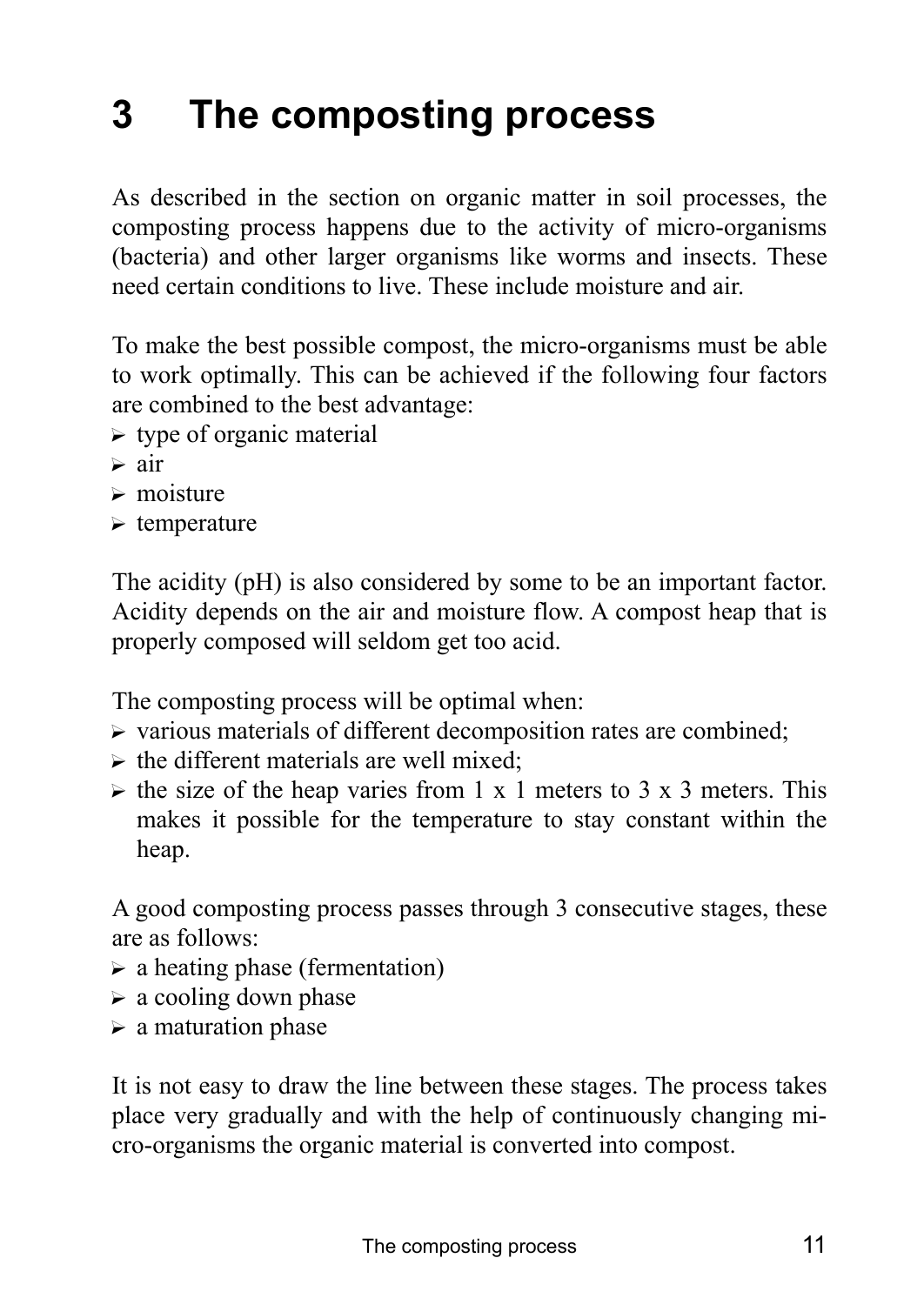# **3.1 Heating phase**

During the first stage of composting, the compost heap starts to heat up considerably. This effect is known as fermentation and is the result of the breaking down of the complex and tough fibrous material of the organic matter. This fermentation process (decomposition) is strongest in the centre of the heap.

To get the fermentation going quickly and effectively, a number of factors are important. In the first place the compost heap should be made of all sorts of organic materials. Secondly, the right microorganisms have to be present. Thirdly, it is very important that there is adequate oxygen and water. If these three conditions are met, heat is generated quickly. In the next chapter we explain how to meet these conditions when putting compost making into practice.

During fermentation the micro-organisms multiply and change at a rapid rate, which adds to the heating up process. In this way, a selfaccelerated process is started. The fermentation stage usually begins after 4-5 days and may take 1-2 weeks.

Maximum fermentation takes place at a temperature of 60-70  $\mathrm{^{\circ}C}$  in the compost heap. If the temperature is too high, the necessary microorganisms may die and decomposition comes to a halt.

Due to its temperature, fermentation also has a hygienic effect. In the organic material, many pathogenic germs that are a threat to man, animal and plant, are destroyed. It is often suggested that fermentation kills weed seeds and roots too. However, in practice, this is quite disappointing. Many weed seeds are not destroyed in a normal compost heap, because the temperature is not sufficiently high. In some cases, the germinating power of weed seeds has even been known to increase.

## **Temperature test**

A simple way to see if the fermentation process has started is as follows: put a stick in the centre of the heap about 5 days after completing the compost heap or after the final turning over. Leave it there for about 5 to 10 minutes.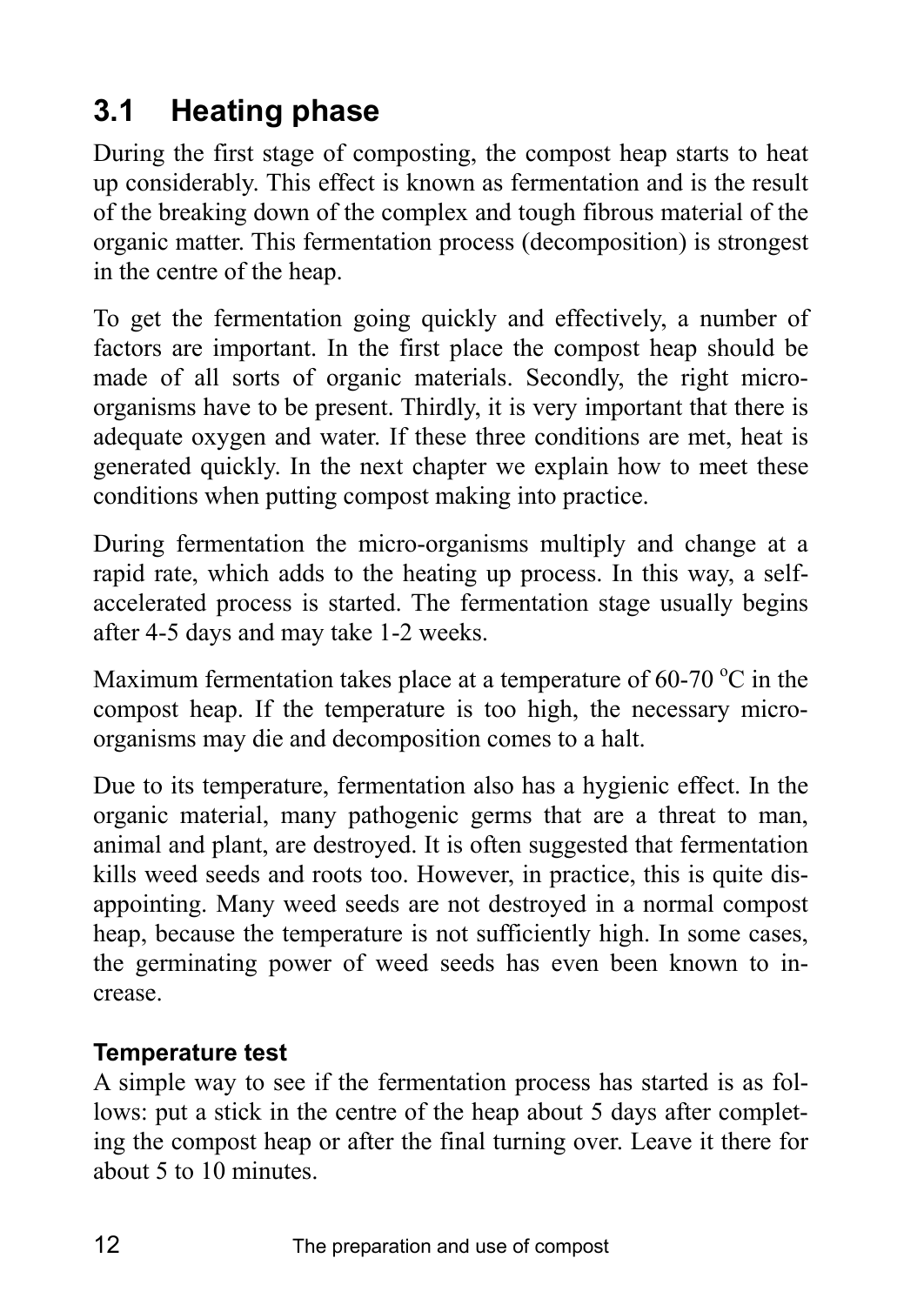After taking it out, feel it immediately. It should be considerably warmer (60 - 70 °C) than body temperature. If not, then this is an indication that something is wrong, perhaps the material used or aeration is at fault.

# **3.2 Cooling down phase**

The fermentation phase gradually changes into a cooling down phase. Decomposition occurs without much generation of heat and the temperature drops slowly.

During this period new types of micro-organisms convert the organic components into humus. The heap remains clammy and hot inside and the temperature drops from  $50^{\circ}$ C to  $30^{\circ}$ C. By regulating the temperature, air and water supply, the process can be accelerated or slowed down. How long this cooling down stage takes, depends on the type of heap, the material, the attention given to it, the climate etc.

The cooling down period usually takes a few months, but in unfavourable conditions may require up to a year.

# **3.3 Maturation phase**

In this end phase of decomposition, the temperature drops to soil temperature, depending on the climate,  $15-25$  °C.

Apart from the micro-organisms mentioned, the large soil fauna are active at this stage too. In temperate regions, earthworms in particular, feed on the strongly decomposed organic material, and in this way contribute to decomposition.

In the tropical to semi arid regions, termites in particular play an important role, although these can also be very troublesome. This phase never really comes to an end; the decomposition process can go on infinitely at a slow rate. The compost is ready for use if it feels crumbly and looks like good brown/black organic soil.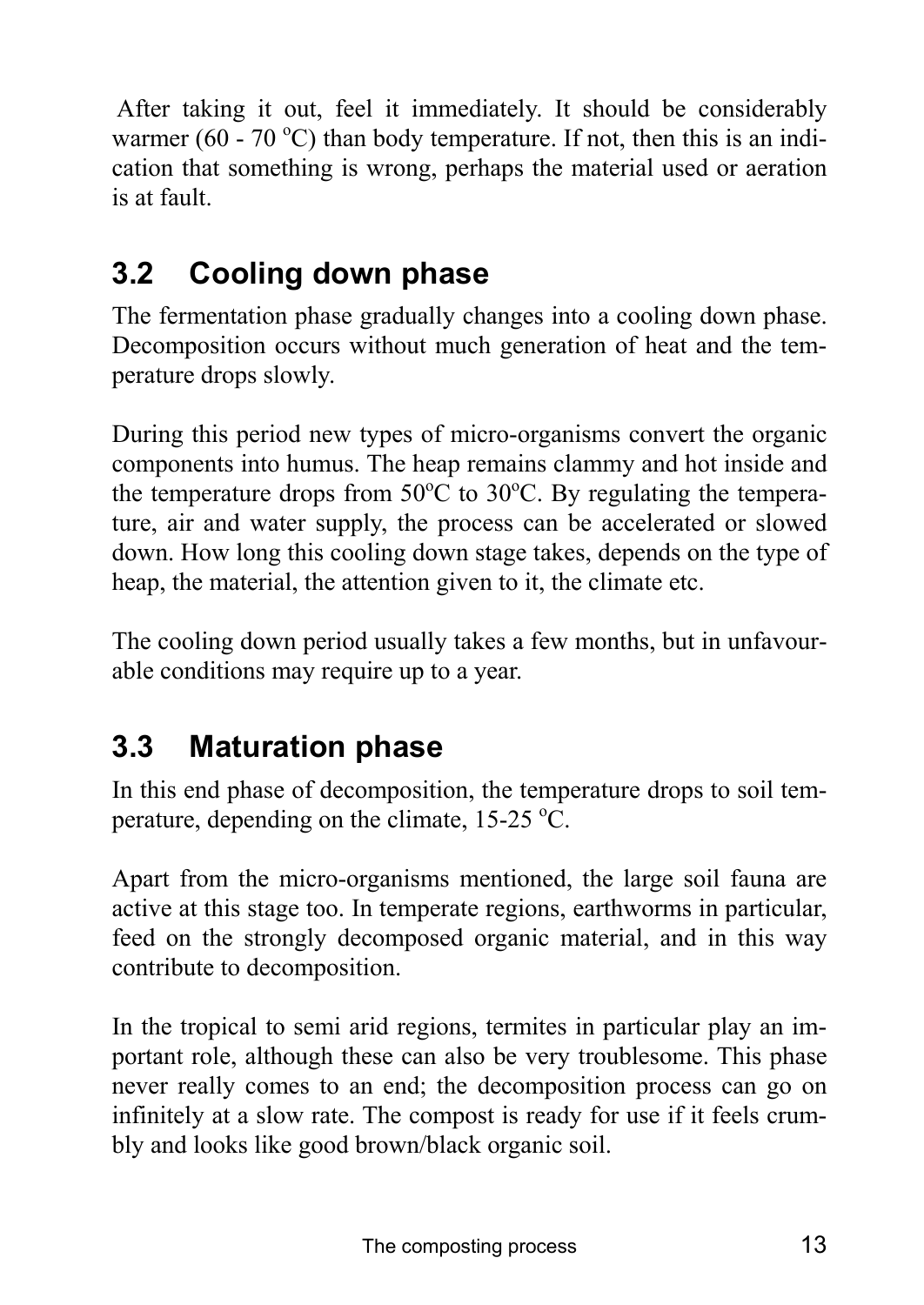# **4 The practice of composting**

In this chapter the important aspects of compost making are explained. Attention must be given to the composition of the organic material and the location of the heap. The measurements and the construction of the heap are described separately.

In the next chapter different specific methods of compost making are given.

# **4.1 Organic material**

In general, any type of organic material of plants and animals can be used. It is essential to mix old and tough materials, which are difficult to decompose (crop residues, small twigs), with young and sappy materials, which are easily decomposable (fruit, vegetable skins, young leaves).

This is because different types of organic matter contain different proportions of carbon (C) and nitrogen (N). The micro-organisms who decompose the organic matter need both carbon and nitrogen to function well.

In general, young, living material that decomposes fast contains low levels of carbon but high levels of nitrogen. Tough, dead material decomposes slowly and contains large amounts of carbon but low amounts of nitrogen. Too little nitrogen-rich material means the composting process will be slow, too much of it will result in the heap becoming acid and smelly.

The ideal ratio of carbon and nitrogen for starting a compost pile is:  $C : N$  ratio = 25-30 : 1

See appendix 1 for the composition of the most important materials for composting.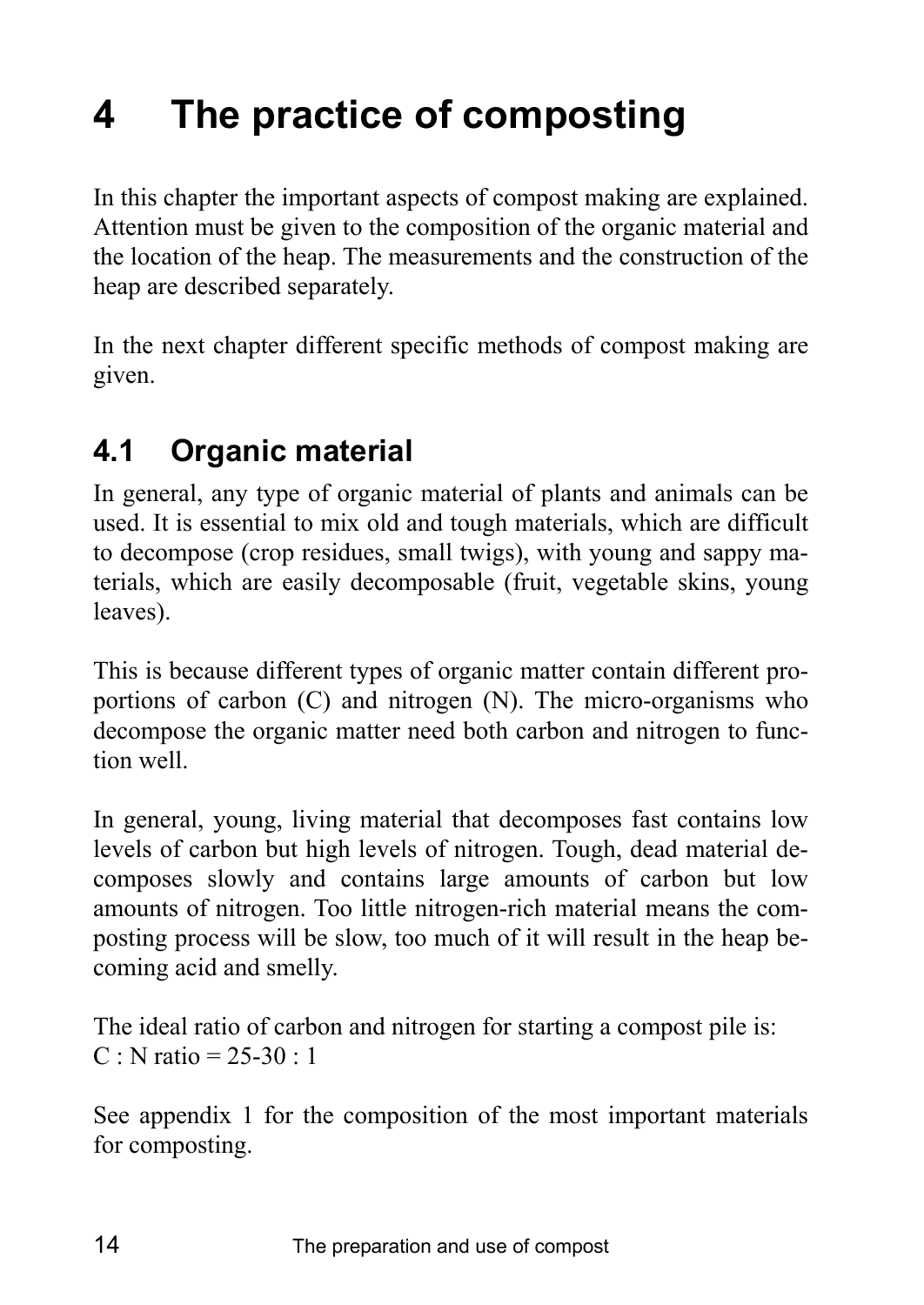*Examples of nitrogen-rich materials are:* 

Young leaves, all types of manures, fish meal, fish waste, urine, leguminous plants.

*Examples of carbon-rich materials are:* 

Dry leaves, crop residues of maize, sugarcane, rice, etc., twigs, woodshavings, coffee pulp, carton, etc.

*Table 1: Examples of the C:N ratio of some materials (Source: KIOF).* 

| <b>Material</b>              | <b>C:N Ratio</b> |
|------------------------------|------------------|
| sawdust                      | up to $400$      |
| maize stalks                 | 50-150           |
| straw                        | 50               |
| legumes and farm manure      | 20-30            |
| manure with bedding material | $20 - 25$        |
| hay from legumes             | 15               |
| animal droppings             | 15               |

Be careful not to use toxic materials. For example, plant parts sprayed with chemical pesticides can have an adverse effect on the decomposition and the quality of the compost. Diseased material with rusts and viruses for example, should be kept to a minimum.

During fermentation many disease germs are not destroyed, so the disease cycle continues as compost is added to the soil in the form of manure.

A shortage of easily decomposable material is often the reason for slow conversion in the compost heap. The heap may even become completely inactive. An indication of this is the fall in temperature during fermentation, after about two days.

A compost heap made up of young plant material (easy to decompose) gets going slowly and soon becomes too acid. An acid compost heap begins to rot and smell. Decomposition takes place very slowly and the quality of the compost deteriorates. The combination of young leaf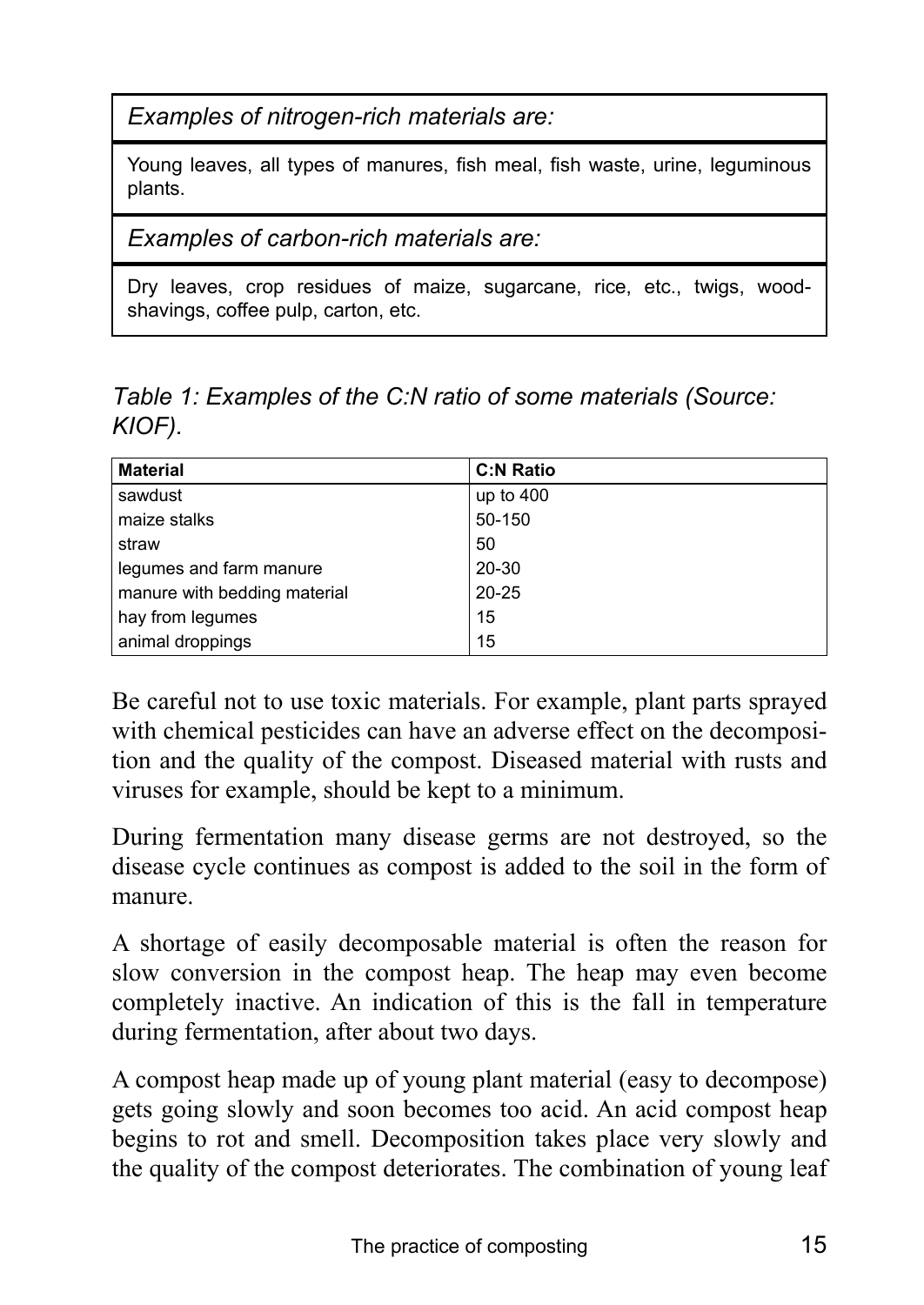litter or manure (easy to decompose) with woody plant parts (difficult to decompose) gives the best compost in the shortest time.

In appendix 1 you find a list, showing the composition of many types of organic material which could be used for composting.

# **4.2 Micro-organisms**

The composting process happens due to the activity of microorganisms and other larger organisms like worms and insects. See figure 2 in Section 2.1.

The first condition for composting is the presence of the composting organisms. Adding these organisms to the heap can be done by mixing ready-made compost with the organic materials. If there is no compost the soil can be added. Collect this soil preferably from a shady and humid place, e.g. from below trees.

Soil that contains moisture, contains micro-organisms. Soil that has been dried out by the sun, usually does not contain many living organisms anymore.

# **4.3 Air**

The micro-organisms in the heap require oxygen to survive and to do their work converting the organic material. The carbon dioxide which is produced by the micro-organisms as a result of their activity needs to be blown out by a flow of air. If there is not enough air in the heap, the useful micro-organisms will not survive. Other micro-organisms that do not need oxygen will thrive and decomposition of the organic material will slow down.

In order to get enough air in the heap do not put the compost heap right up against a wall. When building up the heap put a layer of rough material (twigs) at the bottom, so air can enter the heap. See also section 4.6 with the subsection on air channels.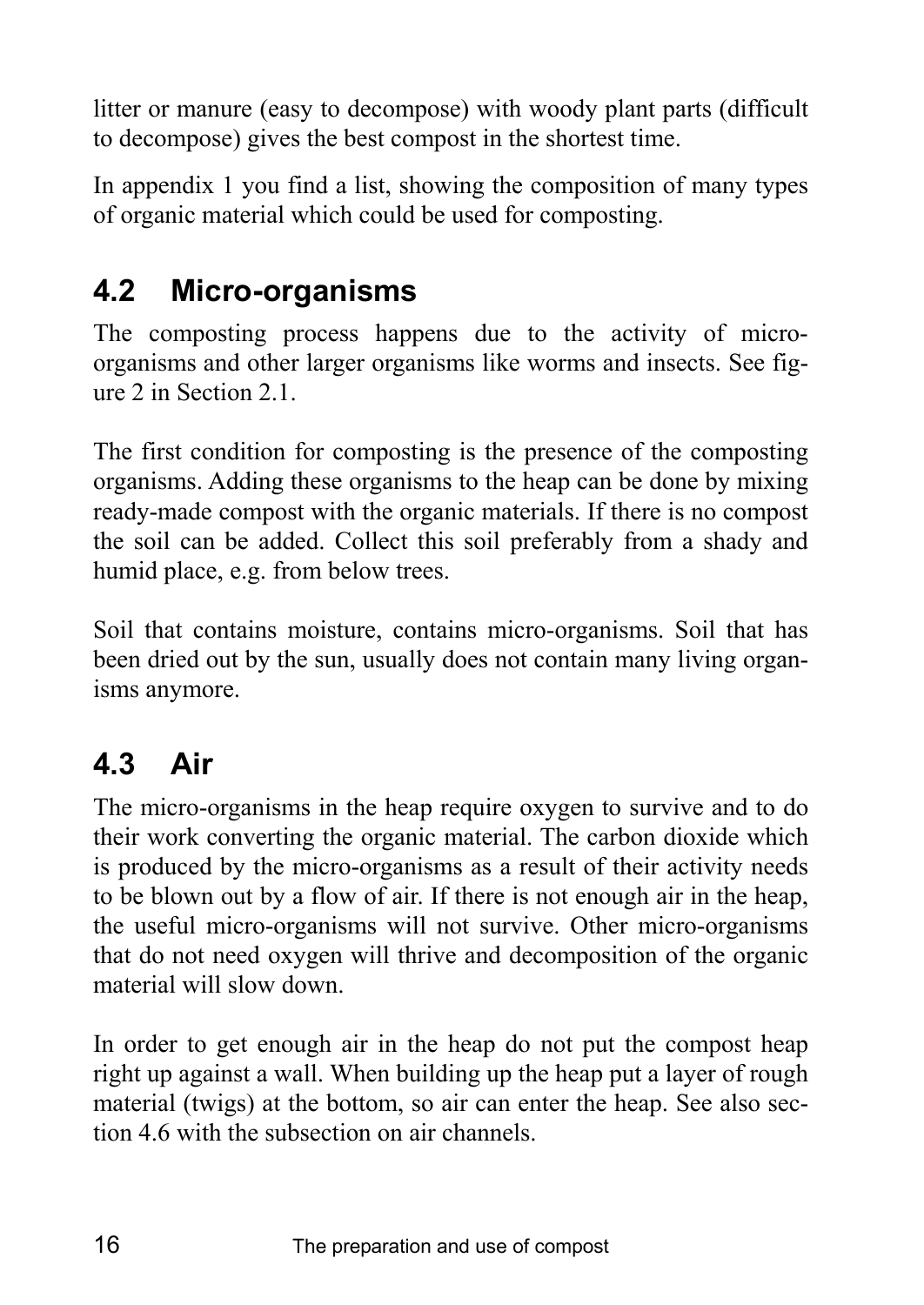# **4.4 Moisture**

The micro-organisms need moisture to live and to spread through the heap. The activity of the organisms will slow down if the heap is too dry. But if the heap becomes too wet, then there will not be enough air and the composting organisms will die. This will cause the heap to ferment rather than compost. Judging the right amount of water requires a little experience.

### **Moisture test**

The moisture level of a compost heap can be tested easily. Put a bundle of straw in the heap. If after 5 minutes it feels clammy, then the moisture level is good; if still dry after 5 minutes, the moisture level is too low.

A dry heap has to be sprinkled uniformly, using a watering can or a perforated tin. Water alone can be used or a mixture of urine and water 1:4. Urine enhances the growth of the micro-organisms.

Water droplets on the straw indicate that the heap is too wet and it should be opened up straight away. The material can be spread out and dried in the sun. It can also be mixed with other dry material. After some time the heap can be made up again. If it has become too wet by rain then it is better to cover it. Repeat the test in both cases after a few days.

# **4.5 Site of the compost heap**

Choosing a good place for a compost heap is important. Bear in mind the following points:

### **Climate**

If weather conditions are mainly dry, the heap must be protected against drying out. A shady place, out of the wind, is ideal. This could be behind a building or behind a row of trees. Moisture in the heap will then evaporate less quickly, yet there will be enough air.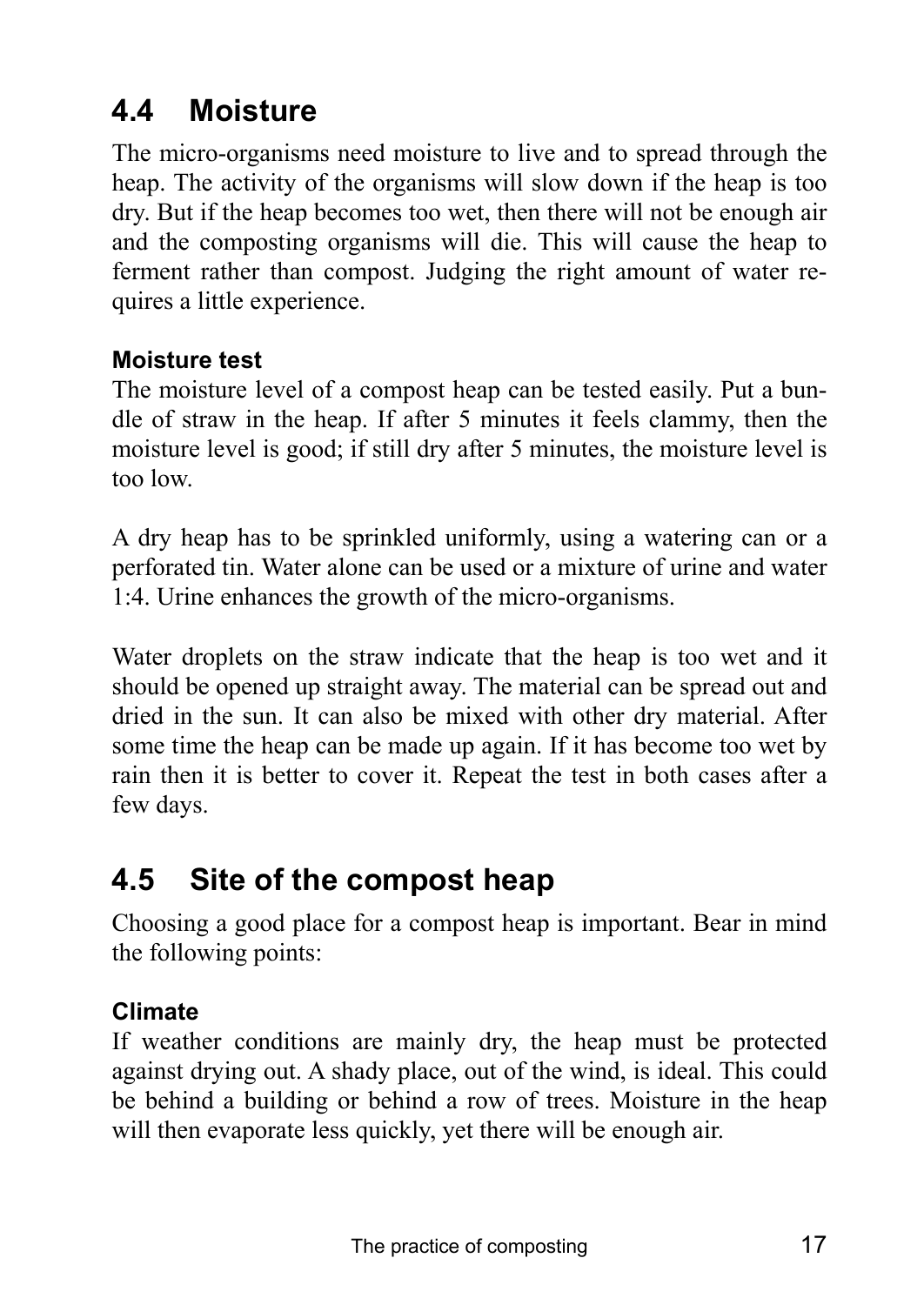A wind-free place also has the advantage that the material is not blown away and the temperature fluctuates less. A water source near the heap is convenient for sprinkling if too dry.

Under wet weather conditions the heap will have to be protected against excess water. Choose a protected and well-drained place on a higher part of the land. A compost heap under a shade tree (mango or cashew, for instance) will usually be well protected against excessive rainfall. Both types of weather conditions are likely to play an important role in determining a suitable place for making a compost heap.

Putting a simple roof above the place where the compost is made protects the heap against the sun and against the rain. The protection against these climatic influences will improve the composting process. Temperature and moisture level will stay more constant.



*Figure 3: Simple roof above three compost heaps (Mira Louis)* 

### **Transport**

The heap should be situated as close as possible to the source of organic material (for instance, the field or harvesting place). It should also be near the place where the compost is to be used. This saves time and labour in transport or organic material and compost.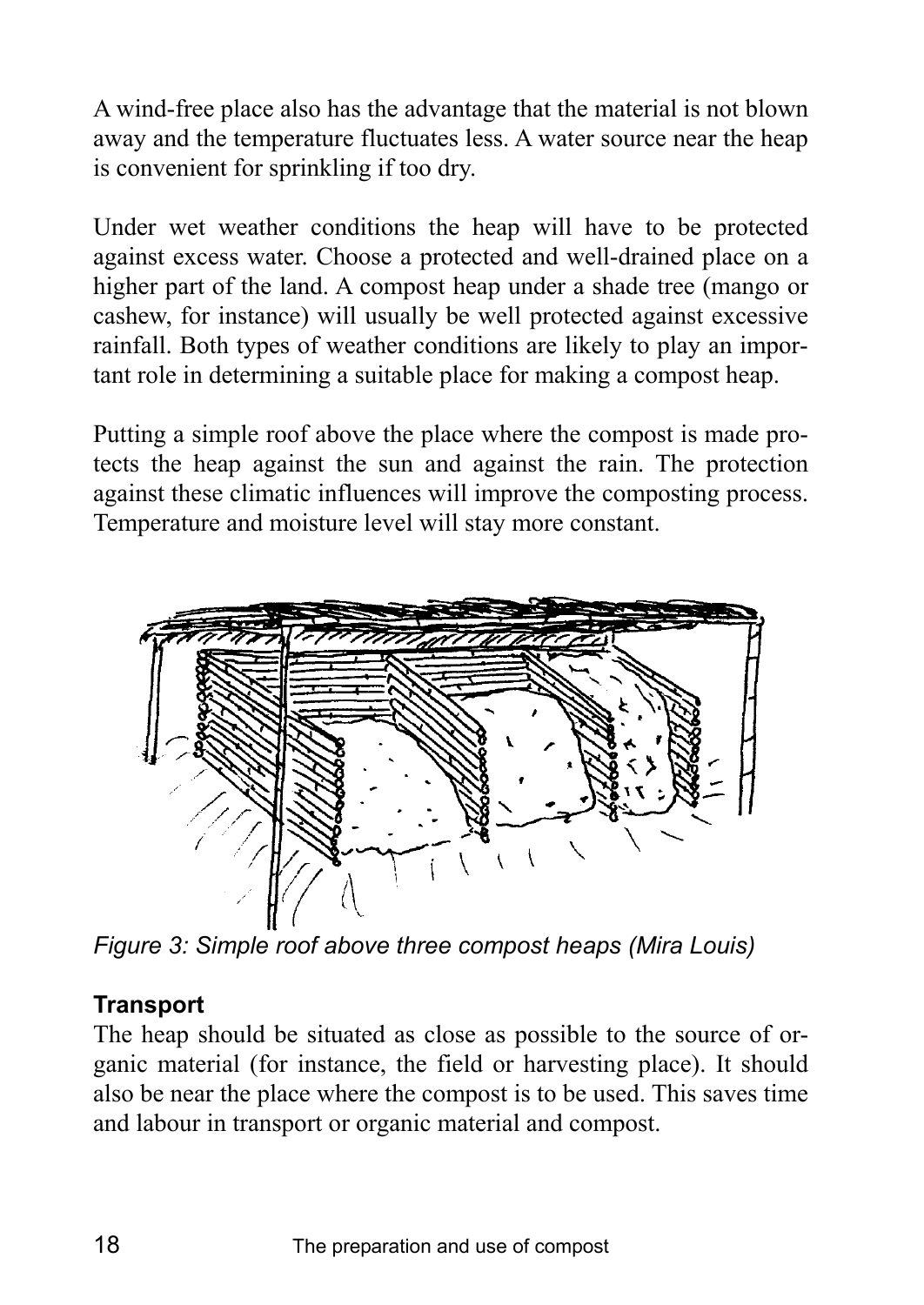## **Space around the heap**

There should be enough space around the heap to enable the compost to be turned over or examined. A space about 2 to 3 times that of the heap itself is the most practical.

## **Vermin**

A compost heap should always be made outside and not too close to living accommodation or stables. The heap is likely to attract a number of vermin, such as mice, rats, termites and other insects. These transfer diseases to man and animal and attract more dangerous vermin, such as snakes.

# **4.6 Size and setting up of the heap**

## **Size**

The heap has to conform to a certain size; if too broad or too high, aeration is poor. A good basic size is 2 to 2.5 meters wide and 1.5 to 2 meters in height. The length depends on the quantity of organic material available, but it is better to make a shorter heap quickly than a longer heap slowly. It is strongly advised to start with a heap greater than 1 cubic meter, otherwise the temperature in the heap remains low and decomposition is too slow and incomplete.

During the maturation phase the volume of the heap decreases; the heap sags in, as it were.

### **Setting up the heap**

The compost heap can be above ground or underground in a pit or a trench. In Chapter 5 different methods are described. Whichever method is used, the heap of organic material has to be set up in a special way.

Decomposition is easier if the material is cut into small pieces and if easily decomposable material is mixed with material more difficult to decompose.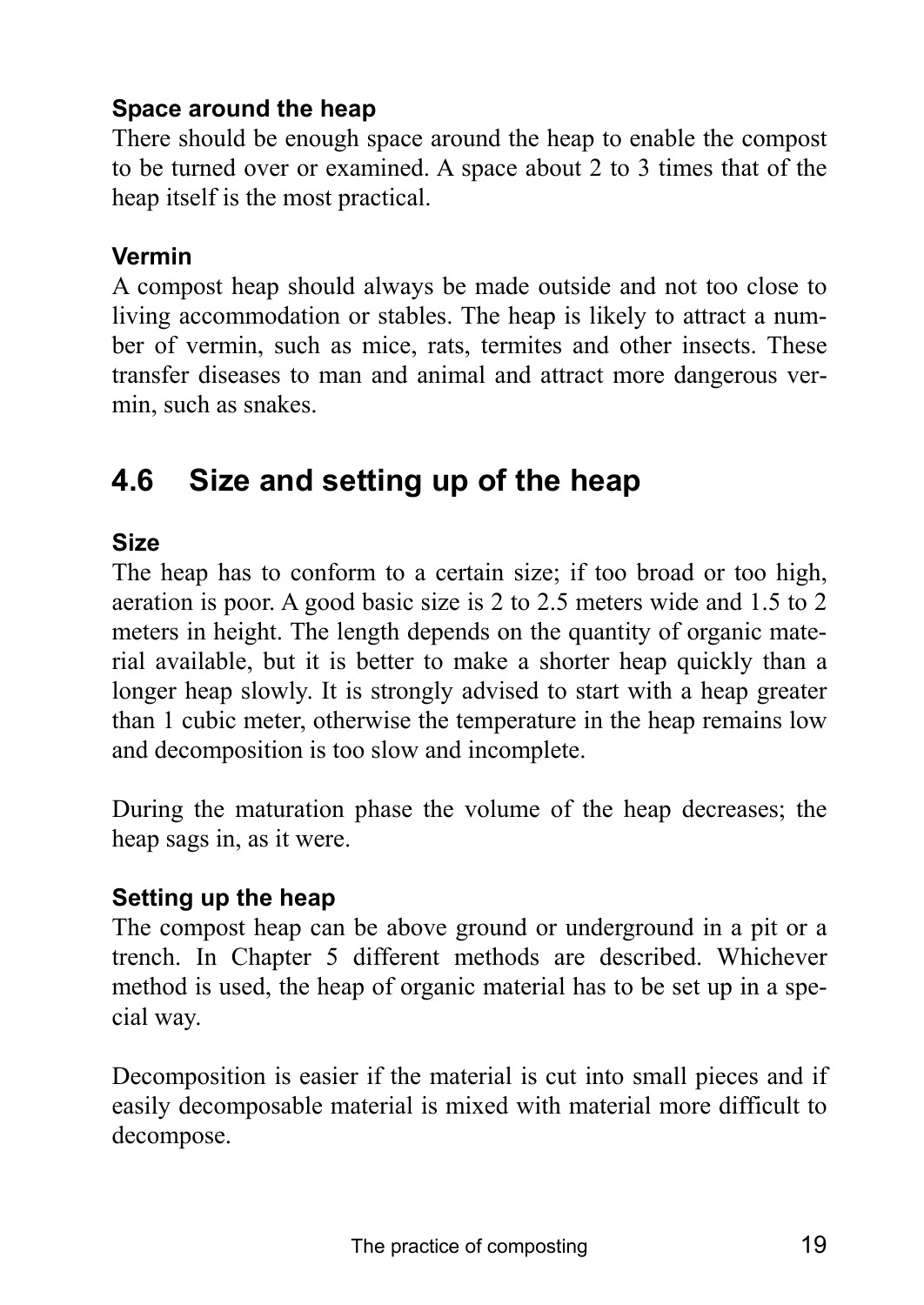

*Figure 4: Cutting the organic material into small pieces* 

A useful suggestion is to start the heap by a foundation of coarse plant material such as twigs or sugar cane stalks. The outside air can easily flow in under the heap and any excess water flows away more quickly. If the heap is built up in layers, the individual layers should preferably not be thicker than 10 cm for plant material and 2 cm for manure. Apart from the organic material available, the way the heap is made depends also on the individual experience and results.

### **Covering the heap**

In an area of heavy rain the heap will have to be protected against excess water. Preferably it can be kept dry by putting a simple roof above the heap (see figure 3) or even simpler: covering with a layer of leaves, a cloth, jute or plastic etc. If plastic is used then only cover the top, so that the air can penetrate through the sides. Trenches around the heap facilitate the run off of excess rainwater.

Covering the top with the materials mentioned can also be an advantage in dry areas. It prevents excess evaporation of moisture from the heap and it dries out less quickly.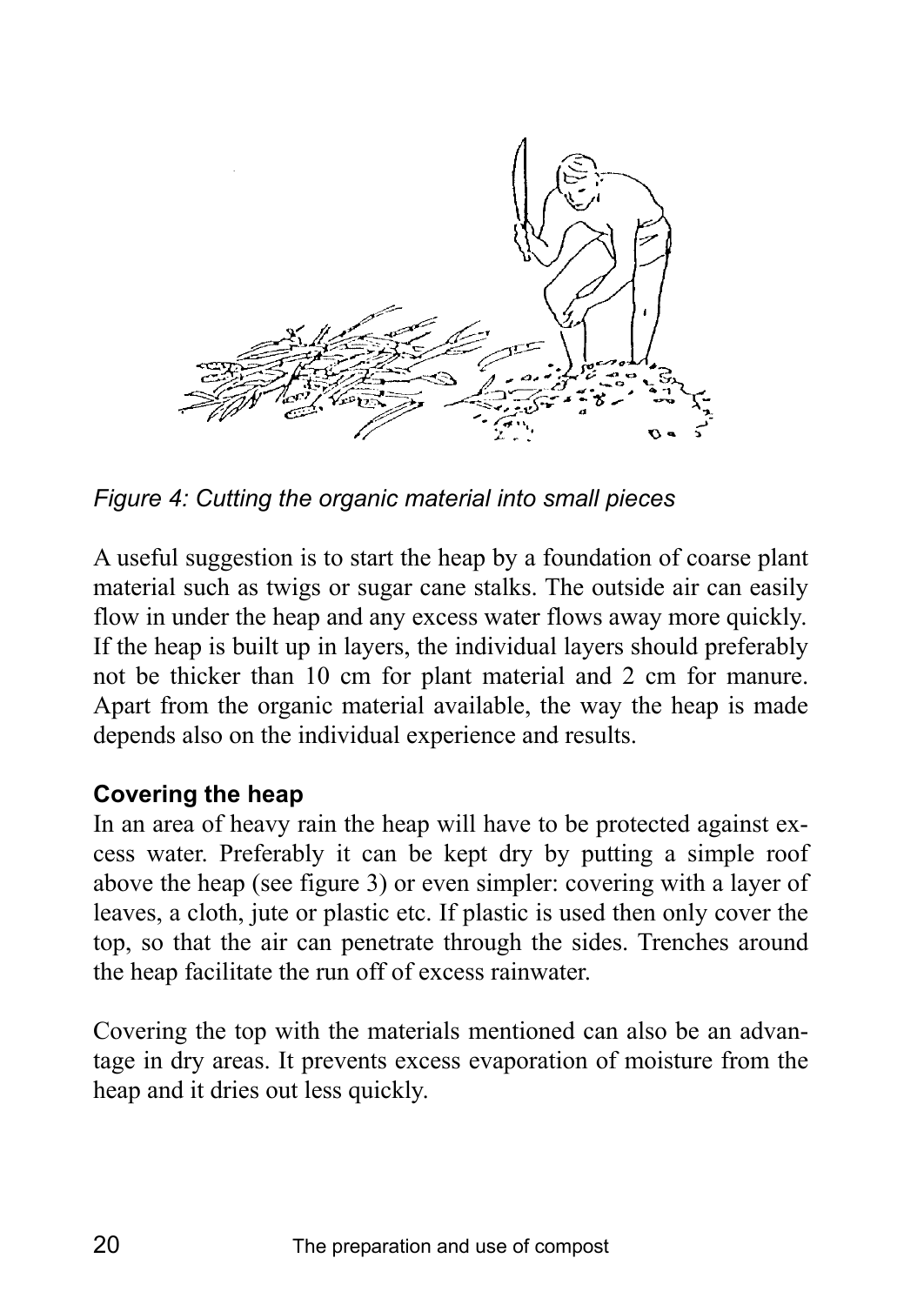## **Air channels**

It is good advice to put air channels into the heap. This can be done effectively by putting stakes or bundles of twigs, straw or other firm material upright in the heap when composing it. The bundles can remain inside, because they let in enough air, but stakes have to be removed as soon as the heap has been completed.

These air channels should be about 12 cm in diameter and about 1 m apart. After 4-5 days the channels have to be closed up. If there is too much ventilation the fermentation process can turn into a detrimental combustion process.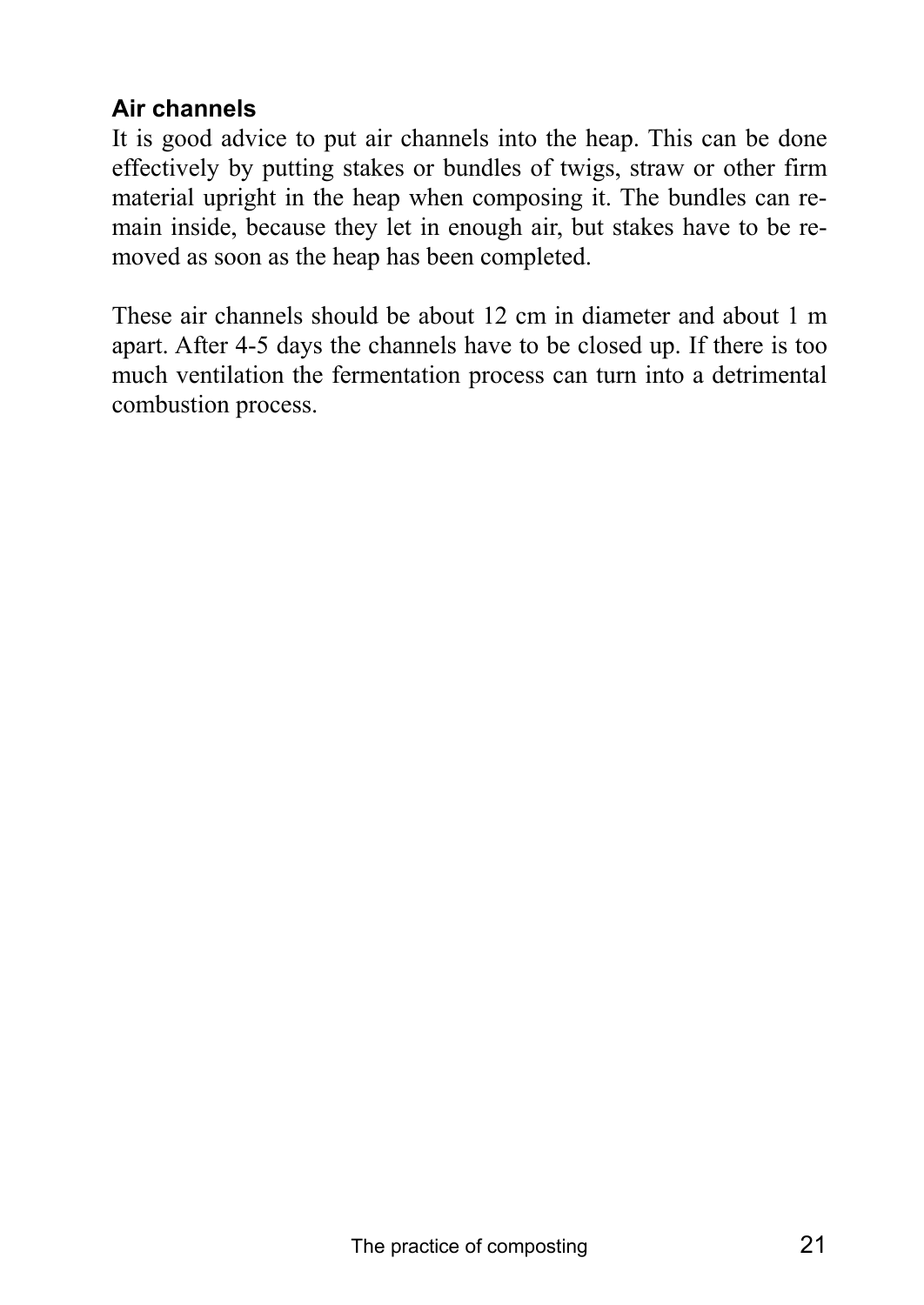# **5 Methods to make compost**

There are many ways of making compost. In this chapter different methods are given. We have gratefully made use of materials of HDRA and KIOF in order to be able to present many different methods of compost making in this Chapter.

Taking into account the factors mentioned before, such as availability of organic materials and weather conditions, a choice can be made from these methods.

In the long run everyone must work out a method to suit oneself. We advise you to experiment and find the method that suits best to your situation. Of course you can always contact Agromisa, HDRA or KIOF ask for specific information. The addresses are given in the section Useful Addresses.

# **5.1 Indore method**

The Indore Method is much used for composting in layers.

# **Building the heap**

The basis of the heap should consist of twigs and cane shoots. The following successive layers are piled on top of this:

- $\triangleright$  a layer of about 10 cm tough organic material which is difficult to decompose;
- $\triangleright$  a layer of about 10 cm fresh organic material which decomposes easily;
- $\triangleright$  a layer of 2 cm animal manure, compost or slurry from a biogas tank.
- $\triangleright$  a thin layer of soil; the soil should be collected come from the top layer (top 10 cm) of clean (moist) soil (e.g. from under trees). This ensures that the right micro-organisms are brought into the heap.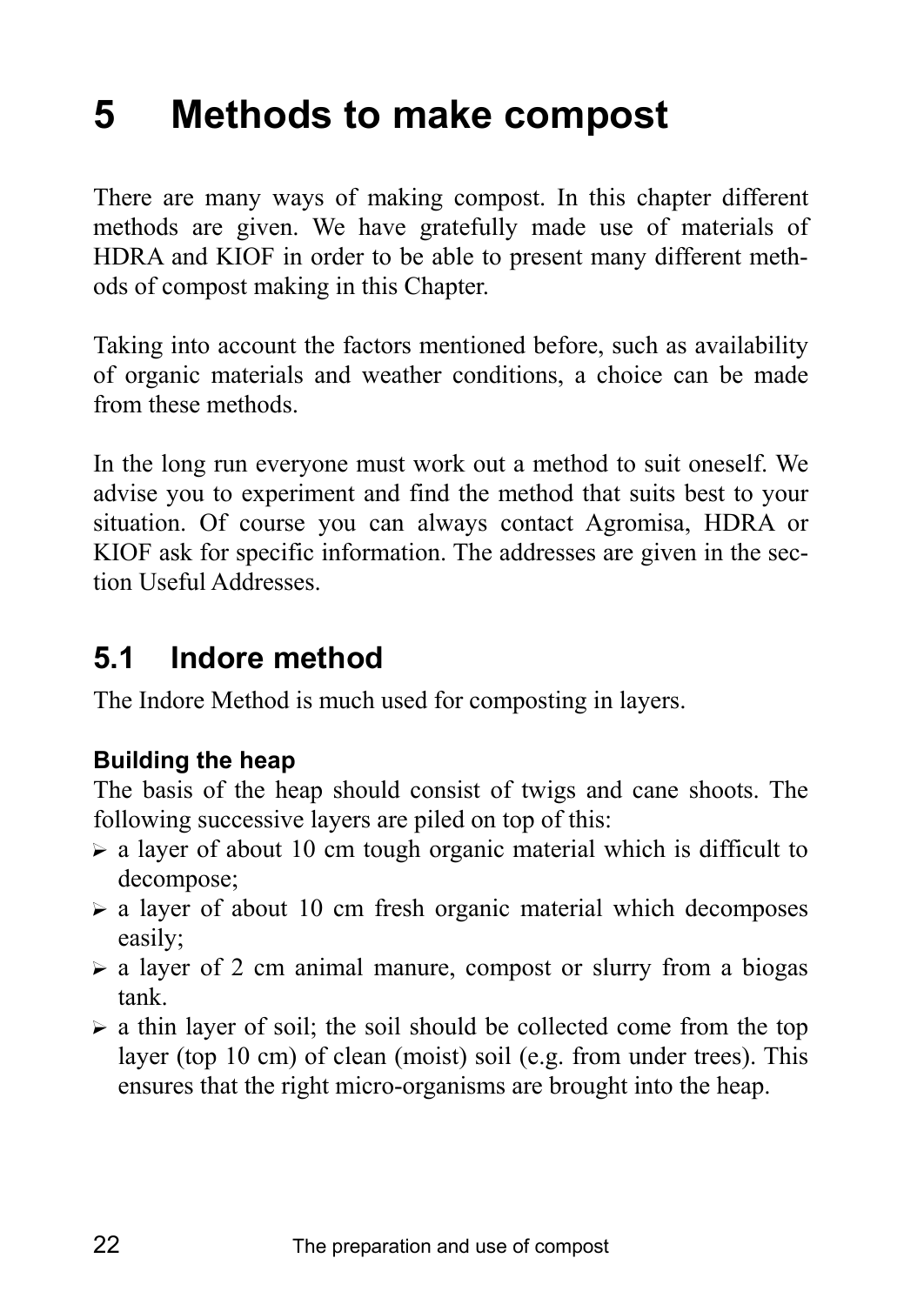This sequence of layers is repeated until the heap has reached a final height of 1.5 to 2 meters. In this way the heap is composed of many layers. Building the heap should be done quickly, preferably within a week. See figure 5.



*Figure 5: Example of an Indore compost heap* 

### **Turning over**

During decomposition the heap has to be turned over regularly, in order that it remains well aerated and all the material is converted into compost.

The first turning over of the heap should be done after 2 to 3 weeks. The heap is broken down and built up again next to the old heap. The layers are mixed and the heap is, as it were, turned upside down and inside out. Again, a foundation of coarse plant material is made first. Then the drier and outer, less decomposed part of the old heap is placed in the central part of the new heap. The drier material will have to be watered before the heap can be built up further. This core is covered with the rest of the material. The original layered structure is lost.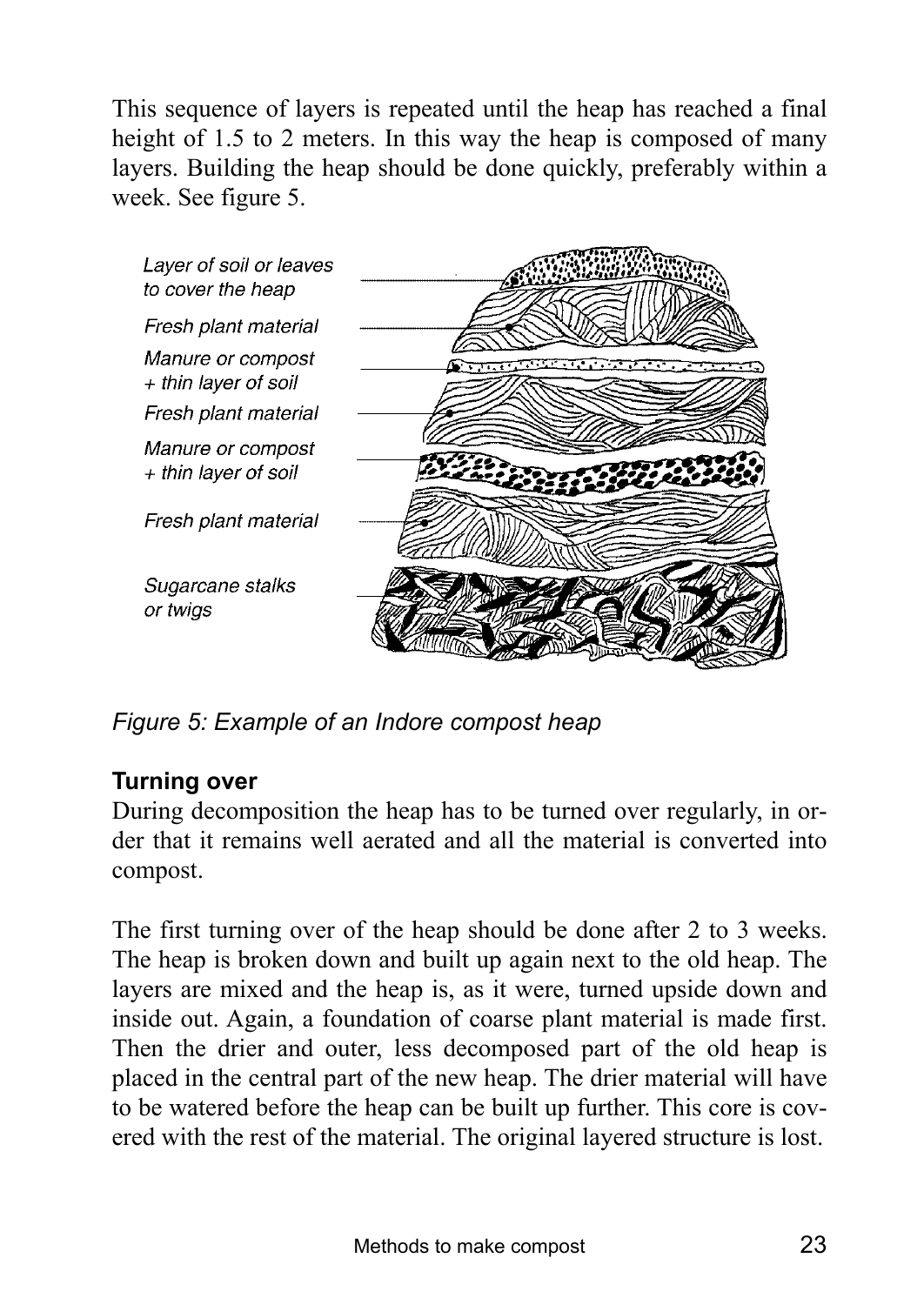The second turning over takes place after 3 weeks and it may even be necessary to turn the heap over again for a third time. Repeat the moisture test and the temperature test a few days after each turning over operation.

## **Time for decomposition**

Decomposition is complete if the plant material has changed into an unrecognizable crumbly, dark mass. Twigs and thick stems do not decompose completely and can still be seen. Under favourable conditions, the decomposition process in the Indore Method takes 3 months, but under adverse conditions it may take longer than 6 months.

Some substances, such as human urine and wood ash promote the growth of the micro-organisms. A small amount of these in the heap is sufficient to accelerate their growth. If the process has to be speeded up spread some urine or wood ash over the thin layers of soil, but only in small quantities; too much ash kills the micro-organisms. Urine, diluted with water 1:4 is sprinkled over the heap, using a watering can. The Indore Method usually gives good results.

# **The advantages of this method are:**

- $\triangleright$  the process can be kept under control and runs smoothly, because the heap is turned regularly;
- $\triangleright$  compost is produced in a short time.

# **Disadvantages of this method are:**

- $\triangleright$  it requires much water;
- $\triangleright$  it is very labour intensive.

# **5.2 Bangalore method**

The Bangalore Method is another popular composting method. The heap is constructed in a similar way to the Indore Method. Here too, a compost heap of several layers is set up in a week's time.

It differs from the Indore Method as follows: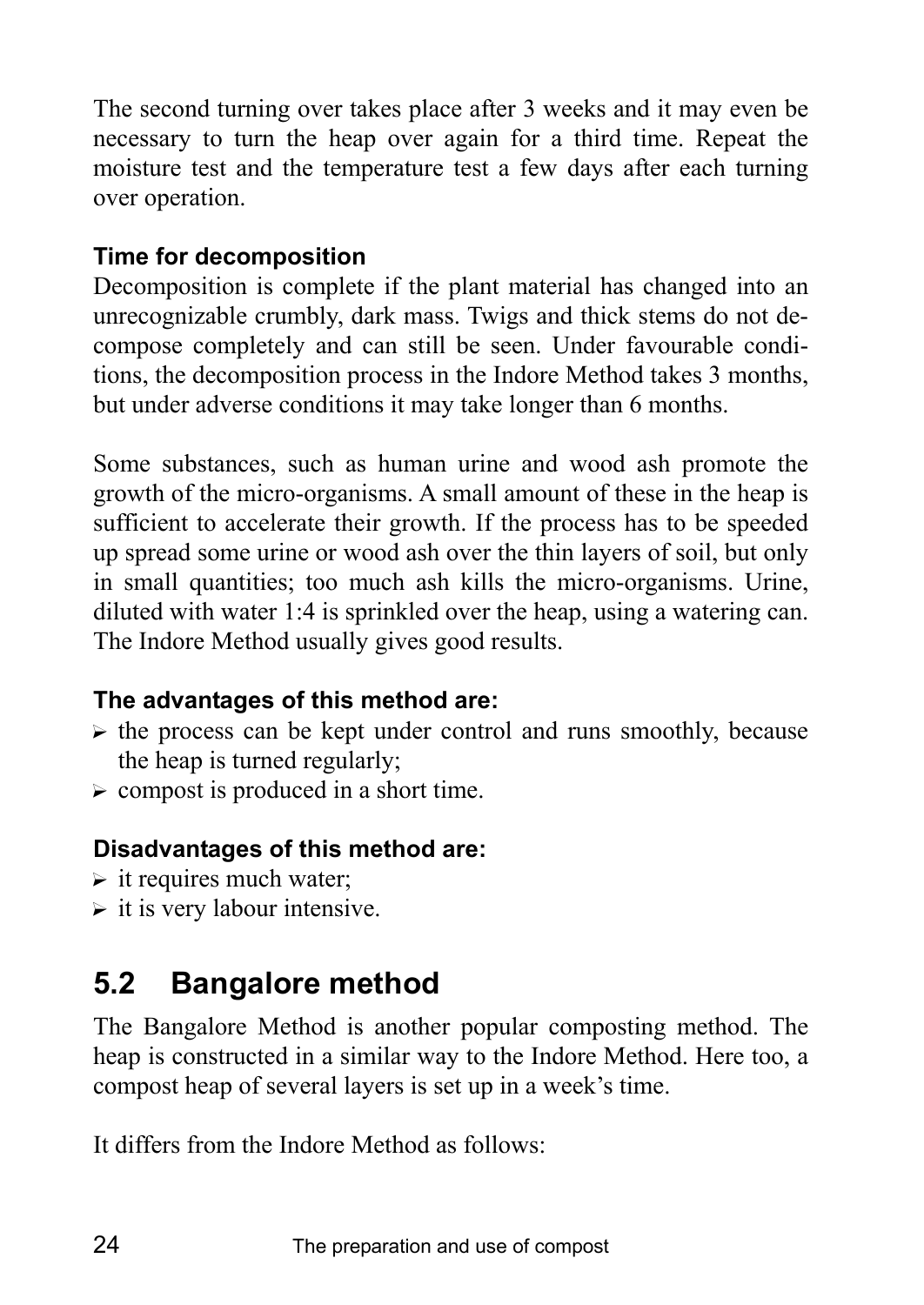A few days after completion of the heap, it is completely covered with mud or grass sods, thus closing it off from outside air. Decomposition of organic material continues, but now other types of micro-organisms keep the process going. These micro-organisms decompose the material much more slowly. Therefore, it takes longer before compost is formed than in the Indore Method, although the quality of the compost is about the same.

## **The major advantages of the Bangalore Method are:**

- $\triangleright$  a saving of water;
- $\triangleright$  it requires less labour, because the heap is not turned over during the decomposition process.

# **Disadvantages of the Bangalore Method are:**

- $\triangleright$  more disease germs and weed seeds survive due to the temperature during decomposition;
- $\triangleright$  the decomposition process is more difficult to control because the heap has to be kept continually covered;
- $\triangleright$  it is a less suitable method for those with little or no experience in composting.

# **5.3 Heating process or block method**

This method resembles the Bangalore Method. However the treatment is different and it can be used to compost large quantities of organic material.

# **A continuous heap system**

The Heating Process Method is based on a continuous heap system. That is to say, new heaps of organic material are being made all the time, piled up and treated in the following manner (See also figure 6):

On the first day a heap is made of all available material. This heap has a ground surface area of 1 x 1 meter minimum and 3 x 3 meter maximum and a height of about 1 meter.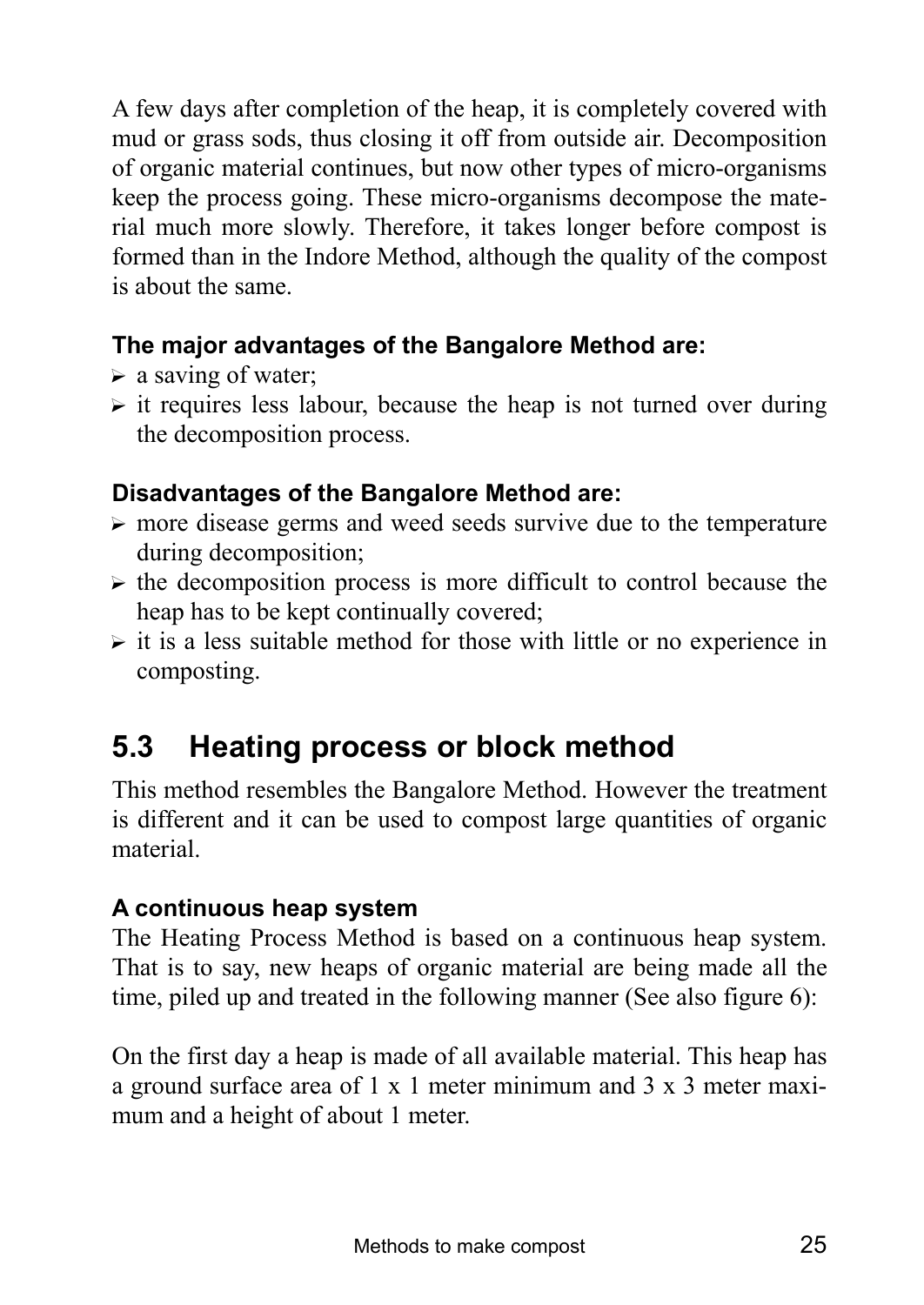Leave the heap to stand for two days. Within the heap decomposition starts on its own accord. After these 2 days (Figure 6: day 3), the air is forced out of the heap by trampling over it. The heap is deprived of so much air that an almost comparable situation occurs as in the covered heap of the Bangalore Method.

On day 4 a new heap is built on top of the first heap. This new heap cuts the first heap off completely from the outside air.

In the Heating Process Method a new heap is made every day. In fact, on the second and third day a new heap is made next to the first one. On the fourth day a heap is built on top of the first one. It follows that on day 5 a new heap is put on to the second one. The procedure is clarified in figure 6. And so on.

### **Advantages:**

- $\triangleright$  it is a simple method for large quantities of organic material;
- $\triangleright$  it is a continuous method.

## **Disadvantages:**

- $\triangleright$  only suitable for large quantities of material;
- $\triangleright$  requires much labour and material;
- $\triangleright$  more chance that disease germs and weed seeds survive the decomposition process at lower temperatures;
- $\triangleright$  the process is more difficult to check;
- $\triangleright$  requires much experience and insight in composting.















*Figure 6: The healing process or Block Method (Source: HDRA)*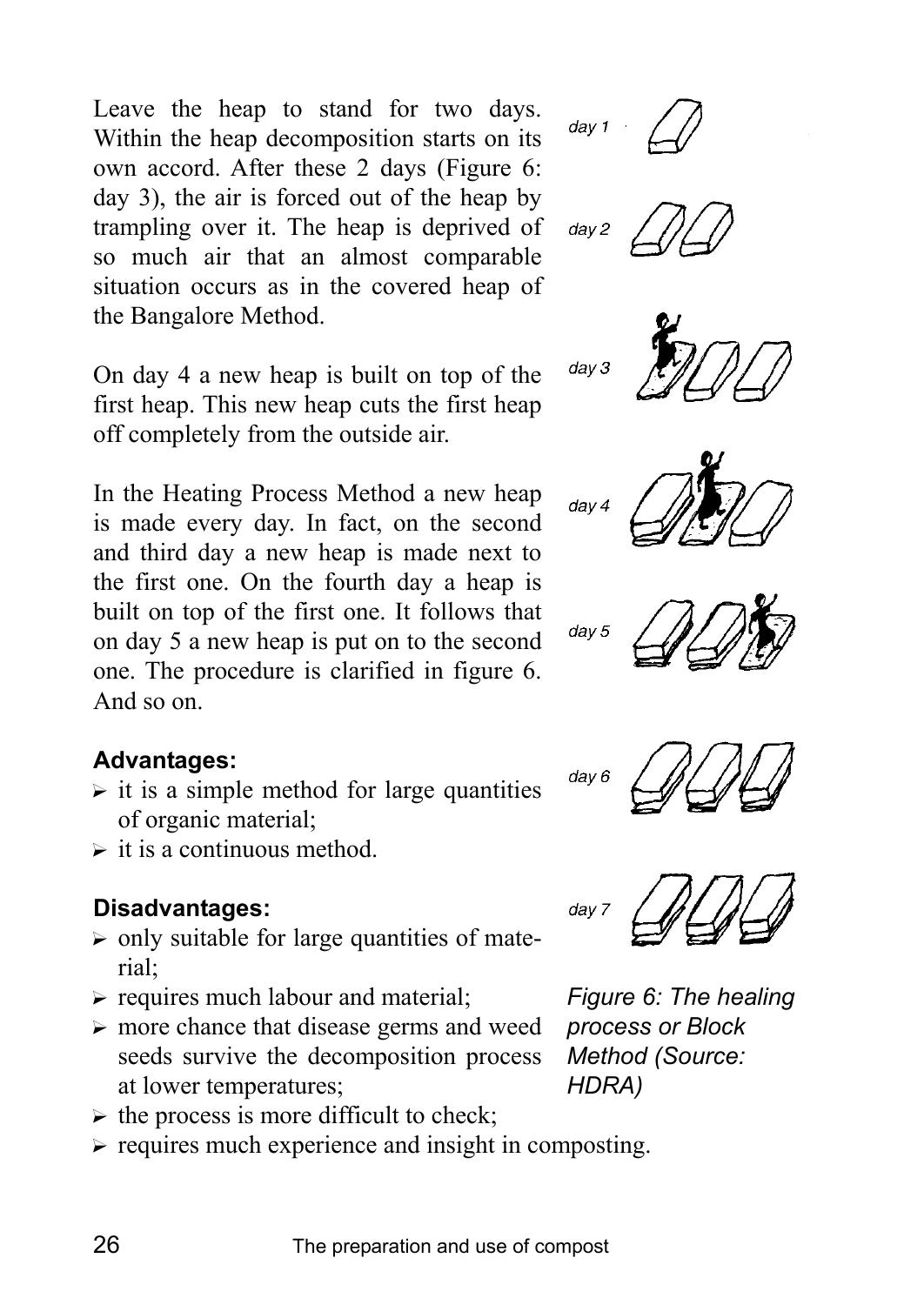# **5.4 Pit composting**



*Figure 7: Process of pit composting* 

This method involves making compost in pits that have been dug in the ground. The best depth for a pit varies according to local soil conditions and the depth of the water table. A typical pit would measure 1.5 to 2m wide, 50cm deep and any length. The pit can be lined with a thin layer of clay to reduce water loss. Often, several trenches are dug next to each other, to allow turning from one pit into the next.

Material should be placed in the pit in layers as described below. For a larger pit measuring 2m wide, 2m long and 1 m high, 1 to 1.5 litres of water should be poured on before applying the layer of soil, which seals the pit.

### **The layering is as follows:**

- 1 10 cm of material, which is difficult to decompose (twigs, stalks)
- 2 10 cm of material which is easy to decompose (green and fresh)
- 3 2 cm of animal manure (if available)
- 4 A thin layer of soil from the surface of arable land to obtain the micro-organisms needed for the composting process
- 5 Repeat these layers until the heap reaches 1 to 1.5m high
- 6 Cover with grass or leaves (such as banana leaves) to prevent water loss.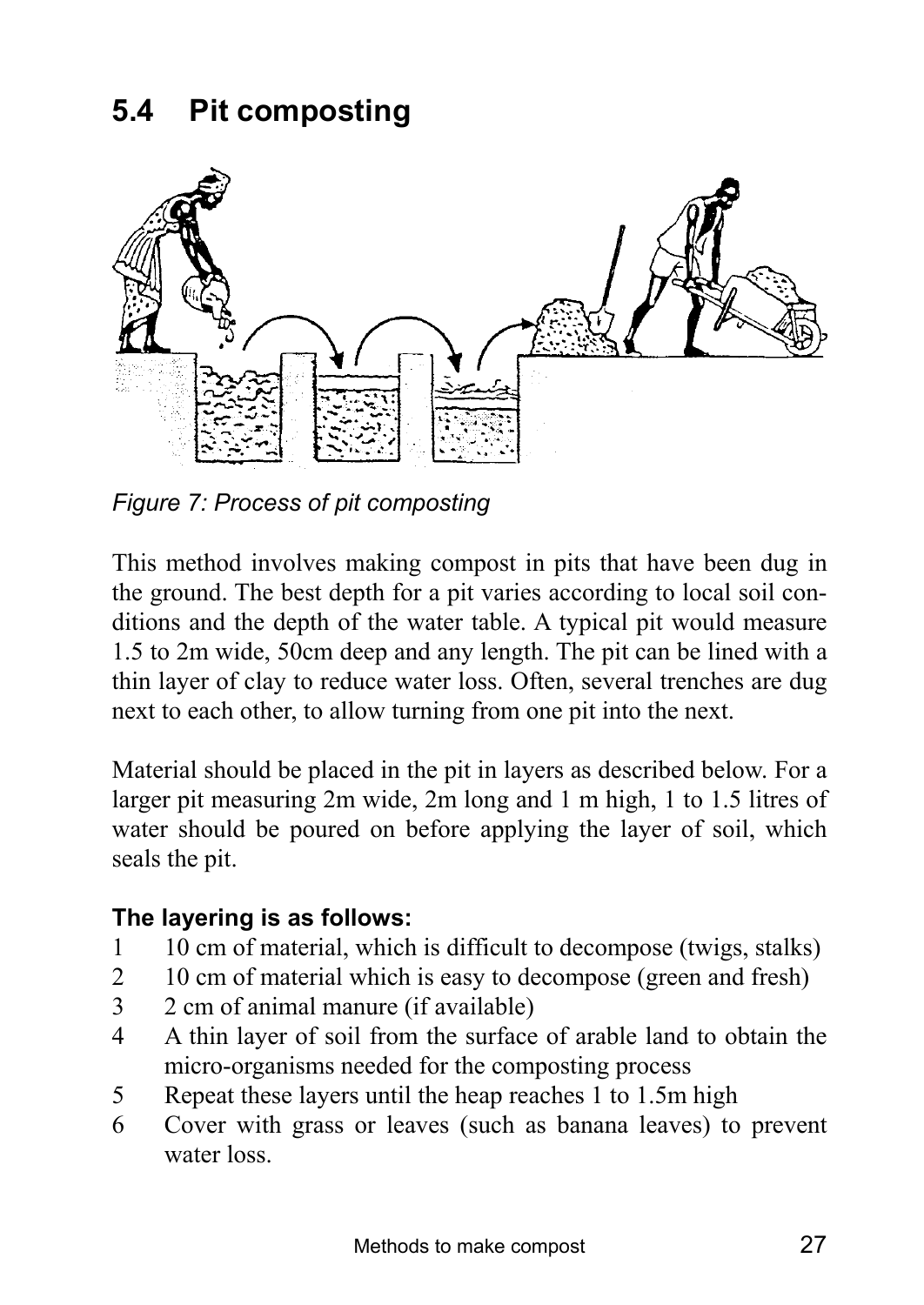After 2 to 3 weeks, all the contents of the pit should be turned over into the second pit and 2 to 3 weeks later this should be turned into the third pit. As the decomposing material from pit 1 is turned into pit 2, new material, which is ready for composting, can be put into pit 1, thus creating a process of continual compost making.

### **Advantages:**

Pit composting is quick, easy and cheap as it does not require investment in materials. It needs less water so it is useful for dry areas.

## **Disadvantage:**

It is more difficult to follow of the decomposition process than with an above ground heap.

# **5.5 Trench composting**

Trench composting is similar to pit composting except that plants are grown directly onto the trench as opposed to taking the compost out of the pit and spreading it on land. A trench should first be dug. The size depends on how much material you have available and how many plants you are planting in the trench. The width can range from 50cm to several meters, the depth lm or less and it can be any length. It should then be filled as follows:

- 1 10cm of material which is difficult to decompose (stalks or crop residues)
- 2 10cm of material which is easy to decompose (fruit and vegetable scraps)
- 3 Add 2cm of animal manure (if available)
- 4 A thin layer of soil from the surface of arable land to obtain the micro-organisms needed for the composting process
- 5 Repeat these layers until the pile is about 50cm above the ground
- 6 Cover with soil, grass or leaves (such as banana leaves) to prevent water and nutrient loss and leave to settle for about one month before planting.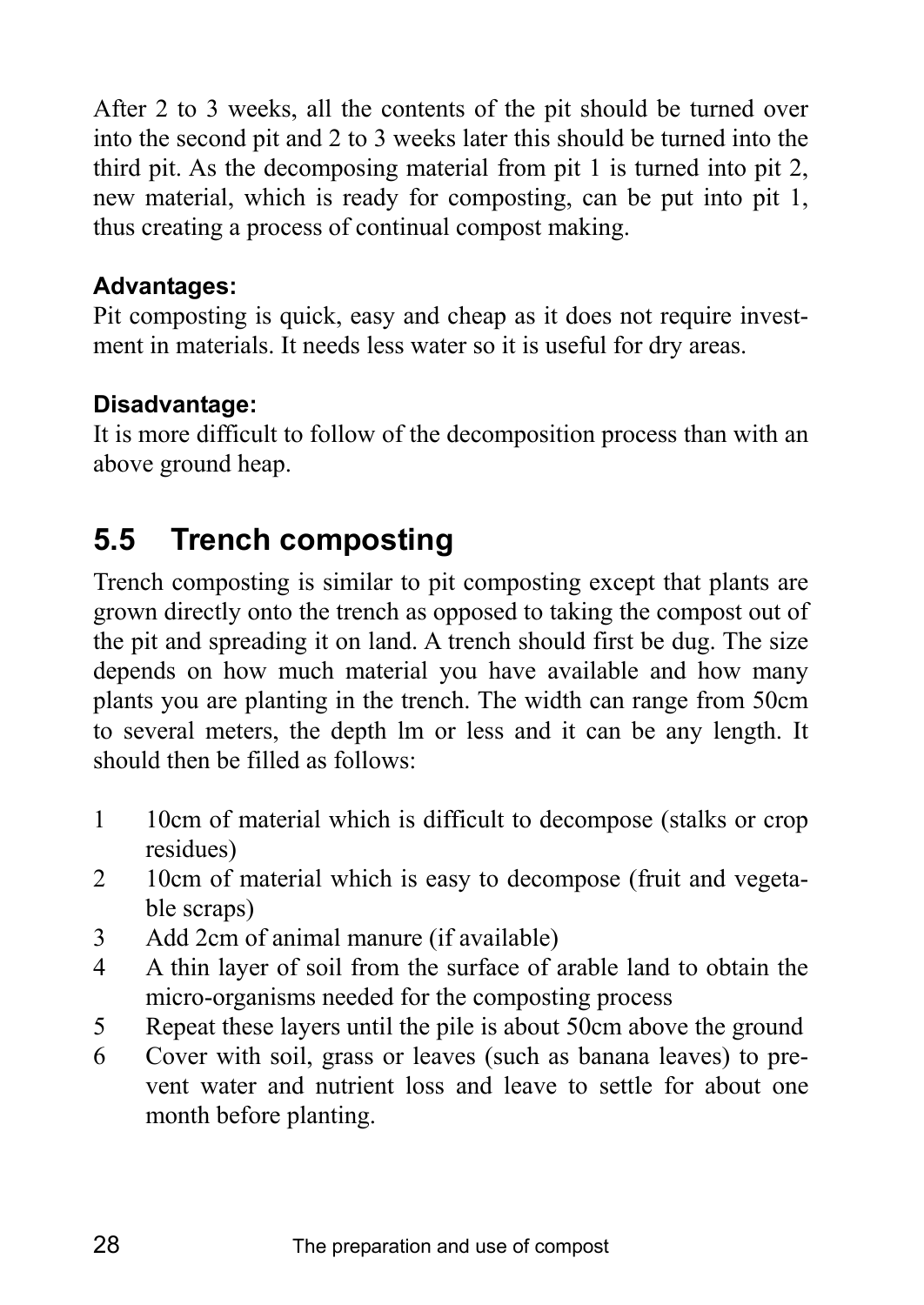## **Advantages:**

Trench composting is especially useful against termite attack as most species live above ground level.

# **5.6 Basket composting**



*Figure 8: Baskets with compost and seedlings planted around them (HDRA)* 

If materials for composting are in short supply, you can still make good use of them by using the basket method of composting. It is especially useful for food production in home gardens. The method is as follows:

- 1 Dig circular holes 60 cm in diameter and 60 cm deep
- 2 Line the bottom with material which is difficult to decompose (twigs, stalks)
- 3 Add 8 cm of animal manure
- 4 Add 15 cm of green vegetation (young leaves that have a high water content)
- 5 Add 0.5 cm of ash
- 6 Repeat steps 3 to 5 until the hole is full
- 7 Cover with grass or leaves to prevent water and nutrient loss
- 8 Using thin sticks and weaving them together, mark the circular outline of the pit with a round 'basket', 10cm in height.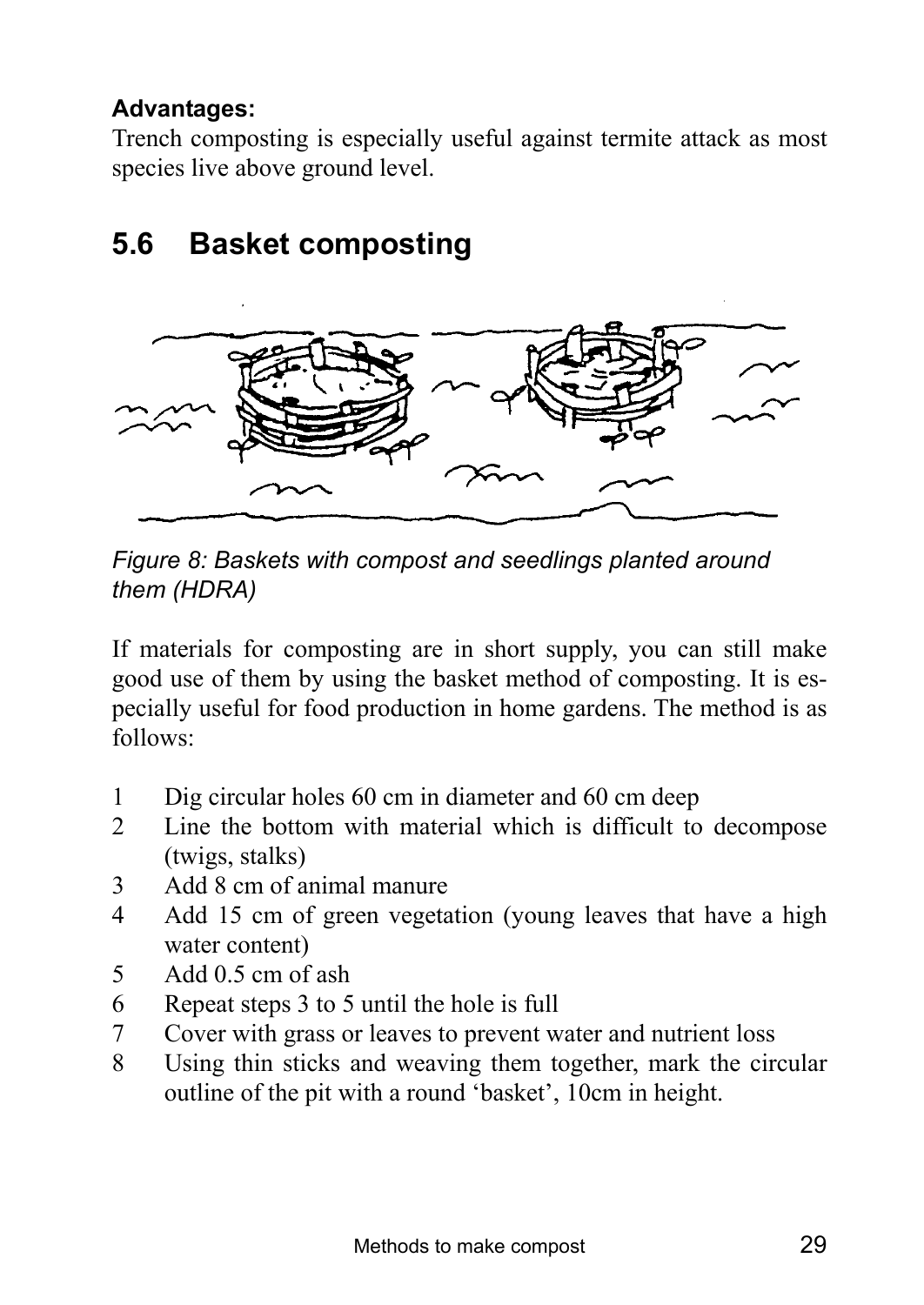Seeds or seedlings can then be planted around the basket structure. The plants will make use of the nutrients in the compost.

If you build more compost baskets in your garden, place them in different areas every time so that the whole garden becomes more fertile.

#### **Advantages:**

Basket composting makes good use of nutrients for a small kitchen garden. This method is also good for using up small quantities of waste.

# **5.7 Boma composting**



*Figure 9: A boma with bedding for composting (Source: Muller-Samann & Kotschi, 1994)* 

When a farmer keeps animals, there is usually, a boma (enclosure where the animals are kept all the time or only at night) on the farm. In order to keep the animals clean, bedding is put in the boma.

It as advisable to add enough new bedding once a week, so that all urine is soaked up. Any type of dry organic material can be used as bedding. It can be maize stalks, weeds, dry grass or leaves, sawdust, etc.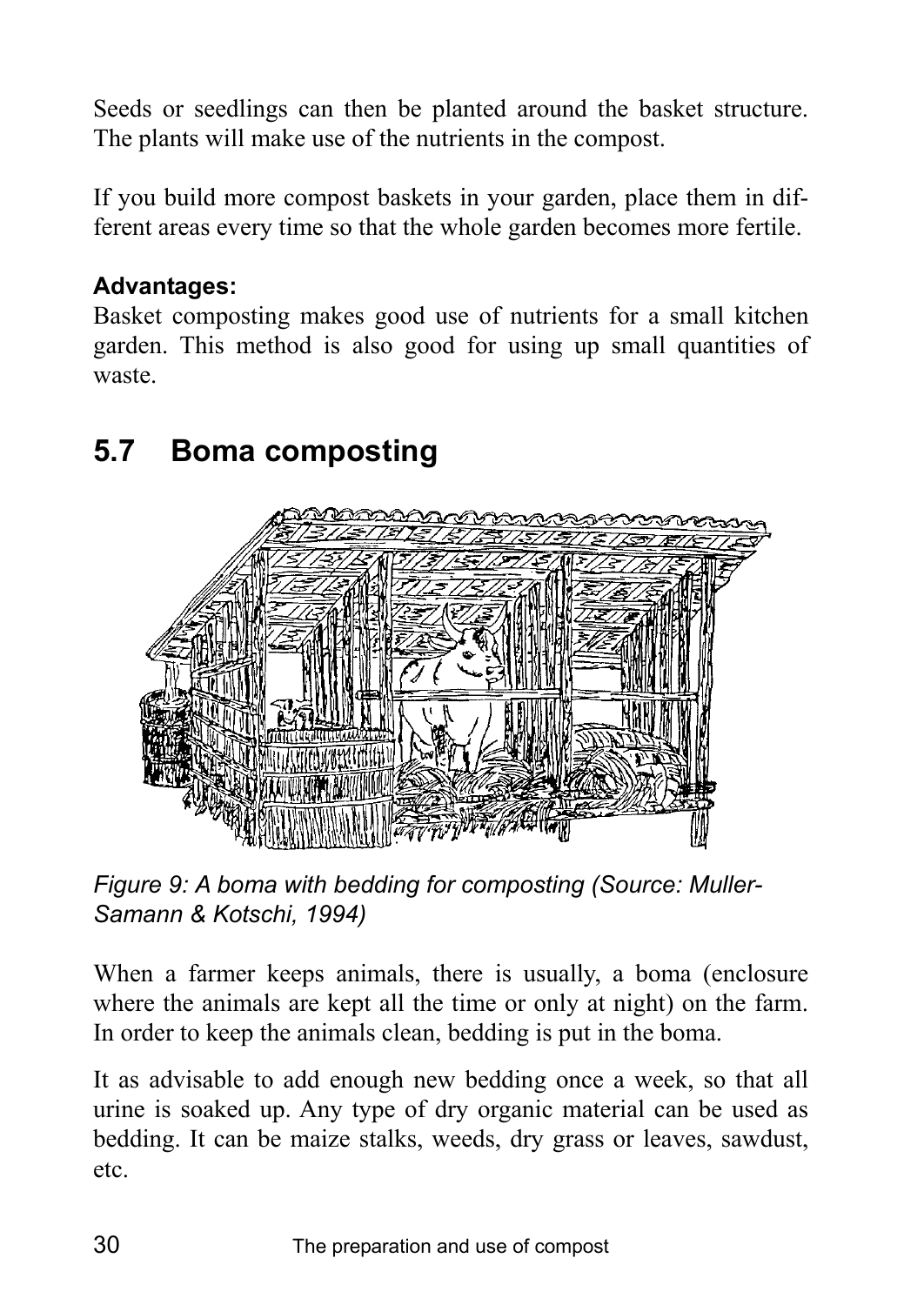A mixture of materials is best. Bedding soaks up urine and droppings, which are very rich plant food, and prevents losses through leaching or drying out of manure. The farmer who puts new bedding regularly will make plenty of high quality compost.

Well-mixed manure can be taken out either every day or once a week. If taken out daily, the mixture should be put in a pile and a small amount of soil spread on top each day. This can be continued until there is enough material to build a boma compost.

KIOF has described the following method for making boma compost: Each time manure is taken out of the boma, it should be composted immediately. Sheep, goat, rabbit and chicken manure are all rich manure. Because the bedding is plant material, there is no need to add more greens. It is practical to make the compost next to the boma to save effort moving the manure and used bedding.



*Figure 10: A boma and compost site (Source: KIOF and HDRA)* 

- 1 Like on the drawing, a trench of 30 cm in depth is dug out behind the boma (A). The soil is put next to the trench. The bottom of the trench is loosened and a layer of dry vegetation is put on the bottom.
- 2 Then a layer of about 10 cm manure and bedding is thrown out of the boma into the trench.
- 3 This is covered by about 5 cm of soil.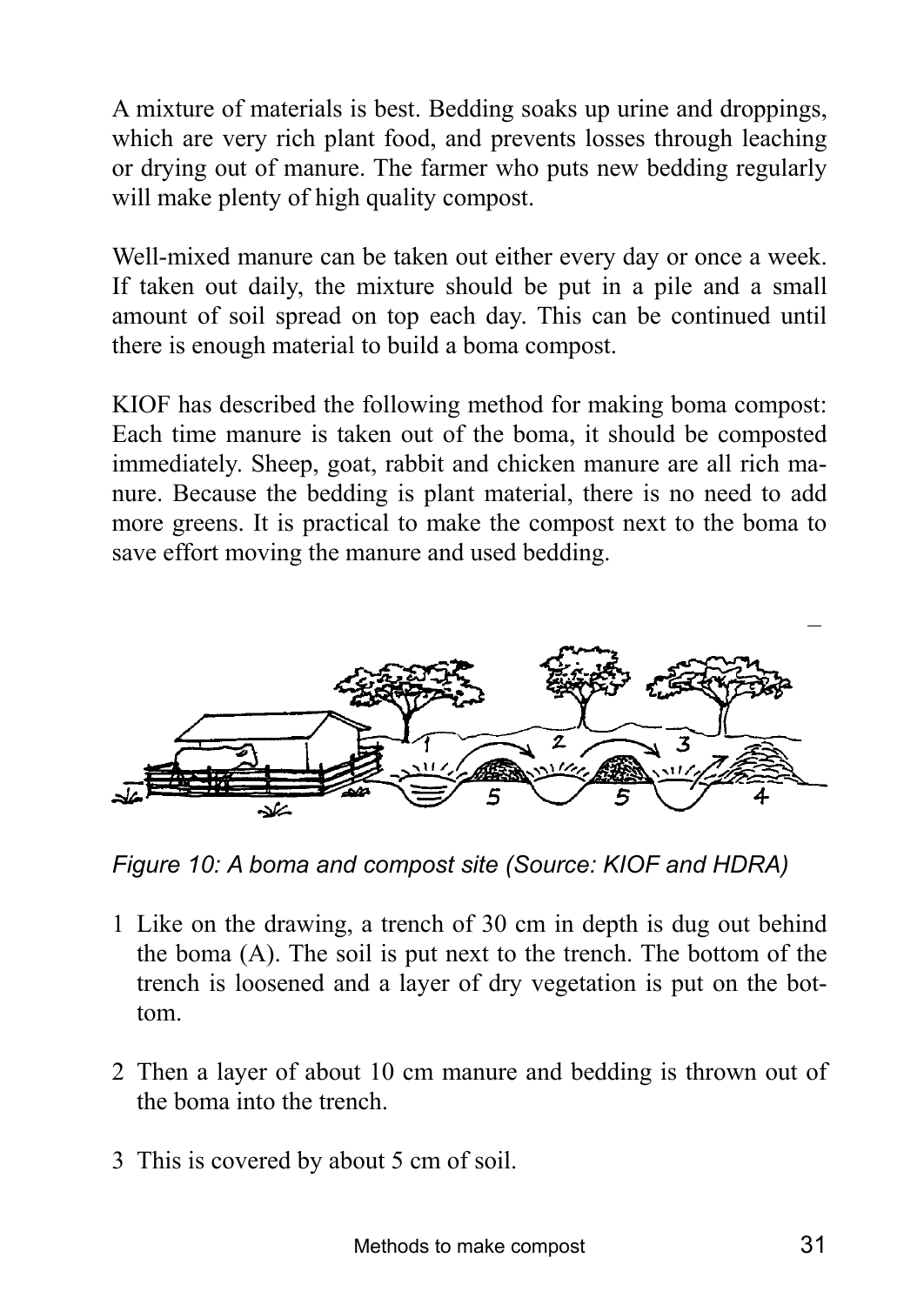- 4 Again a layer of about 10 cm manure is added and again covered by soil. This goes on until the compost pile is completed.
- 5 In the dry season the manure will need watering. During the rains the manure will be very wet. When this is the case, keep the pile low (about one meter). Dry manure can be piled about one-and-ahalf meters high.
- 6 When finished, the whole pile is covered with soil and finally with grass, maize stalks or banana leaves to prevent drying up.
- 7 Make sure you use sticks to control the temperature because boma manure becomes very hot. Add water as soon as the stick feels dry or becomes white.
- 8 After two or three weeks the pile is turned into the second trench (B) and after two or three more weeks it is turned into the third trench (C).
- 9 The compost is stored until planting time, in a big, covered pile next to the third trench (D).

Note: If a boma has no roof the manure becomes wet during the rain. To avoid leaching, all manure should be taken out as often as possible and immediately composted and covered. Remember, compost should be moist, not wet.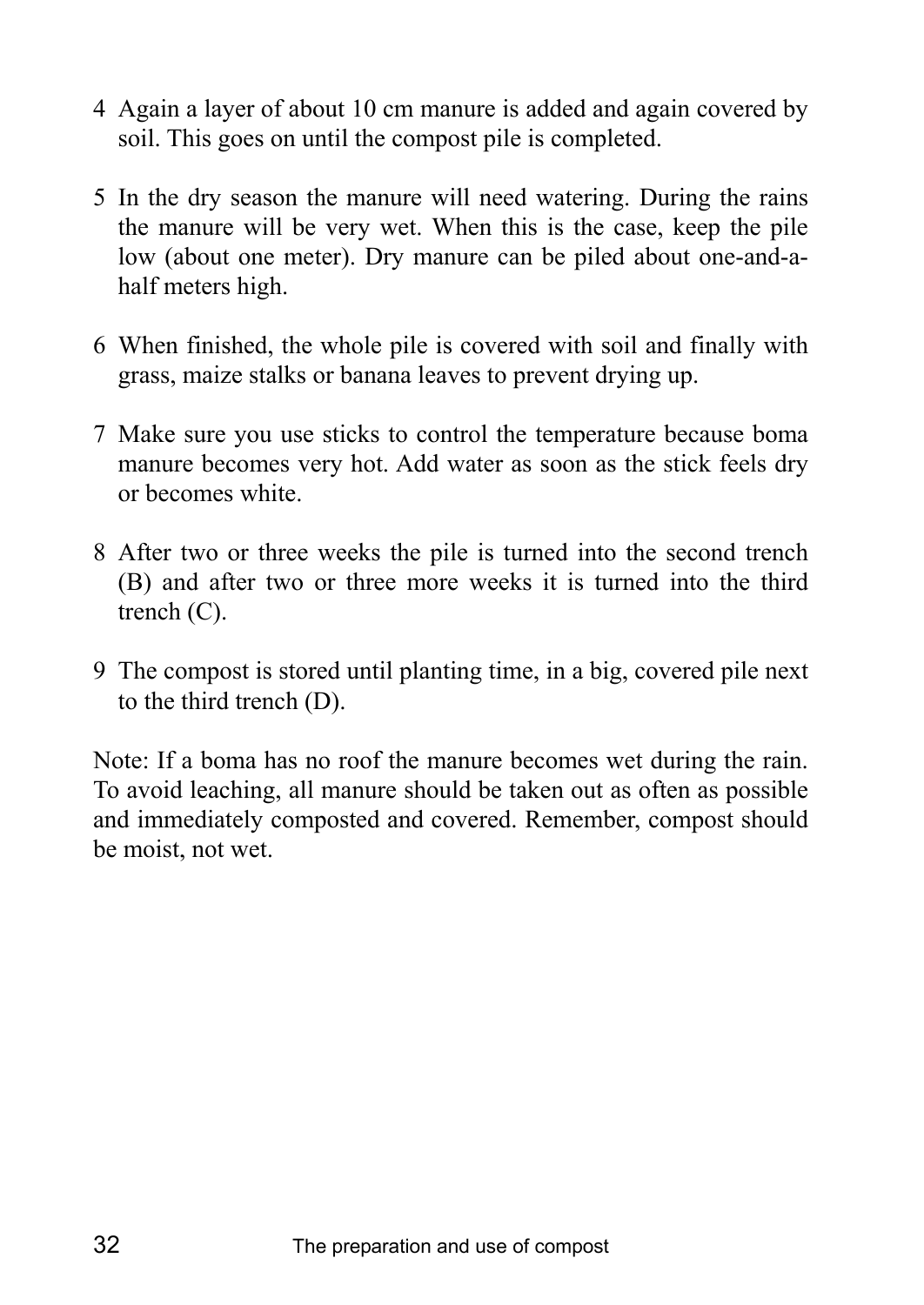# **6 Composting specific materials**

Composting a mixture of organic wastes makes decomposition easier and produces a more balanced end product. Sometimes there is a large quantity of one type of material and there is little chance of this being mixed with other materials. However if dealt with properly these materials can make good compost.

# **6.1 Composting water plants**

Waterweeds can be a considerable problem in lakes and waterways, which are becoming more and more unbalanced and disturbed. Such problems often arise when the surface water becomes enriched with nutrients and the introduction of exotic plants, the water hyacinth, Eichnornia crassipes, for instance.

Controlling these waterweeds with herbicides is harmful to the environment, expensive, and a waste! Indeed, they can become a valuable soil improver if composted as follows:





- 1 Harvest waterweeds and spread them out for a few days along the water's edge to dry, until the weight has about halved.
- 2 A compost heap can be made, using the wilted plants, soil, ash, animal manure and household waste (kitchen scraps).
- 3 Use the Indore method (Section 5.1) of composting by placing twigs at the bottom and building up the different layers to form a heap. This will help prevent the heap from being too wet.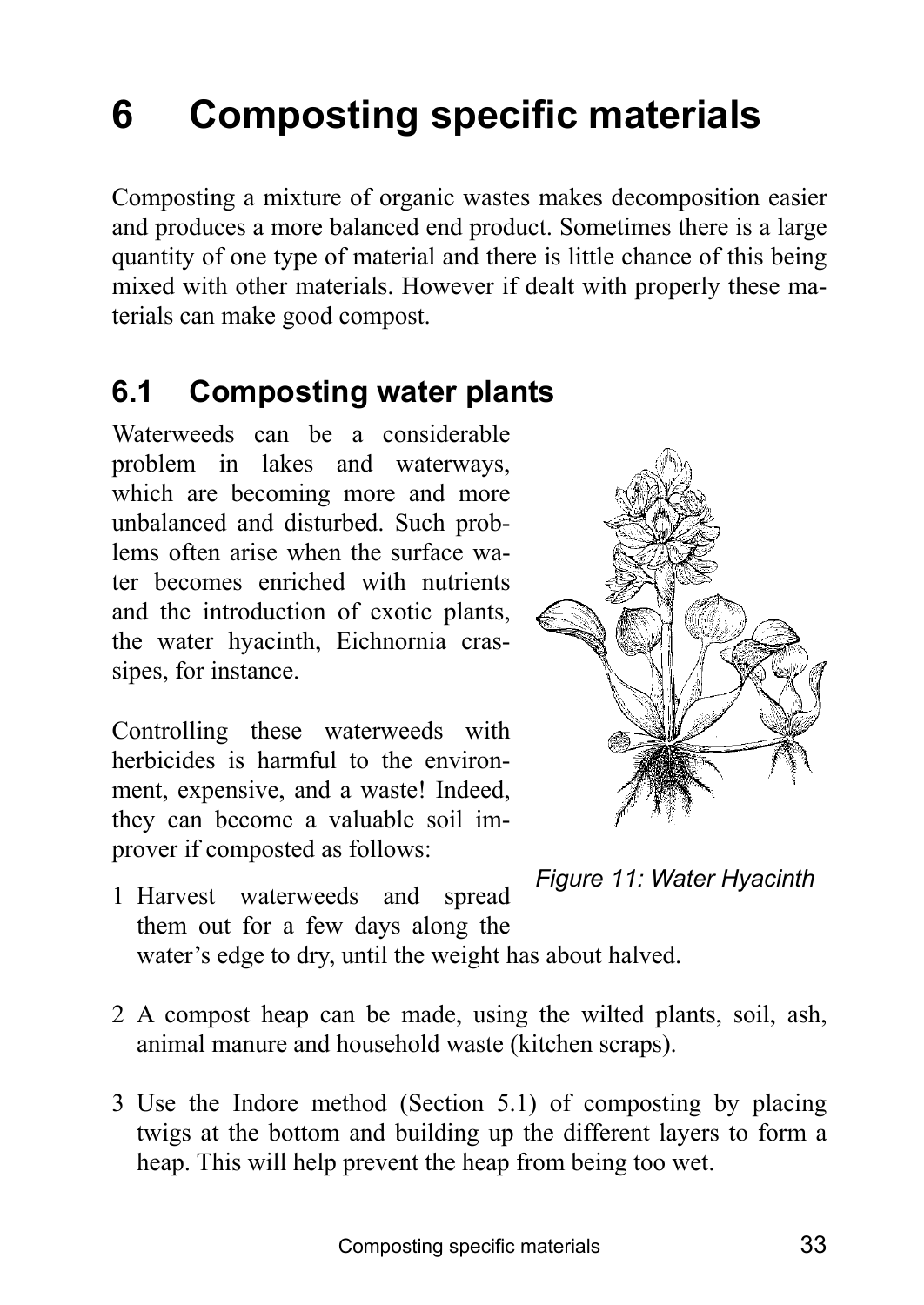4 Turn over the heap regularly; every two weeks.

Compost made with water hyacinth only, may in some cases reduce yields. Test the compost in small amounts before applying to a crop.

# **6.2 Composting seaweed**



*Figure 12: An adult Giant Kelp (Macrocystis) plant* 

Seaweed has been used as a fertilizer since long. For those farmers who are close to the sea, it can be very useful. Many species are known and it is found in most seas.

Seaweed is a potential fertilizer, which is literally waiting to be 'picked up'. It contains many trace elements and growth regulating substances, which are highly beneficial to crops.

## **Removing the salt**

The main requirement when composting seaweed is to remove most of the salt. This can be done simply: In the rainy season seaweed is collected seaweed and spread out or put in small heaps. After some time the rain washes out the salt.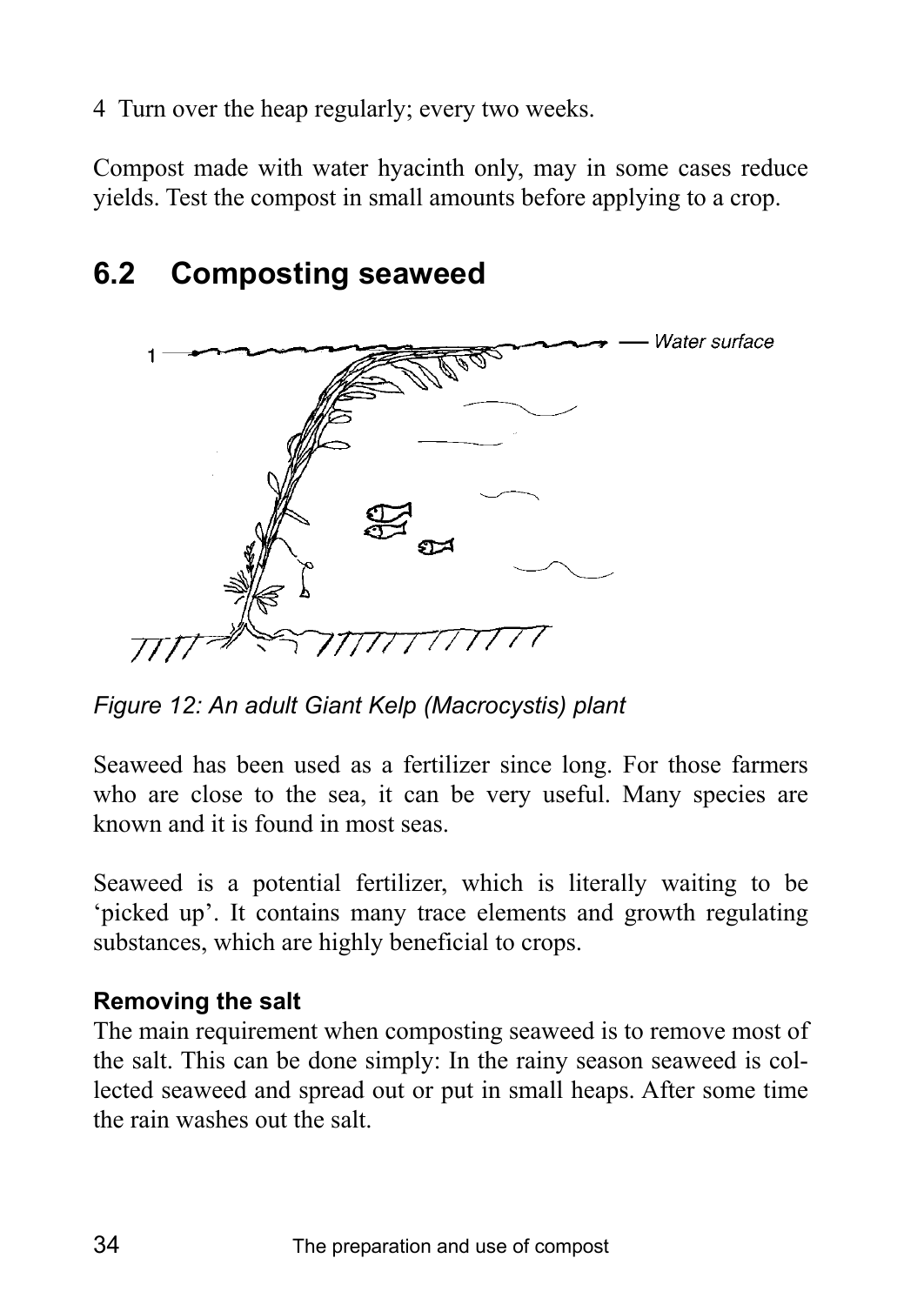## **Direct use of seaweed as a fertilizer**

The simplest method of application of seaweed as a fertilizer starts with the drying of the seaweed, after which it is ground. The powder thus obtained can be used directly as a fertilizer.

## **Composting**

The other fertilizer application of seaweed is composting. If the seaweed is wet then it should be mixed with a large amount of dry material such as straw. Dried seaweed can be used in a normal compost heap. Generally the decomposition of seaweed is very quick.

To summarize, for farmers along the coast, seaweed is a potential source of manure. The seaweed will always have to be de-salted first. Seaweed can bring about a reasonable yield increase, but is not a wonder cure. The working of growth regulating substances is again very dependent on the soil type to which these are applied.

# **6.3 Composting coffee pulp**



*Figure 13: Elevated compost heap (Source: HDRA)* 

In coffee producing areas, large quantities of coffee pulp are a problem. The fermenting piles give off unpleasant smells; breed flies and pollute waterways. Coffee pulp is a good fertilizer as it is rich in organic matter, nitrogen and potassium. Some growers spread the heavy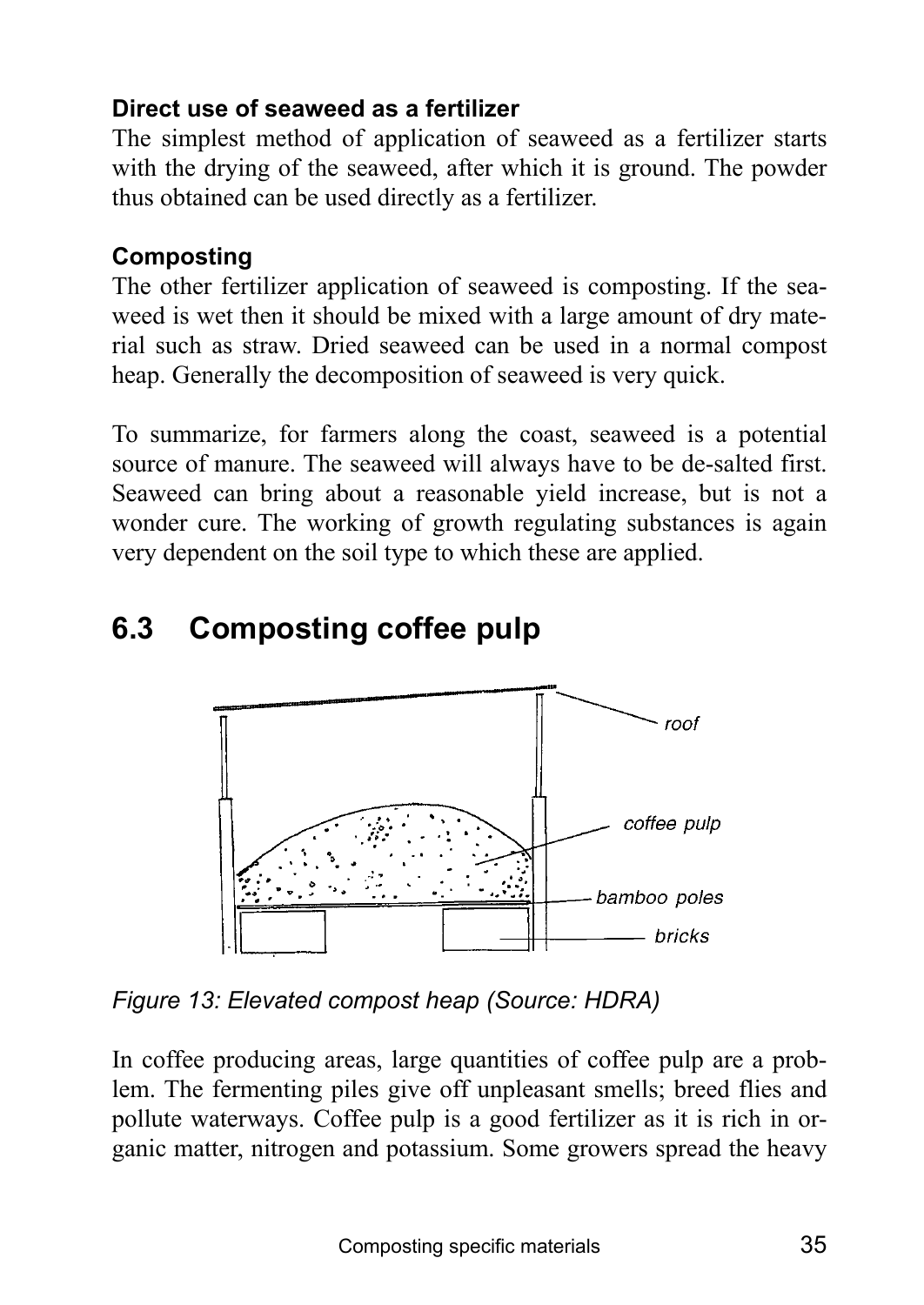wet pulp on their coffee plantations but there can be problems with transport and spreading and this can lead to smells and plant growth problems.

It is much better to compost the material first so that it can be used more effectively.

## **Good aeration**

This dense material needs good aeration so a number of above-ground, elevated heaps should be constructed. These elevated heaps need to be roofed or covered to stop too much water from entering the compost heap. The elevated floor can be made of bamboo poles mounted on bricks or stones.

Before composting, the pulp needs to be drained and loaded into the pits to a height of about one meter. Vegetable waste can be mixed in if available as well as some soil or compost. This is to obtain the right micro-organisms that decompose the waste. The heap should be turned every 4 to 6 weeks and the compost should be ready in 4 to 6 months.

# **6.4 Composting domestic waste**

Domestic waste includes any kind of decomposable household waste such as kitchen scraps, paper, sweepings or wood ash. It should not include meat or slaughter wastes. These attract vermin and insects and give an unpleasant smell. Neither should it include excreta from humans, cats or dogs as these contain toxins, which can be harmful if not composted properly (see section on human waste composting). It is also better not to use too much of the same type of material.

Remember that the composition of domestic waste is culturally and regionally defined. In Asia, in particular, composting of household waste is an old technique.

# **Composting in a heap**

Most domestic waste is produced in small quantities, but at regular intervals. It is advisable not to put small amounts on the heap every day, but to save it before putting it on the compost heap.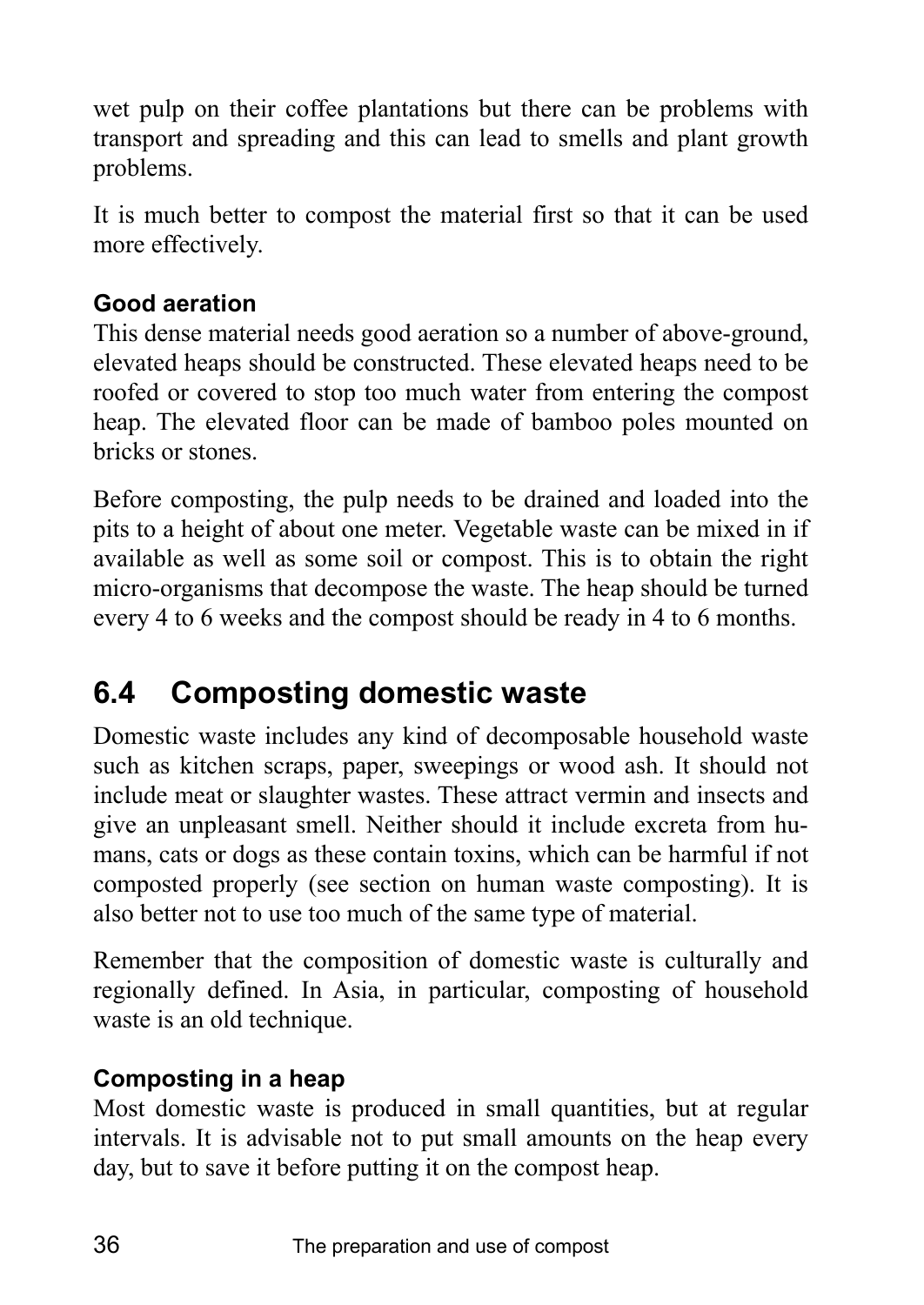As a guideline: add a new layer when you have enough material to make a layer of about 30 cm thick. Extra material could also be collected to add to the heap, but this costs time and energy. Because the amount of organic waste available is often small, only a small compost heap can be made.

Since most domestic waste has little structure (such as food remains and wood ash) it is likely that aeration will be poor. Therefore, when composting domestic refuse, considerable attention has to be given to ventilation of the heap. See section 4.3 and 4.6 - subsection on air channels.

## **Composting in a barrel**

In Mali at the institute IPR/IFRA (address in the section Useful Addresses) a method has been developed to make compost from domestic waste in a barrel.

Using barrels might make it easier and more hygienic to practice composting near the house. The barrel also regulates the air, humidity and temperature during composting.

? *Preparing the barrel*

Paint the inside of the barrel to prevent it from rusting.

Make three holes (1 cm in diameter) around the top third and the bottom third of the barrel, at a distance of 52 cm from each other.

Make another hole of 1 cm in the base of the barrel. Through this bottom hole the liquid from the decomposing organic matter can seep from the barrel. If it stayed in the barrel the material at the bottom will start to rot, which causes a bad smell and not good compost.

Remove the top; it is used as a lid for regulating the composting process when the barrel is filled. As the organic materials decom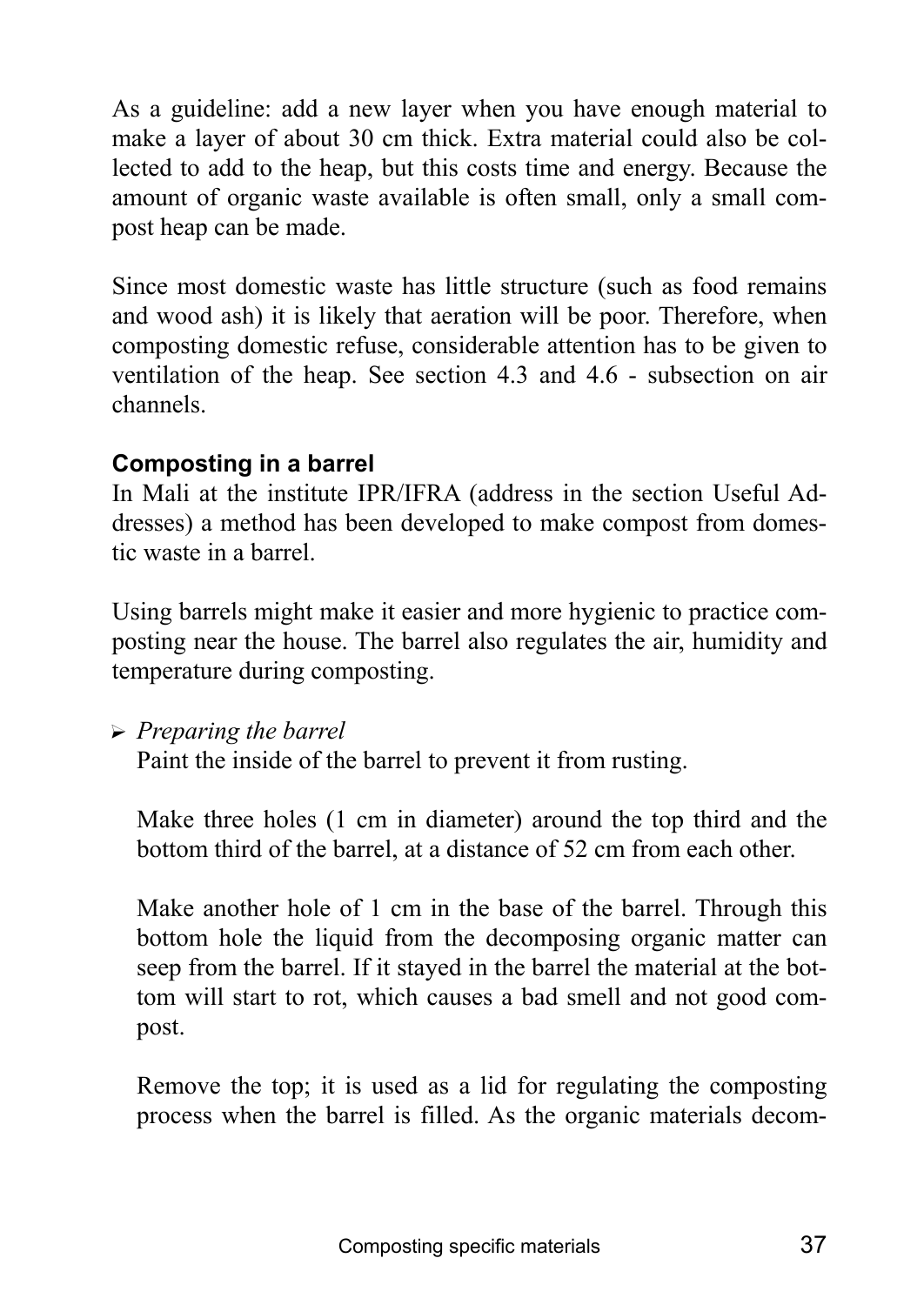pose, it will shrink in size, and the lid will slide down and close the barrel

Make an opening about 20 cm above the base of the barrel, 65 cm high and 20 cm wide, so that you can check on how the composting is progressing. You should normally keep this opening covered. Place the barrel on a tripod stand of 25 cm high, so that you can put a vessel underneath to catch any fermented liquid.



? *Method of making compost* It is best to work with two or three barrels: the first can be used for an

*Figure 14: Barrel adjusted for compost making* 

initial compost, which is sieved and put in the second barrel for further composting. The third barrel is used to store ready-to-use compost. There is no need to make holes in the second and third barrels.

Any organic matter can be used to make compost in the barrels, especially domestic waste. Cut the organic matter into small pieces before putting it into the barrel and mix the different materials. If you have enough material, you can fill the barrel in one go otherwise you can fill the barrel slowly.

An improvement to the process is to collect the liquid that seeps from the barrel through the bottom hole and add it again to the decomposing organic matter in the barrel. In this way the loss of nutrients is diminished to a minimum.

? *Filling the barrel in one go*

If you fill the barrel in one go, the humidity of the mixture in the barrel will stay more or less constant. Air will enter through the holes in the barrel. After 4 or 5 days you can turn the mixture into the second barrel, in which it will stay for 8 to 10 days. After that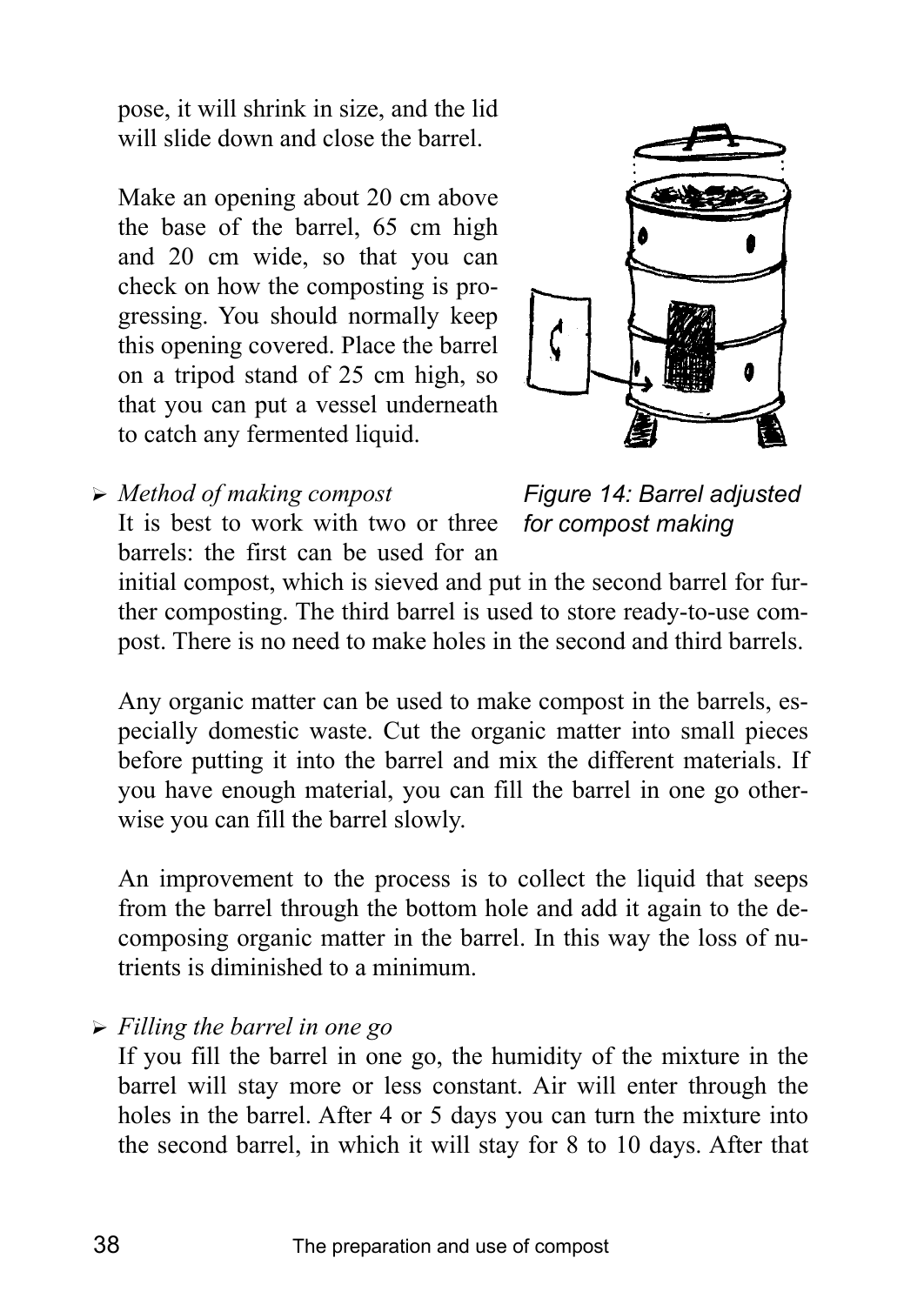period the compost will probably be ready. Of course the time for the composting process depends on the climate (temperature).

The IPR/IFRA has developed a recipe using the method described above. Compost the following materials: 52 kg of sawdust 1.7 kg of poultry manure 2.5 kg of natural Tilemsi phosphate 800 ml of urine. After 45 days the composting should be well advanced.

? *Filling the barrel slowly*

If you fill the barrel slowly, you have to count the number of days for the process from the time when the barrel was filled to the top. Then after 4 to 5 days the mixture is sieved. The fine material can be put into the second barrel. The large pieces and any not yet decomposed material is put back in the first barrel, which you can fill up again slowly.

# **6.5 Composting human waste or sewage**

Composting human waste or sewage is a useful way to dispose of it and it is a good source of nutrients for plants. There are however a number of problems in dealing with human waste or sewage. Diseases can spread through handling the waste and through the consumption of the crops grown on this composted human waste.

It is very important to use appropriate methods when dealing with it and to have previous experience of the composting process.

The mentioned problems should not prevent the use of human waste or sewage in a compost heap. In this book we do not explain in detail how to compost human waste. If you want to experiment, we refer you to the books mentioned in the section 'Further Reading'. You also can write for more information to either Agromisa's Question and Answer Service or the HDRA Overseas Advisory Section (See the section ëUseful Addresses).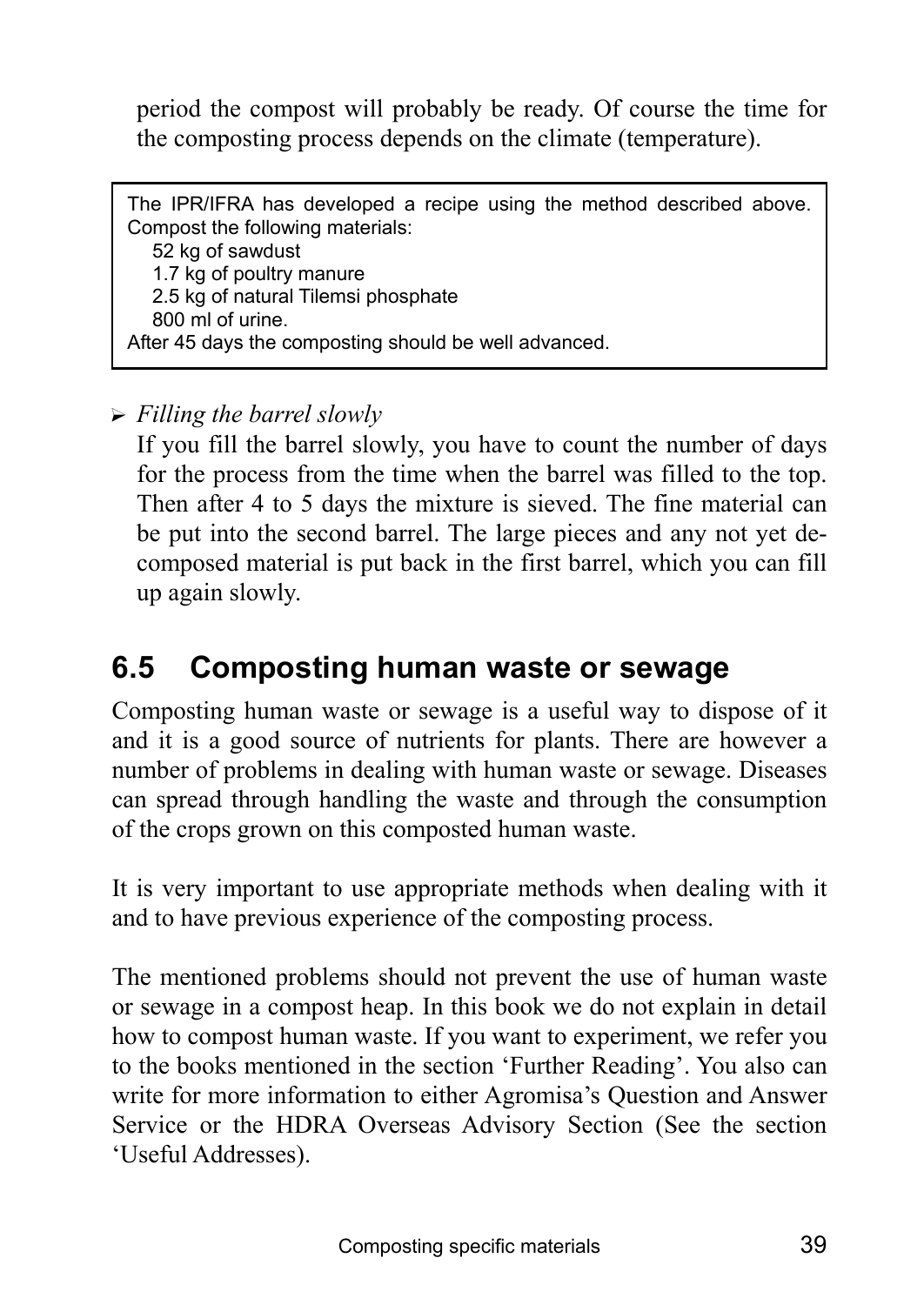# **7 Putting compost to use**

Some of the many uses of compost are given in this chapter. Examples are:

- $\triangleright$  fertilizing;
- $\triangleright$  potting soil, nursery soil, planting trees;
- $\triangleright$  erosion prevention;
- $\triangleright$  fish feed.
- $\triangleright$  mushroom growing (not treated in this Agrodok).

When the compost is ready, it can not always be used straight away and it has to be kept for a while until it can be put to use. Care has to be taken that the compost does not lose its fertility during storage.

# **Caring for the stored compost**

Compost should never be left uncovered in the rain or in the sun. The rain washes out the nutrients and the sun can cause burning. The compost then loses its fertility. To reduce this loss the compost should be covered. Some useful covers are: banana leaves, intertwined palm leaves or a sheet of plastic. If the compost is left too long, it may also become a breeding place for unwanted insects, such as termites and the rhinoceros beetle (Oryctes rhinoceros).

# **7.1 Fertilizing**

The advantage of using compost for fertilizing is that it improves soil fertility in the long run, by improving the soil structure. Organic matter is the key factor in improving the soil structure. Organic matter contains a lot of micro-elements important for plant growth and it improves the water retention capacity of the soil. Another aspect is that compost releases the nutrients slowly, which means that the effect of compost is one in the long run.

Artificial fertilizers contain only a few nutrients (Nitrogen, Phosphorus and Potassium) but of these nutrients the concentration is far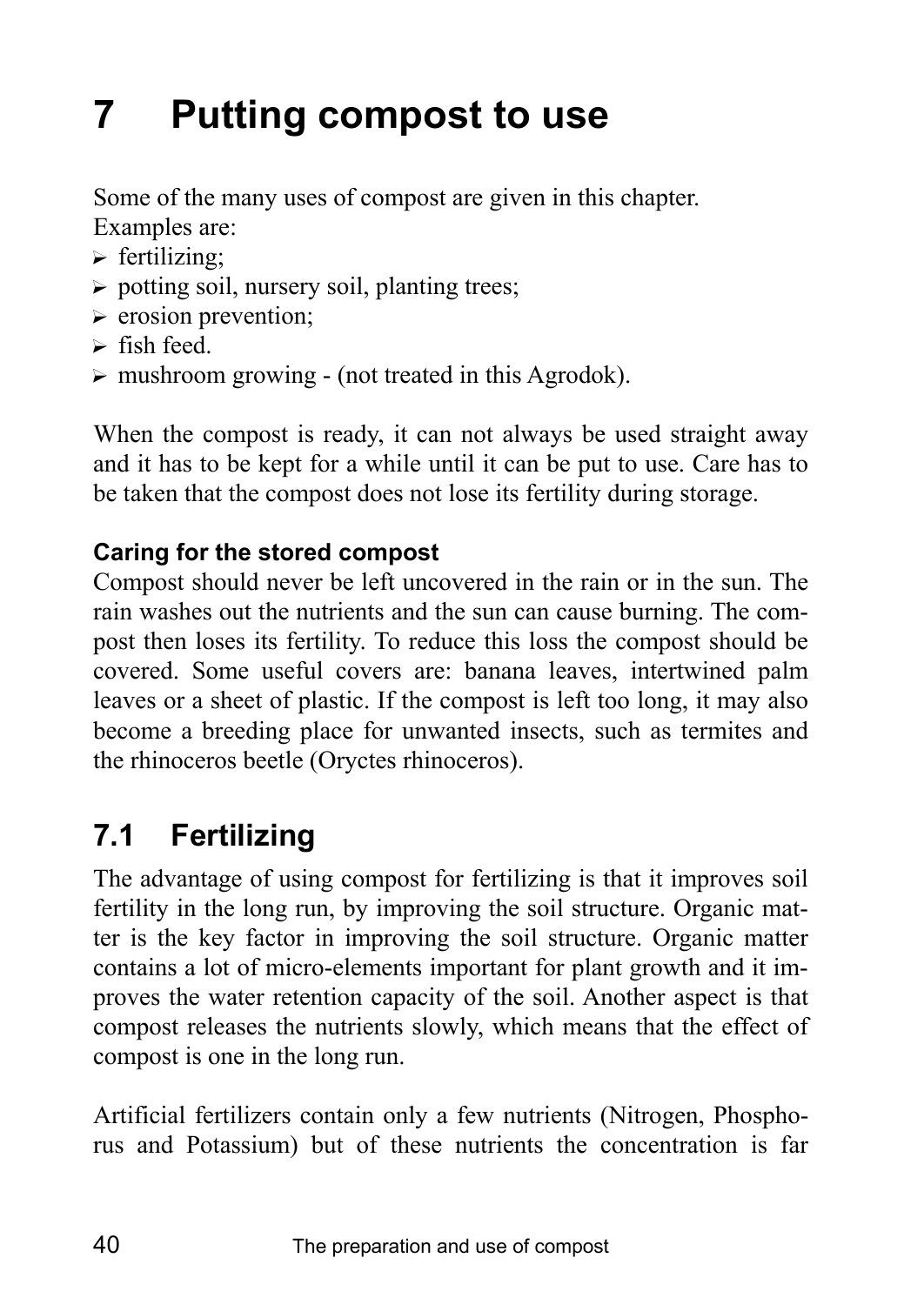higher than in compost. Nutrients from artificial fertilizer are released quickly. This means that artificial fertilizers are a quick one-off supply of nutrients to satisfy the needs of a crop.

Adding artificial fertilizer alone is not sufficient to retain a sufficient level of soil fertility. Organic matter is needed to retain the water and nutrients. In a degraded soil, where there is no organic matter, yields will still decrease, even if artificial fertilizer is added. This means that whenever artificial fertilizers are being used, the farmer needs to take care of the organic matter content of the soil. An integrated approach, combining the application of compost with an application of artificial fertilizer is a good strategy when a crop quickly needs nutrients..

In the long run artificial fertilizers might even have a negative effect on the soil, because the soil might become exhausted and degraded if no organic matter is added and it might become acid because of the chemical composition of the fertilizer. See also Agrodok 2 : ë*Soil fer*tility management<sup>'</sup>.

## **Application at location where needed**

If compost is to be used for direct fertilizing of a field crop on a large piece of land, a very big quantity will have to be applied. This is a disadvantage of compost.



*Figure 15: Vegetable garden*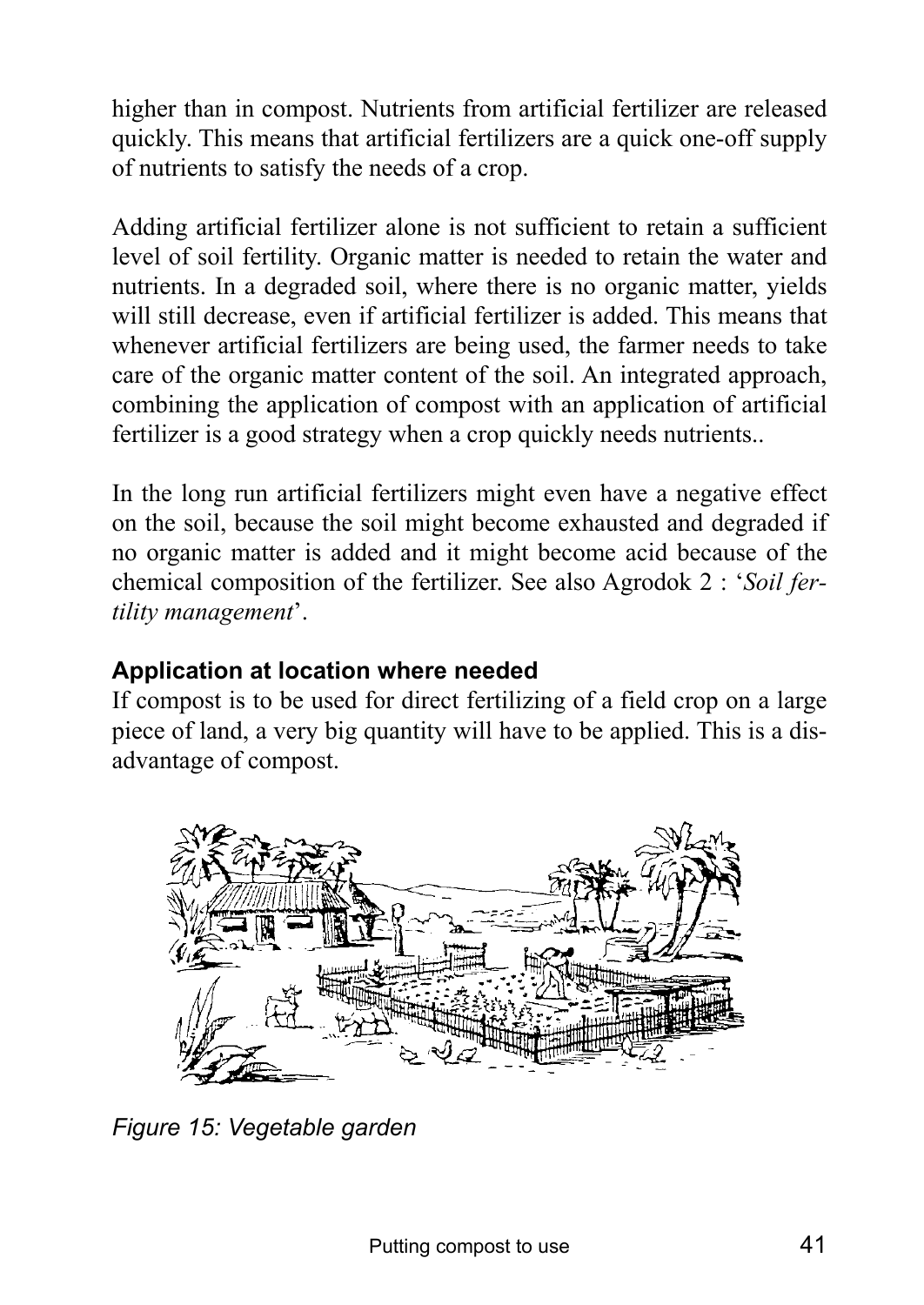Using compost in the vegetable garden, or on small plots of land is very suitable. It is important to take care to apply the compost locally at the specific places where it is needed.

For example:

- $\triangleright$  When preparing a sowing bed the compost can be mixed superficially through the top soil. The fertile compost is then easily available for the seedlings.
- $\triangleright$  Apply compost in pits or trenches in which the crops are planted.

This method is particularly useful in dry regions. The crop is planted in pure compost or compost mixed with top soil.

# **7.2 Nursery soil, potting soil, planting trees**

Compost is very beneficial for nursing seedlings, either in a seedbed or nursery where they germinate, or in pots or pits where young plants and trees are planted. Compost retains the water well, so young plants will not easily get stressed by water shortage, and they get all the nutrients they need from the compost.



*Figure 16: A nursery bed made of compost* 



*Figure 17: Pots filled with compost*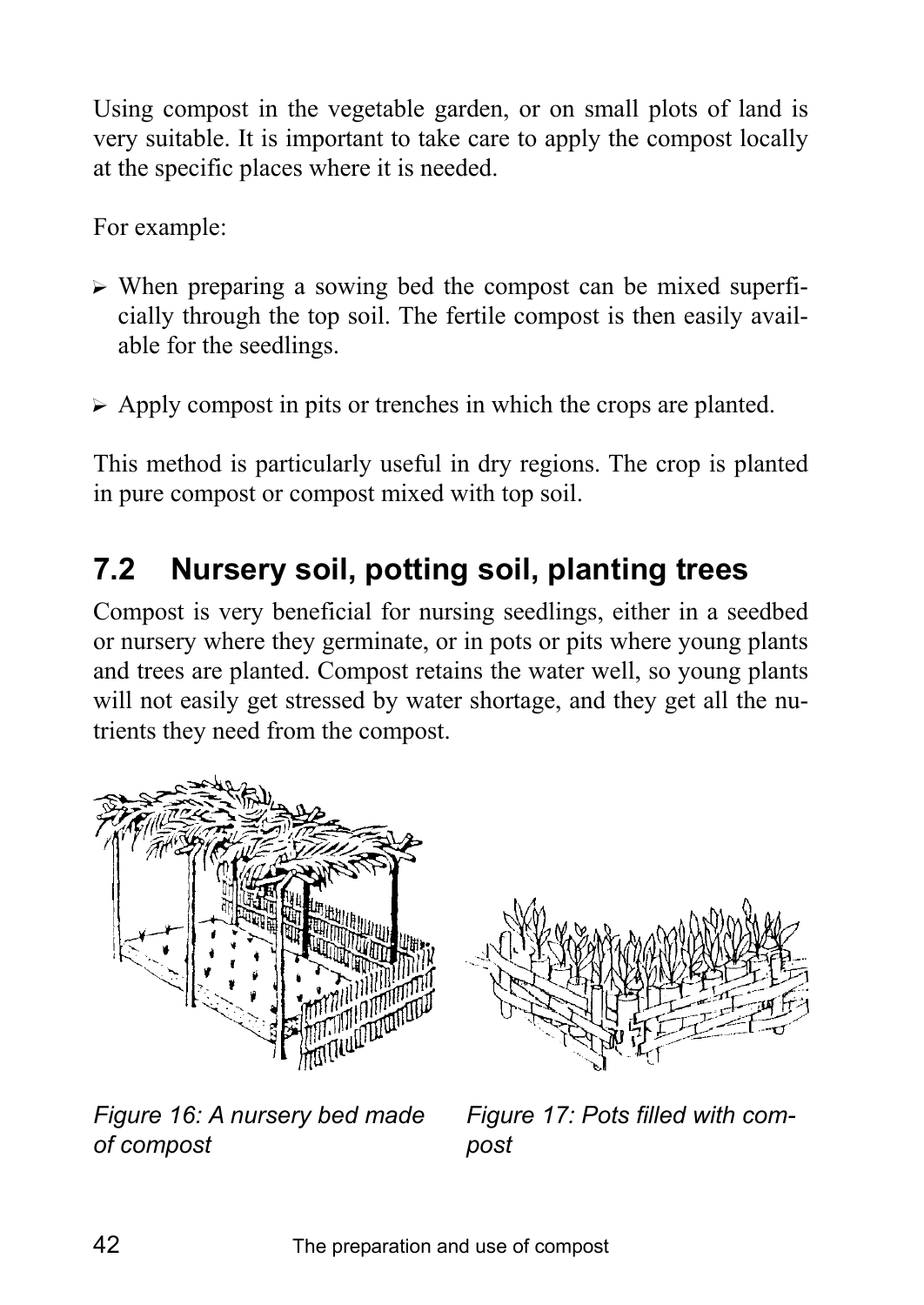

*Figure 18: Tree planting: compost is put in the holes in which the trees are planted. Cover the compost again with the soil from the bottom of the pit, to prevent the compost from drying out. See also Agrodok no. 19: Propagating and planting trees.* 

# **7.3 Erosion prevention and erosion control**

The use of compost to prevent erosion is strongly linked with improving soil fertility. A fertile soil is in general less susceptible to erosion, because the organic matter holds the soil together. In addition compost used as a ground cover counteracts splash erosion caused by rain. See the Agrodok no 11: 'Erosion control in the tropics', to read more about the role of organic matter in reducing soil erosion.

## **Collecting water run off**

A measure to control erosion by means of compost is to make well drained ditches parallel to the contour and fill them with compost to collect the water run off.

# **7.4 Compost for fish feed**

Compost is a good type of fish feed, through fertilizing the fish pond. The naturally occurring food in the fish pond consists of very small plants (algae or phytoplankton) and very small animals (zooplankton).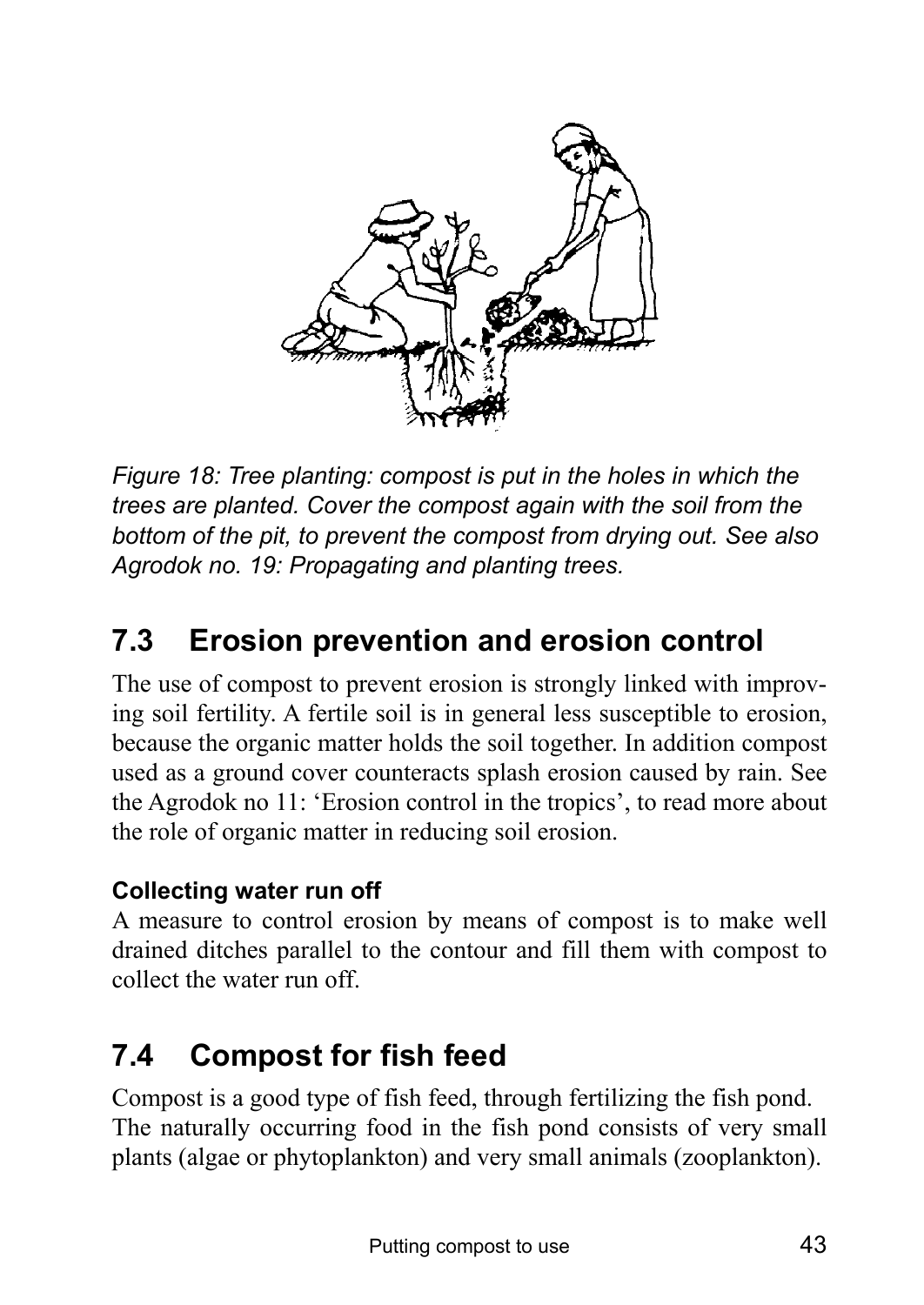Compost (or manure) is added to the pond as an indirect feed for fish. It accelerates the growth of the plankton in the water. Many fish species, such as the Tilapia sp. and Carp sp. (Cyprinidae) feed on plankton. In general fish respond well to the addition of fertilizer and their numbers may rise considerably.

### **Managing the pond**

The water in a pond must be of good quality so that the fish will be healthy and grow well. In order to grow, fish need oxygen. This is produced mainly by the algae floating in the water; if a large amount of algae is present, the water will have a green colour.

Good fertilizer practice is important to maintain water quality and to maintain a good amount of naturally occurring fish food available in the water. The amount of fertilizer added to the water depends on the number of fish in the pond. If too little fertilizer is put in less natural food will grow and less fish will be produced. Putting in too much fertilizer or fertilizing irregularly can lead to oxygen shortage (because the algae and plankton use oxygen during the night) and fish will die.

### **Application of compost to the pond**

Compost should be applied at least once a week, and it is best to do this every day. It is important to spread the compost evenly over the pond in order to ensure optimal use by the algae and plankton so that they can multiply.

In practice coarse organic material is often added to fish ponds. Much of this starts to rot, using up a lot of oxygen from the water. In this case it is very likely that the fish will not be able to get enough oxygen and will suffocate.

Using compost instead of coarse organic waste material is advantageous, because compost is ready decomposed material. When compost is added to fish ponds, the oxygen level does not decrease much. There are two reasons for this: compost uses only little oxygen and adding compost induces strong growth in phytoplankton that produce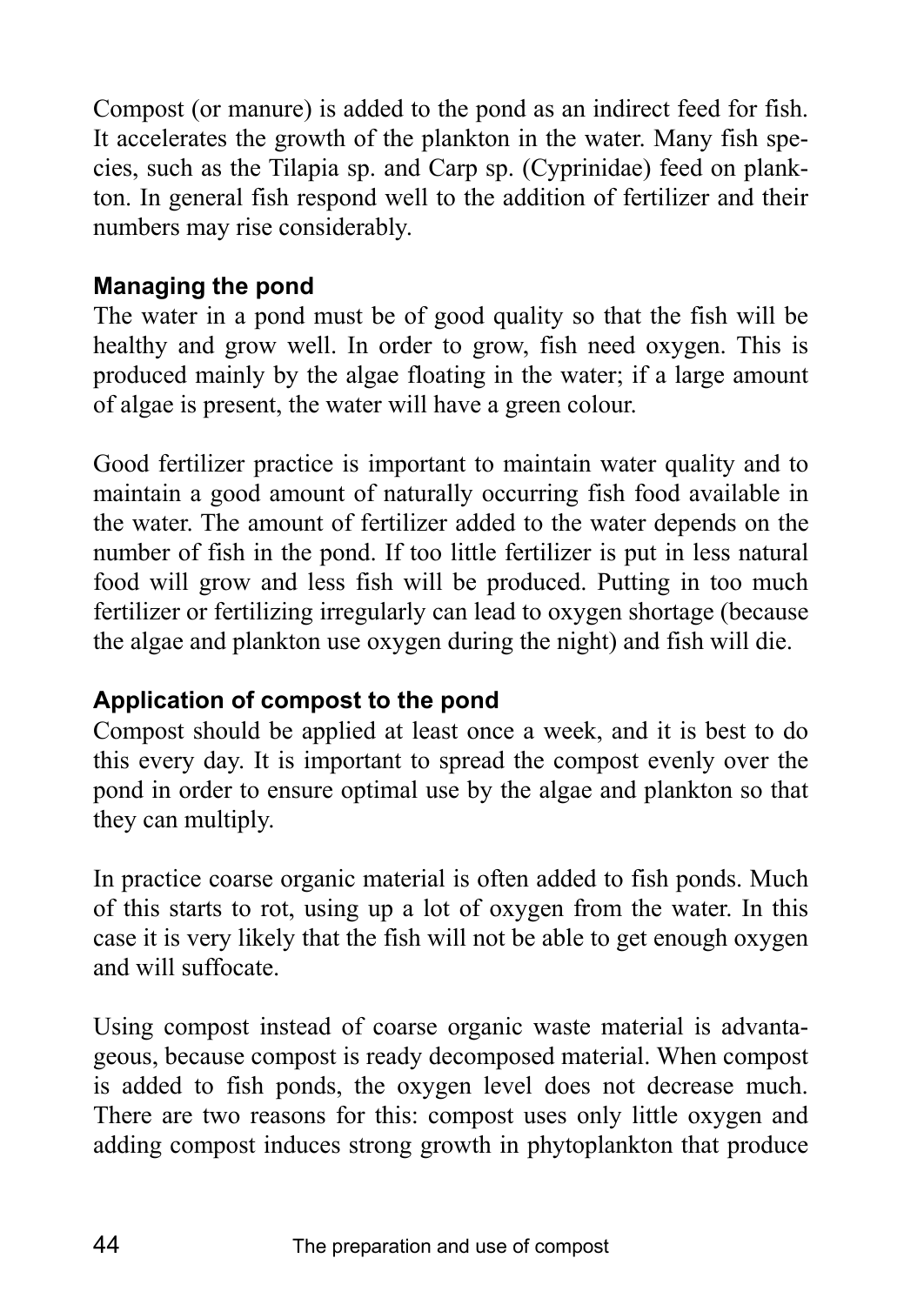oxygen. Because of these positive effects, much more compost than fresh organic refuse can be added to the water without difficulty, and more fish can be produced. Compost can also be directly consumed by some types of fish, which is not the case for fertilizers.

In conclusion, compost appears to be one of the most ideal feeds for intensive fish ponds. There will be no shortage of oxygen so more feed can be added and much higher yields can be attained.

A well-managed and fertilized pond can sustain 3 kg fish per 100 m² per day. In practice this amount is usually lower.

In some places composting is done in the corner of a pond. This method is less effective than making compost on land and then spreading it afterwards over the whole pond. Fish production is higher using the latter method. This is probably because the nutrients from a compost heap in the corner of a pond are not spread well throughout the pond.

### **Fish food from composted Water Hyacinth**

Fish food made from composted Water Hyacinth (see section 6.1), dung and rice straw fed to Nile tilapia can give a production level of 360 kg per 100 m². The following recipe is used for the compost:

- $\triangleright$  Dry 1,000 kg of water hyacinth in the sun until the weight is reduced to approximately 400 kg. Then mix the dried water hyacinth well and spread it over a layer of (rice) straw measuring  $3 \times 3$  m. Make the compost heap about one meter high and drive bamboo sticks through it so that air can reach the inside.
- $\triangleright$  Mix the compost heap every two weeks by bringing the material at the bottom up to the top and the material at the top down to the bottom. After two months the compost will be ready to be spread over the pond.

To harvest 25 kg Nile tilapia from a pond of about 100 m² after six months, you need to feed them 2 kg of compost every day. For these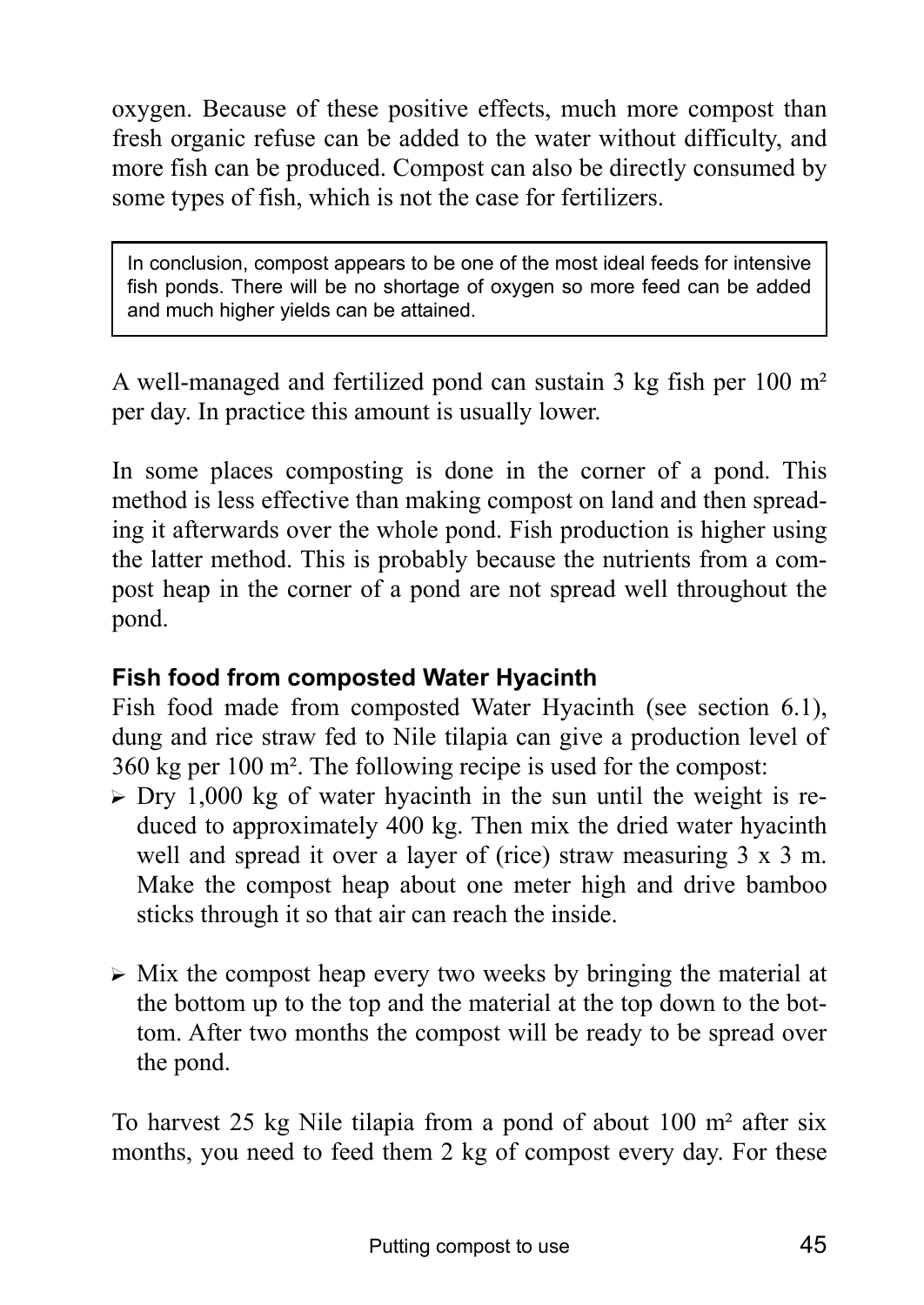quantities you will need four compost heaps of the size described above.

See also:

Agrodok no 15: *ëSmall-scale fresh water fish farmingí* for more general information on fishponds, and,

Agrodok no 21: 'On-farm fish culture' for detailed information on integrated ways to feed fish.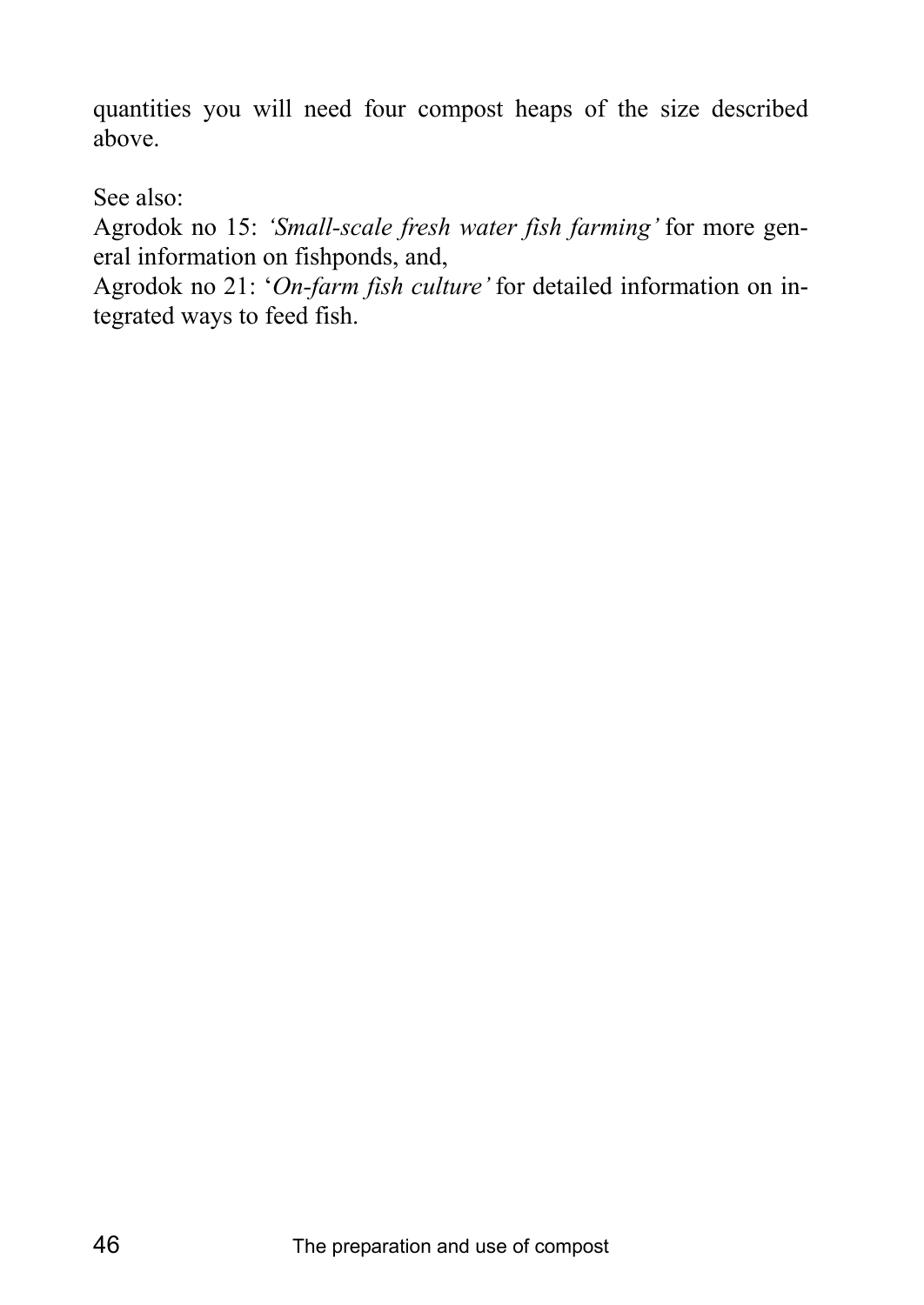# **8 Liquid manure and plant teas**

The aim of making liquid manure and plant teas is to quickly provide a crop with adequate natural plant food during the growing season. Liquid manure and plant teas are ready for use after two or three weeks, as compared to six weeks or more for compost.

Liquid manure and plant teas may seem unnecessary in an organic system, where emphasis is on feeding the soil, not the plants. There are occasions, however, when liquid feed is the only answer, such as when roots have been damaged and cannot take up enough nutrients.

Liquid feed from animal manure or a plant as comfrey (Symphytum spp., French: Consoude) supplies nutrients fast.

A liquid feed is also essential when plants are grown in the restricted environment of a pot or plastic bag.

# **8.1 How to make liquid manure and plant teas**

*Note: the instructions for plant teas begin at number 3.*

You will need the following materials and equipment:

- $\triangleright$  Manure either chicken or rabbit or a mixture of both
- $\triangleright$  A container a drum or half a drum (bucket) for small quantities
- $\triangleright$  One strong bag or gunny bag
- $\triangleright$  One strong pole and rope
- 1 Put the chicken manure or rabbit manure (or a mixture of both) in a strong sack or gunny bag with 50 kg of manure for one drum of water. Fill it in such a way that you can tie the top of the bag securely.
- 2 Suspend the bag containing manure in a container full of clean water. The bag should be tied securely with a rope and suspended on a strong pole placed across the top of the drum.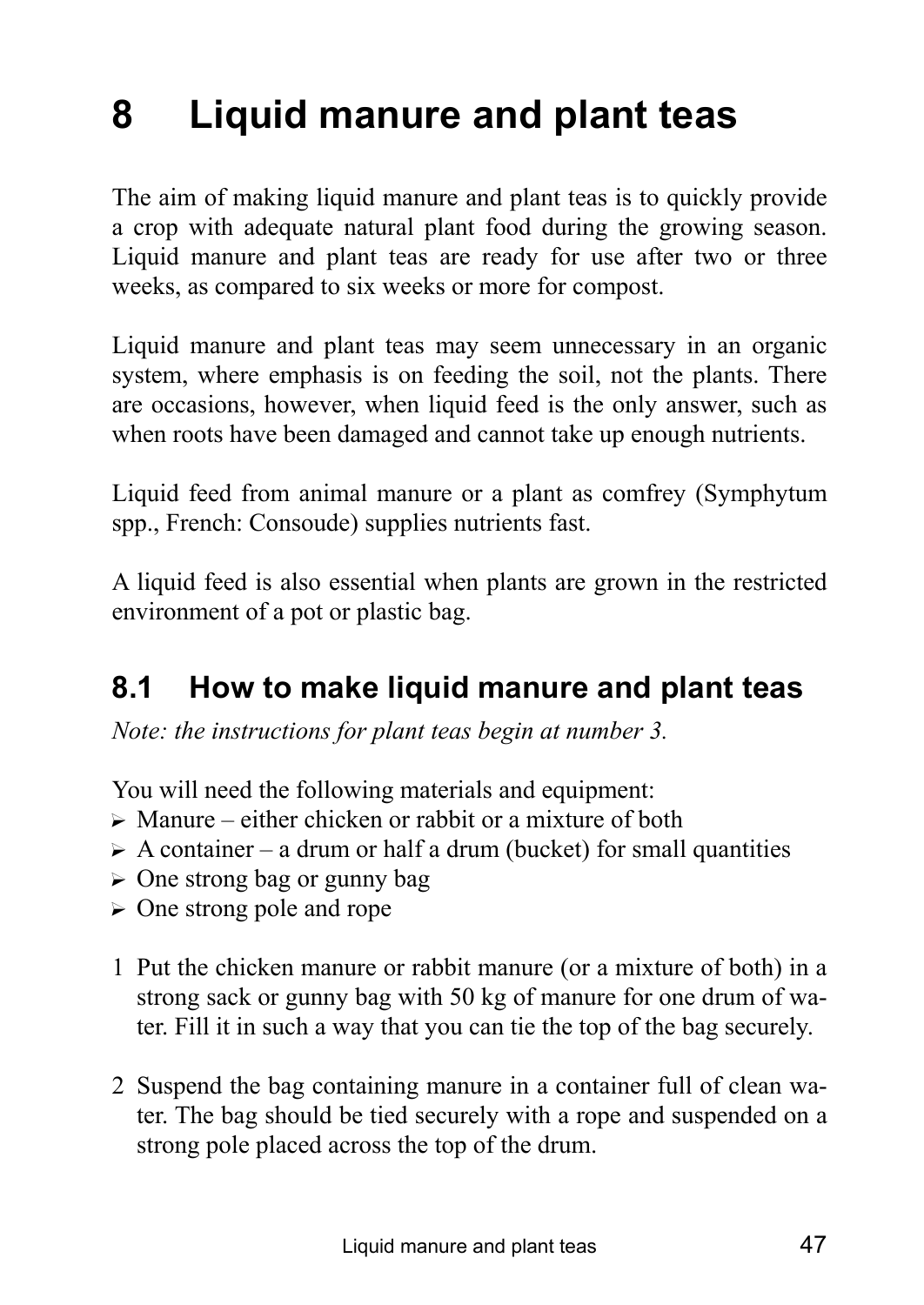

*Figure 19: Making liquid manure (Source: KIOF)* 

- 3 When preparing plant teas, branches and green sappy leaves are chopped up and placed in a drum, full of clean water. It is not necessary to put the leaves in a bag.
- 4 Leave the manure (for the liquid manure) or chopped leaves (for the plant teas) to stand for 15 days. Cover the drum to prevent excessive evaporation.
- 5 After three days and every other day thereafter, stir the liquid in the drum. For liquid manure stir by lifting the bag several times using the pole.
- 6 After 15 days the water will have turned blackish and most of the plant food (nutrients) in the manure will have been dissolved into the water. Remove the bag.
- 7 Dilute the contents of the drum 1:2 (to one part of the liquid manure or plant tea add two parts of clean water). Spray the crop at the stem and not at the leaves.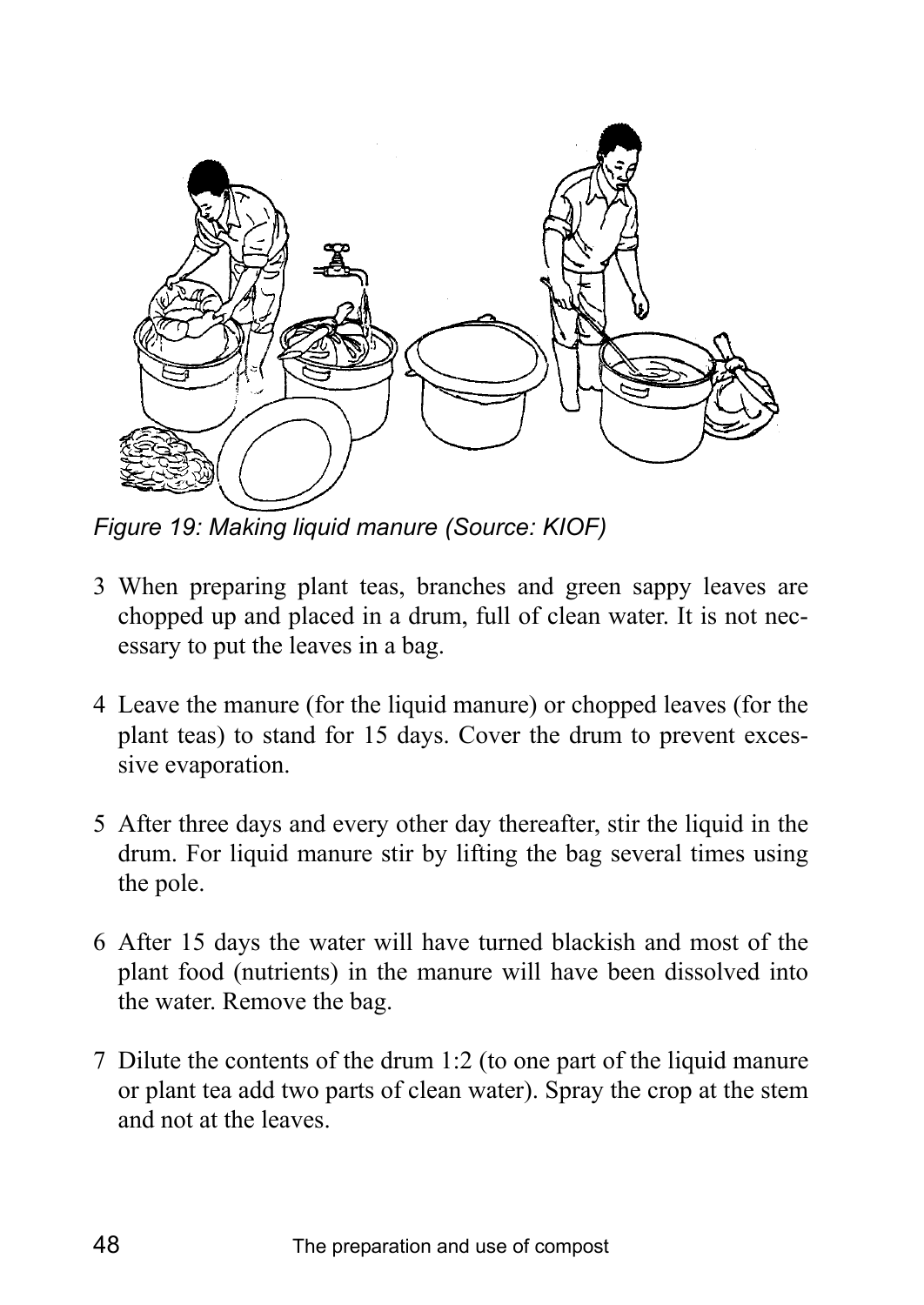8 Water the crop with this liquid manure or plant tea for two or three weeks. It is effective as top dressing after planting the crop using compost.



*Figure 20: Making liquid tea (Source: KIOF)*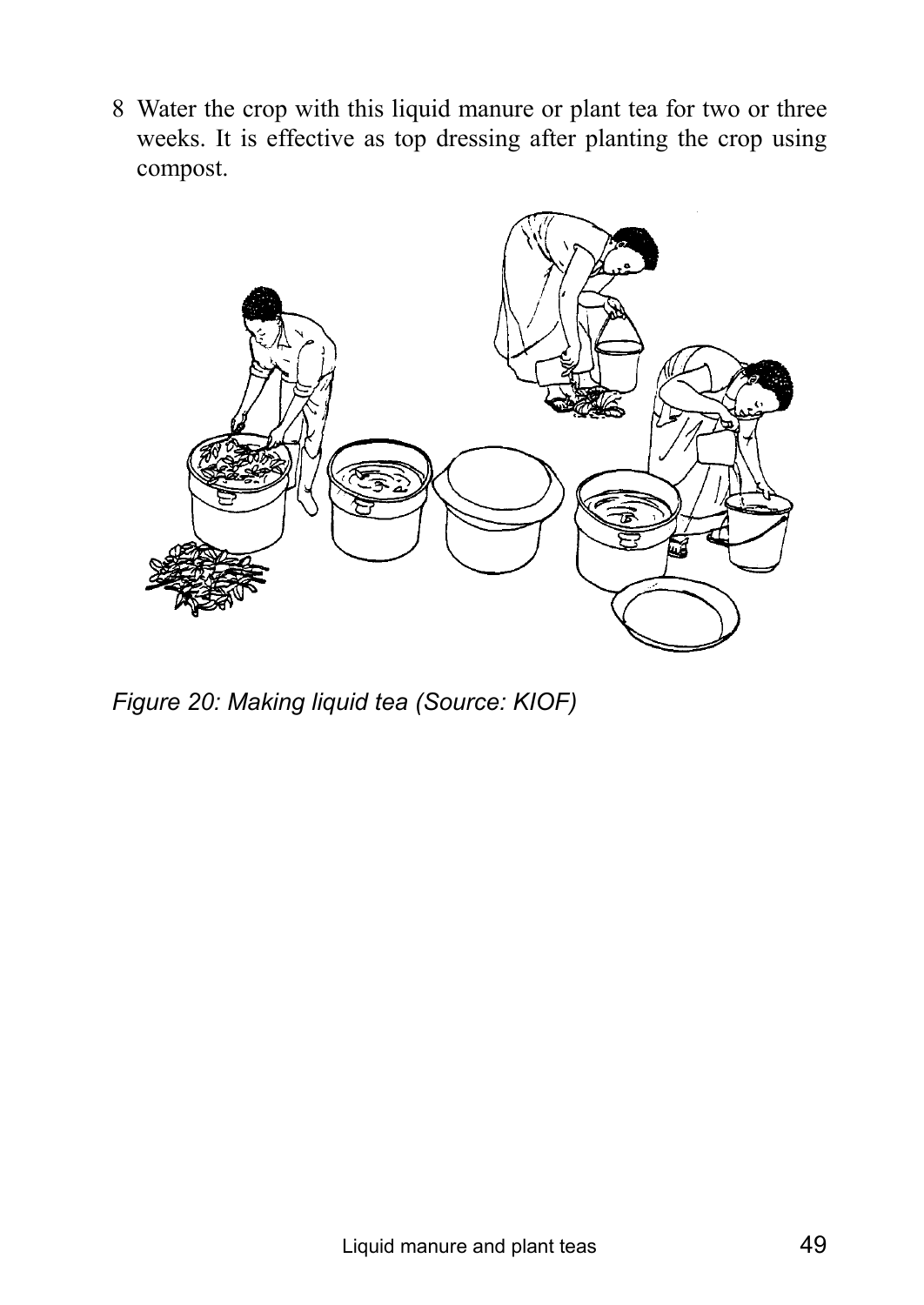# **9 Bokashi**

Bokashi is an organic fertilizer, which is made by fermenting organic matter. The name Bokashi is a Japanese word, which means: fermented organic matter. Bokashi contains a lot of nutrients and it serves as a rapid working fertilizer. You can compare it with an artificial fertilizer like NPK. Traditionally Japanese farmers use Bokashi to improve soil fertility and supply the crops with nutrients.

Bokashi is made through fermenting organic matter either in the open air or in a closed off situation. In the open air the mixture is in contact with oxygen from the air; this is called an aerobic situation. It is comparable with the normal composting process. When the fermenting mixture is closed off from the air (in plastic bags for example) it is called an anaerobic situation.

The organic matter for the Bokashi fermentation needs special selected ingredients (rice bran, wheat bran, fish meal, etc.), together with organic waste materials. Bokashi has been developed in Japan by Prof. Teruo Higa.

### **Bokashi compared to compost**

The fermentation process of Bokashi conserves nutrients in the organic material better than the process of decomposition that takes place when composting. The reason that nutrients are better conserved is that during the fermentation process, the temperatures does not become as high as in the normal composting process.

In the anaerobic Bokashi fermentation process temperatures rise to about 40  $^{\circ}$ C, while in the aerobic process and in the normal composting process temperatures can rise to about  $70^{\circ}$ C and possibly higher. This means that in the anaerobic process the conservation is even better than in the aerobic process. However, when you use the anaerobic process it is difficult to prepare large quantities of Bokashi, this is easier when using the aerobic process.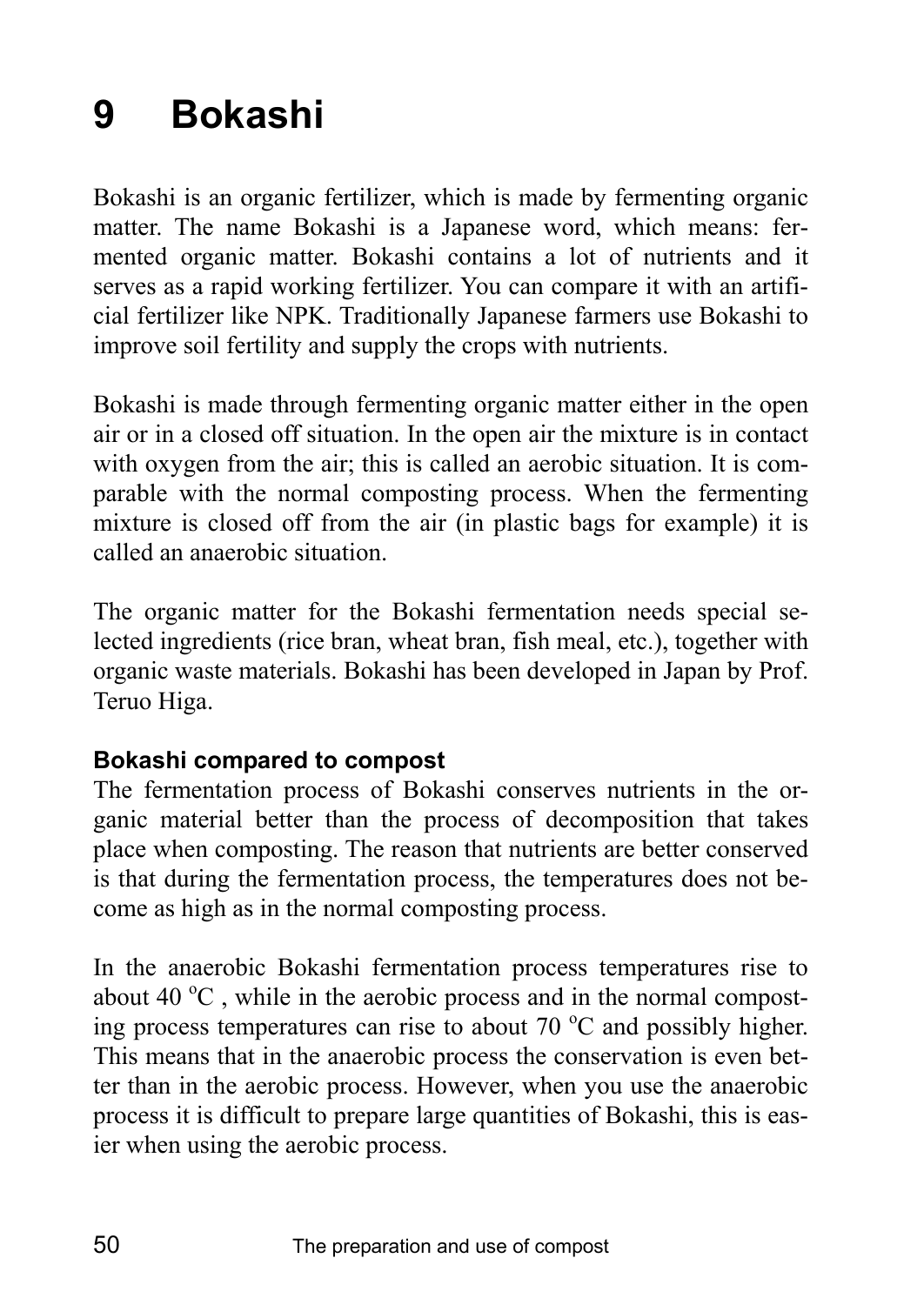Bokashi is made in a short period: 6-8 days in a tropical climate and 2- 3 weeks in a more temperate climate. It can be applied to the soil directly after preparation, although you should wait 14 days before planting or sowing.

## **Effective Micro-organisms**

The important aspect of Bokashi preparation is adding Effective Micro-organisms (EM). This is an artificially prepared mixture of useful soil micro-organisms. When aplied to the soil these effective microorganisms settle in the soil and will oust the harmful micro-organisms. It improves the effectiveness of the organic matter in the soil and the soil fertility will be improved.

The Effective Micro-organisms can be bought from the institutes where Bokashi is developed and researched. You can find addresses in the section 'Useful Addresses'. If you cannot get hold of the EM mixture it is also possible to use clean soil; preferably fresh, moist soil from a forest. This soil contains a lot of micro-organisms and is most probably not polluted with chemicals. Although this will not be as effective as the artificially selected EM, it can still give you an adequate result.

# **9.1 The organic materials**

For making Bokashi you can use any type of organic matter. Use at least 3 different materials to enhance the diversity of micro-organisms. It is important to have a combination of materials that have either a lot of nitrogen (low C:N ratio) or carbon (high C:N ratio). The quality of Bokashi is improved by adding finely ground sea shells (chalk meal) and Bentonite clay minerals to the fermenting mixture.

## **N-sources**

Poultry manure is a good source of Nitrogen. Other types of manure (cow manure, donkey manure, pigeon manure, etc.) can be used as well, though the quantity has to be multiplied by 1½ .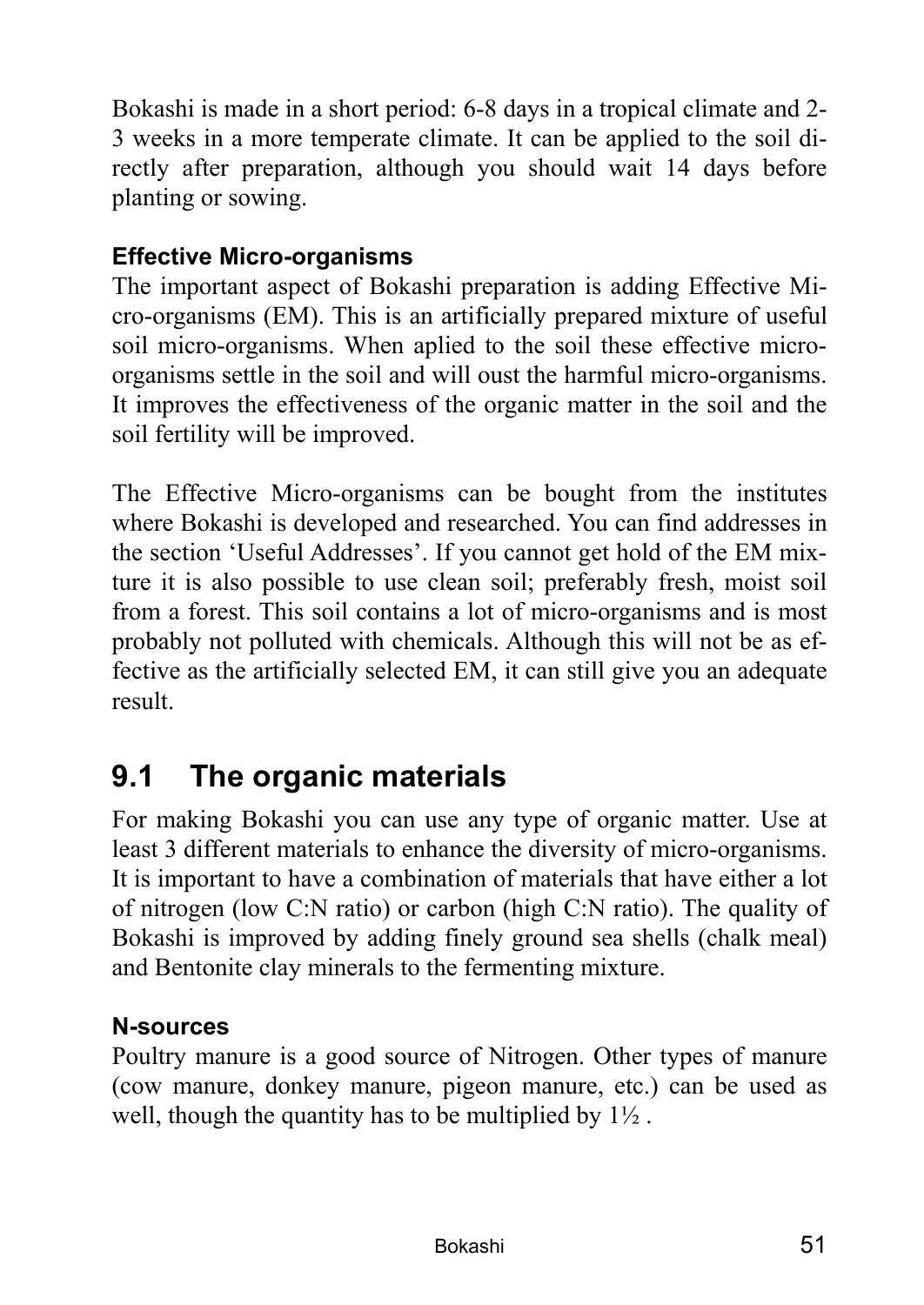Alternative sources of Nitrogen are fish meal, bone meal, or nitrogen fixing plants (leguminous plants), e.g. Mucuna, Crotalaria, Leucaena leaves, etc. These plants have to be dried and cut into pieces before being used. They also contain other important nutrients.

## **Carbon Source**

Rice bran is a good source for carbon. It contains carbohydrates and phosphorus too. Rice bran is important because it is a good stimulant for the fermentation and it feeds the micro-organisms well. Instead of rice bran you can use other types of bran like wheat bran and maize bran or root crops, such as cassava, yam or potatoes. These need to be cut into small pieces before using. Alternatively, fruits as bananas can be used too. Straw, weeds and sawdust are also sources of C.

## **Charcoal**

Charcoal is a porous material, which increases the nutrient holding capacity and improves soil structure. It also acts as harbouring point for the micro-organisms. If charcoal is not available you can use straw, kelp (dried sea weed) or bean husks. An alternative is to roast rice husks.

## *Do not use ash; this decreases the activity of the micro-organisms.*

## **Sugar cane trash**

Adding sugar cane trash (bagasse) to the Bokashi ensures a good air supply and water retention during the fermentation process. It also retains the nutrients such as Nitrogen. Alternative materials for this are: rice husks, coffee husks, wood chips/shavings, maize cobs, dried grass.

# **Effective Micro-organisms**

Old Bokashi contains a lot of micro-organisms; these micro-organisms start the fermentation process. The artificially prepared mixture of Effective Micro-organisms can be bought from the institutes of which you can find the addresses in the section 'Useful Addresses'. If you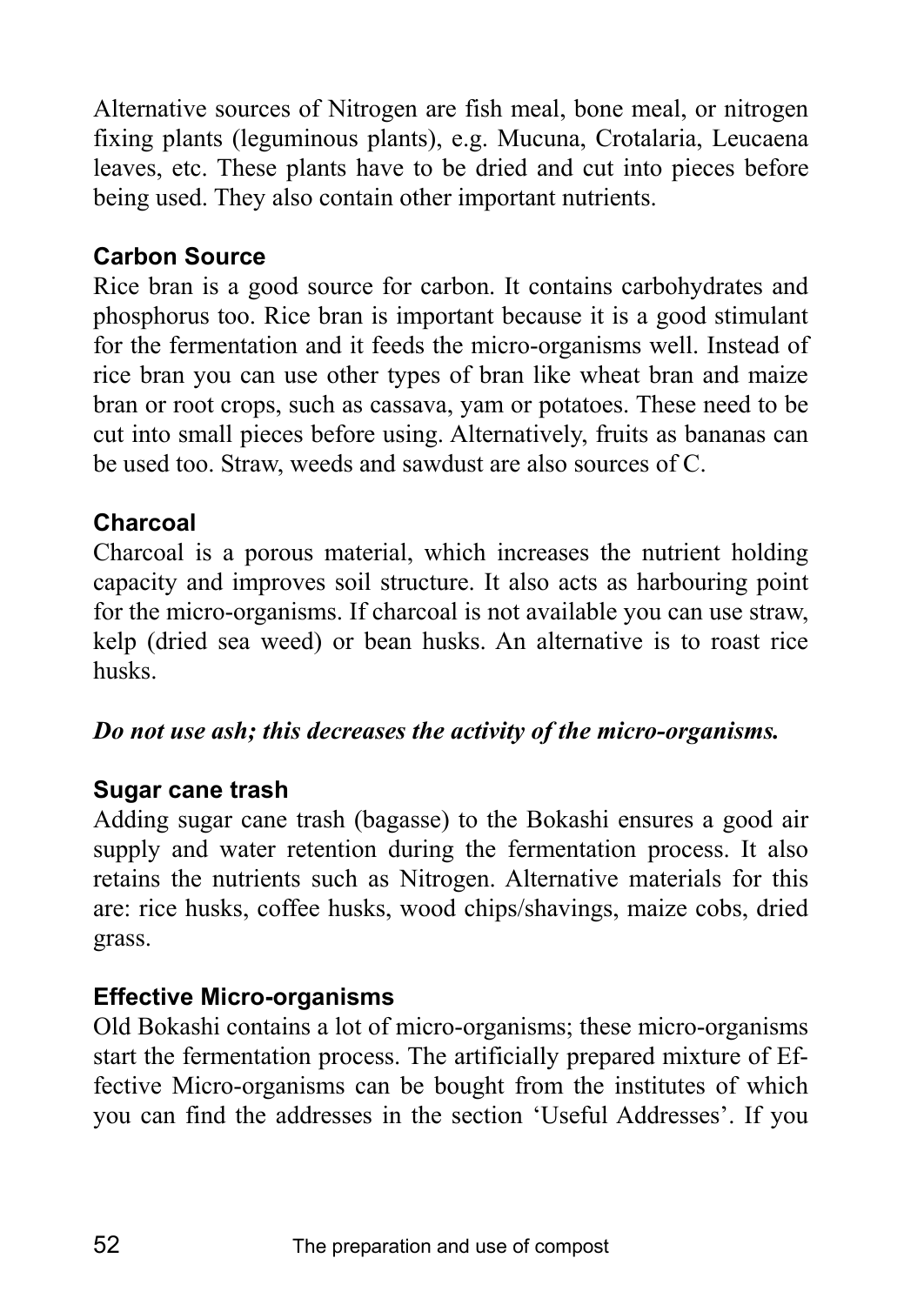make Bokashi for the first time and you cannot buy the EM mixture easily, use clean and moist soil, preferably from a forest.

### **Molasses**

Molasses is a by-product of sugar production. It contains a lot of energy and stimulates the fermentation process by feeding the microorganisms. An alternative is using sugar or honey, but of course these are much more expensive.

## **Humidity**

The production of Bokashi needs little water. If Bokashi is too wet, it stinks. For the recipe that is given in the next section, 20 litres are needed. The amount needed depends also on the moisture content of the materials.

The moisture content should be 30-40%. You can check it by squeezing a handful of the mixture. Water should not drip from the squeezed mixture, but it should remain as a single unit without crumbling. However, on touching it should crumble easily.



*Figure 21: Checking the moisture content* 

# **9.2 Preparation of bokashi**

If you need to prepare large quantities it is easiest to use the aerobic process. For preparing small quantities it is advisable to use the anaerobic process, because more nutrients are retained.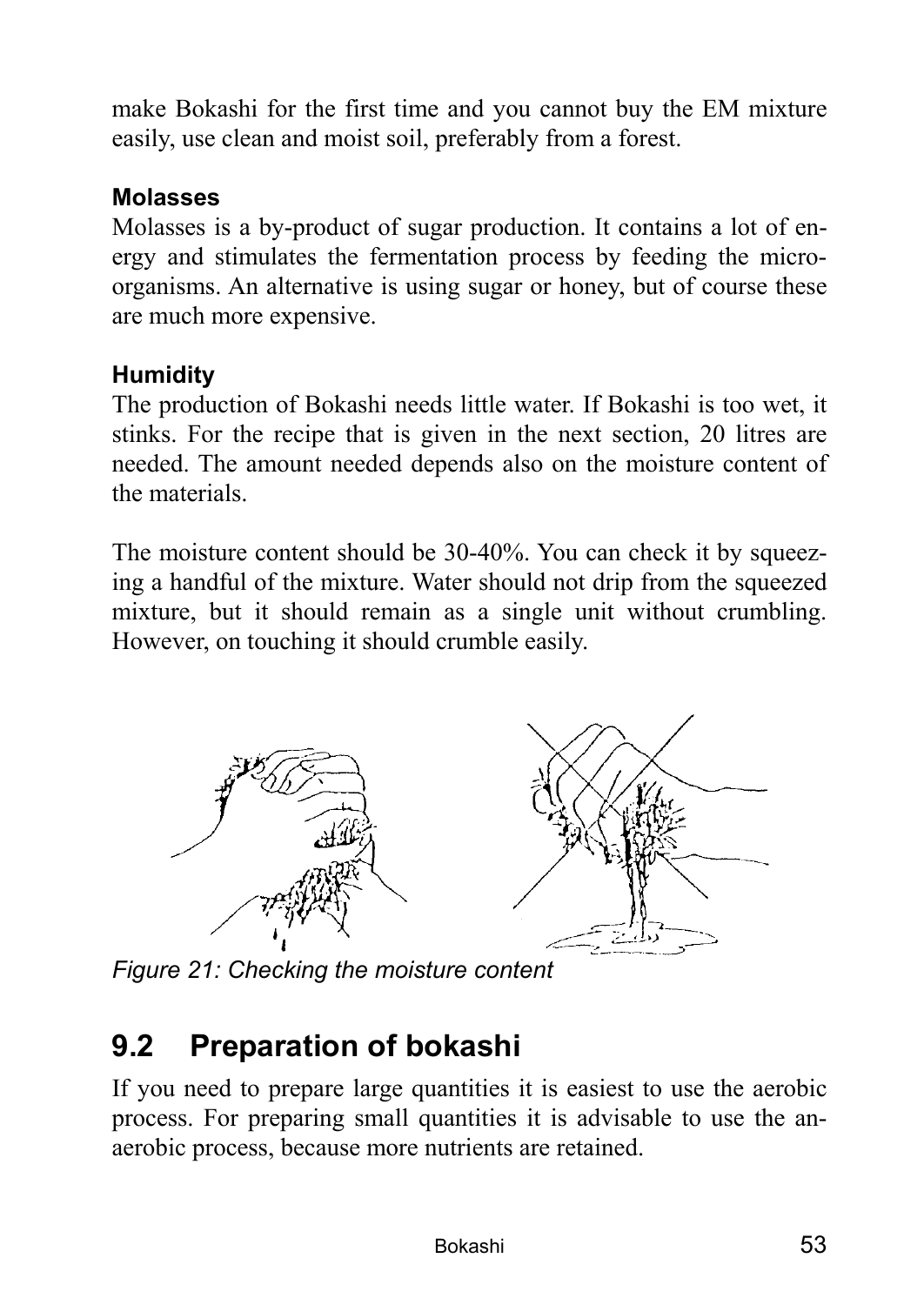In the recipe below, organic matters are specified, using the information in the last section you can vary these materials and experiment to find the best way of preparing Bokashi in your specific situation.

# **Aerobic method**

A recipe for the aerobic preparation of Bokashi (from Costa Rica):

*What you need:*

- $\geq 1$  bag of poultry manure (Nitrogen-rich material)
- $\geq 1$  bag of rice bran (Carbon-rich material)
- $\geq 1$  bag of charcoal (small pieces 1-2 cm)
- $\geq 1$  bag sugar cane trash
- $\geq 2$  liters molasses
- $\triangleright$  ½ bag of Bokashi or compost (containing EM)
- $\geq 2$  bags of clean soil
- $\triangleright$  water

### *Mixing:*

It is important to mix the materials well. A good way to do so is:

- $\triangleright$  Cut all the materials into fine pieces and put them into piles.
- $\triangleright$  Dissolve the molasses in water (20 l); heating may make it dissolve easier.
- $\triangleright$  Spread out a layer of one of the materials: Use one third of the quantity of the recipe for one layer.
- $\triangleright$  Water the layer with the molasses solution. Use a watering can.
- $\triangleright$  Put another layer of a different material (1/3 of the quantity) on top of the first layer.
- $\triangleright$  Water this layer too with the molasses solution.
- $\triangleright$  Continue this process until all the materials are used.
- $\triangleright$  When you have one heap of the moistened materials, turn the heap over again to increase the mixing of the materials.
- $\triangleright$  Finally make a heap of about 50 cm high. In colder areas this might be a bit higher to reach high enough temperatures in the heap. (In warmer areas the heap might be a bit lower for the opposite effect).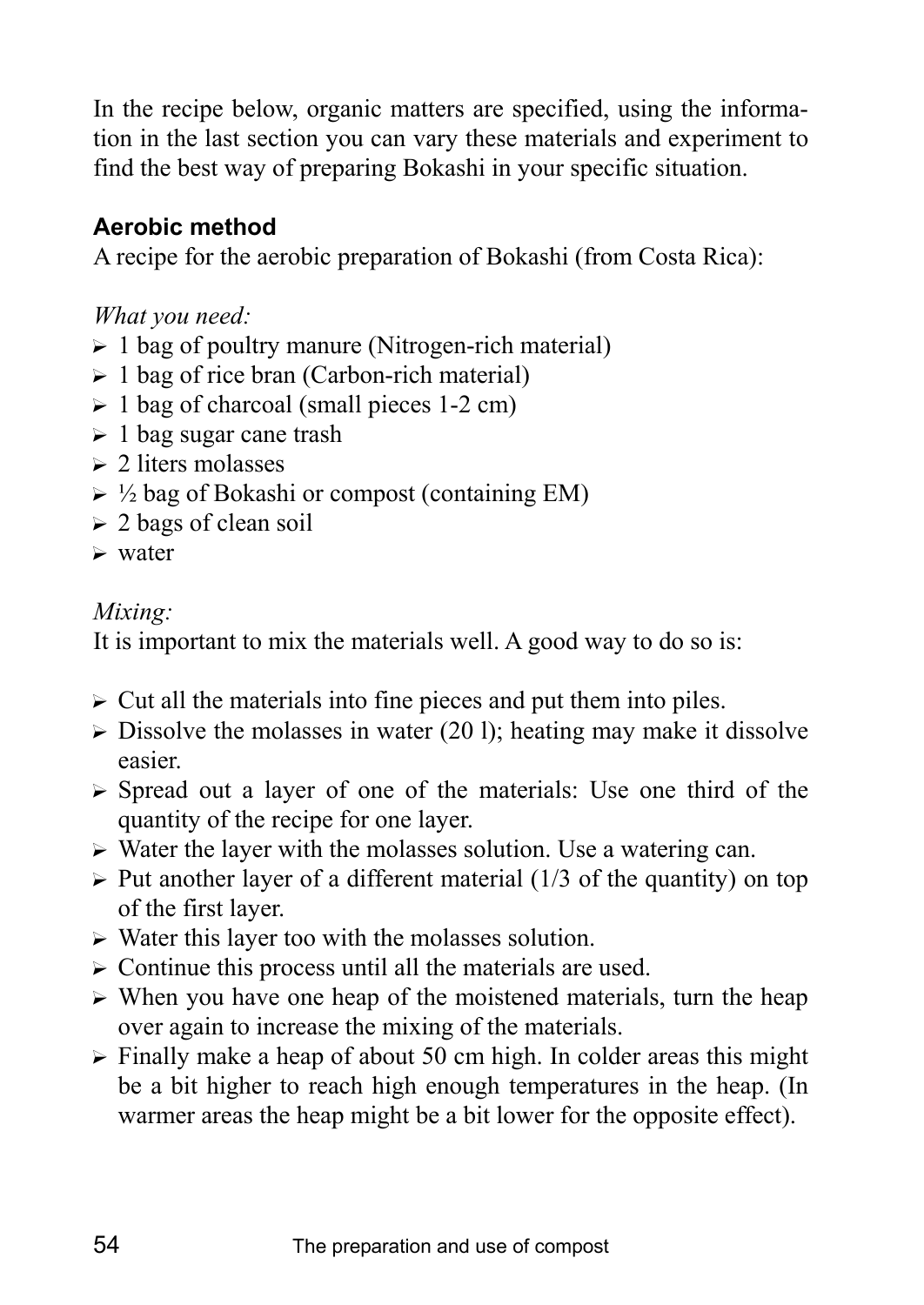- $\triangleright$  Cover the heap with sacks or mats. Don't use plastic because the air can't pass.
- $\triangleright$  Turn the heap over, every 12 hours. Do it in such a way that the material, which was on the outside, ends up in the inside and the other way round. If the heap is very hot, turn it over a few times to lower the temperature. After one day the mixture will be brown, and when taking away the cover you probably see fungus growing.
- $\triangleright$  After the third day take the cover off the heap in order to let the mixture dry. The colour will change from brown to greyish. The heap will have a sweet-sour smell.
- $\triangleright$  Continue to turn over the heap every 12 hours, to let it dry more quickly. Dry the Bokashi very well.

#### *Preparation time*

In tropical areas the aerobically prepared Bokashi is ready after 5-7 days. In temperate climates it will take longer, possibly 2-3 weeks. The colour is grey and the texture is fine and like dust.

#### *Storage*

Direct use is preferred, but it can also be put in sacks and stored for about 3 months in a dry, well-ventilated place, out of the sun.

### **Anaerobic preparation**

If you need to prepare only small quantities it is advisable to use the anaerobic process.

The start of the preparation, the mixing and the watering is the same as in the aerobic process. When the mixing is done, you have to pack the mixture in large black plastic bag or container. Close these air tight. Don't put them in direct sunlight.

The Bokashi is ready when it has a sweet smell of fermented matter (beer or wine smell), and when you see white fungal growth. If the smell is bad (rotten), the Bokashi is not well fermented and should not be used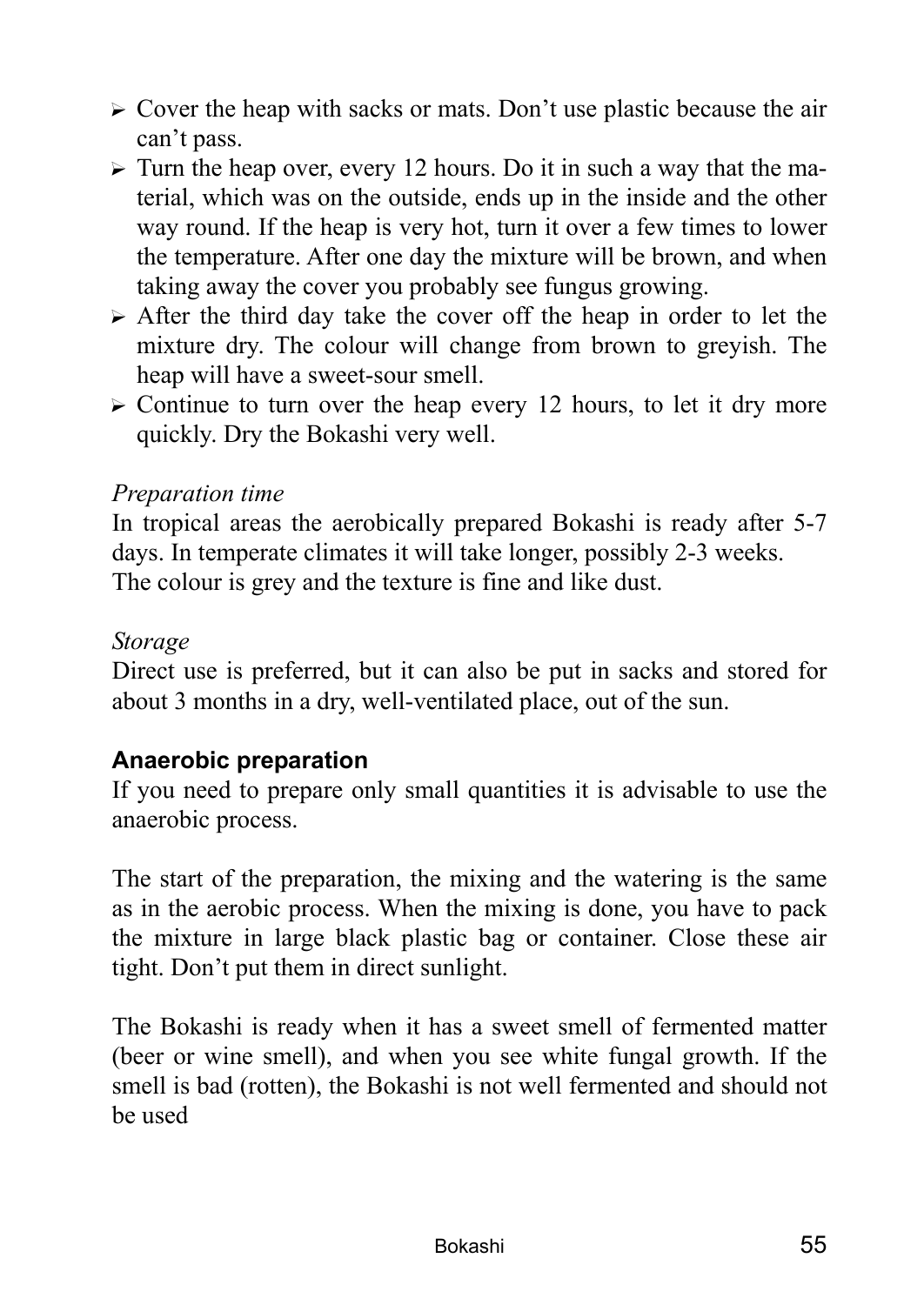#### *Preparation time*

The time needed for fermentation is 3 - 4 days in tropical areas and 7- 8 days in temperate areas.

If the Bokashi production is not successful, try out various types and different quantities of materials.

# **9.3 Applying bokashi**

Bokashi is used in the same way that artificial fertilizers are used. It can be applied to the soil directly after preparation, although you should wait 14 days before planting or sowing.

Dig the Bokashi into the soil 5-10 cm deep. It is important to cover the Bokashi with soil because the micro-organisms don't survive sun shine.

- $\triangleright$  For most vegetable crops it is sufficient to apply the Bokashi three times during the growing season. Adding handful (30 grams) to the soil 15 -20 cm away from the roots of the plants.
- $\triangleright$  Apart from using Bokashi in vegetables it is of good use in coffee, banana and tobacco plantations, etc.
- $\triangleright$  For field crops on average 100 200 gram of Bokashi per square meter is sufficient. If the soil has a low content of organic matter add more Bokashi. A maximum application is 1 kg per square meter.
- $\triangleright$  Bokashi can also be added to planting holes. Cover the Bokashi with soil before planting the seedlings.

Bokashi should never be in direct contact with the plant stems or roots: After appying it to the soil, wait 14 days before planting or sowing.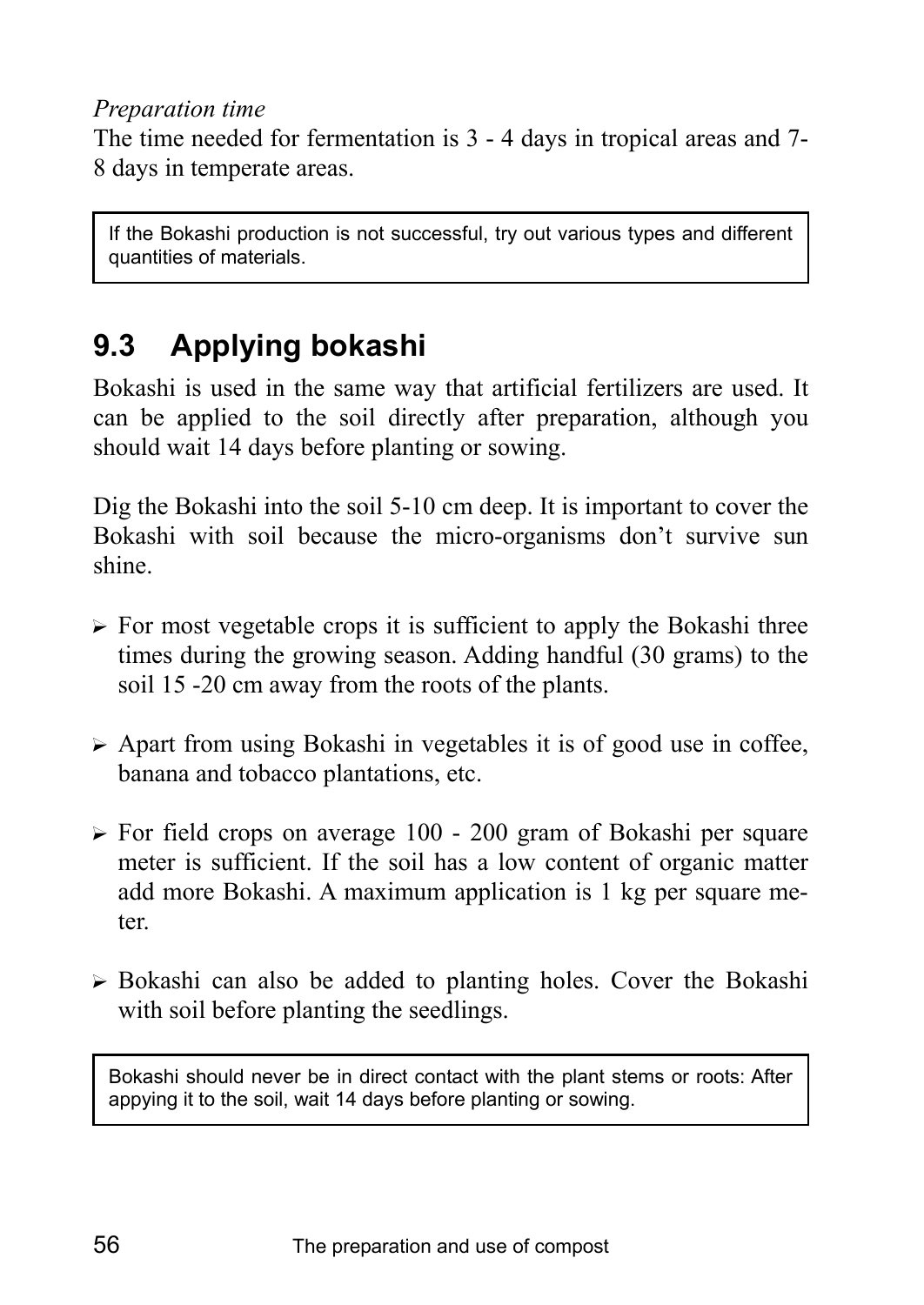# **10 Your own organic fertilizer**

This chapter deals with general advantages and disadvantages of preparing your own organic fertilizer. They are not always straightforward: what may be a disadvantage in one situation may an advantage in another situation. At the end of the chapter, a general checklist is given as a guideline to make your own decision.

# **10.1 Advantages and disadvantages**

## **Advantages**

- $\triangleright$  Preparing your own fertilizer is much cheaper than having to buy fertilizers;
- $\triangleright$  Organic refuse, containing nutrients, is been put to use again, otherwise it would be left to decay and the nutrients would be lost.
- $\triangleright$  An application of organic fertilizer improves the soil structure;
- $\triangleright$  Soil fertility is improved in the long run: nutrients from the organic fertilizer are released gradually over a long period;
- $\triangleright$  The capacity of the soil to retain water is improved, because of the increase in organic matter.
- $\triangleright$  Organic fertilizer contains many trace elements not normally found in fertilizers;
- $\triangleright$  Plants grown in organically fertilized soil might be more disease resistant than in soils with artificial fertilizer only.

### **Disadvantages**

- $\triangleright$  Preparing compost, liquid manure or bokashi is very labour intensive and time consuming;
- $\triangleright$  Making your own organic fertilizers is not possible everywhere. It depends on space, available material, local conditions and other factors;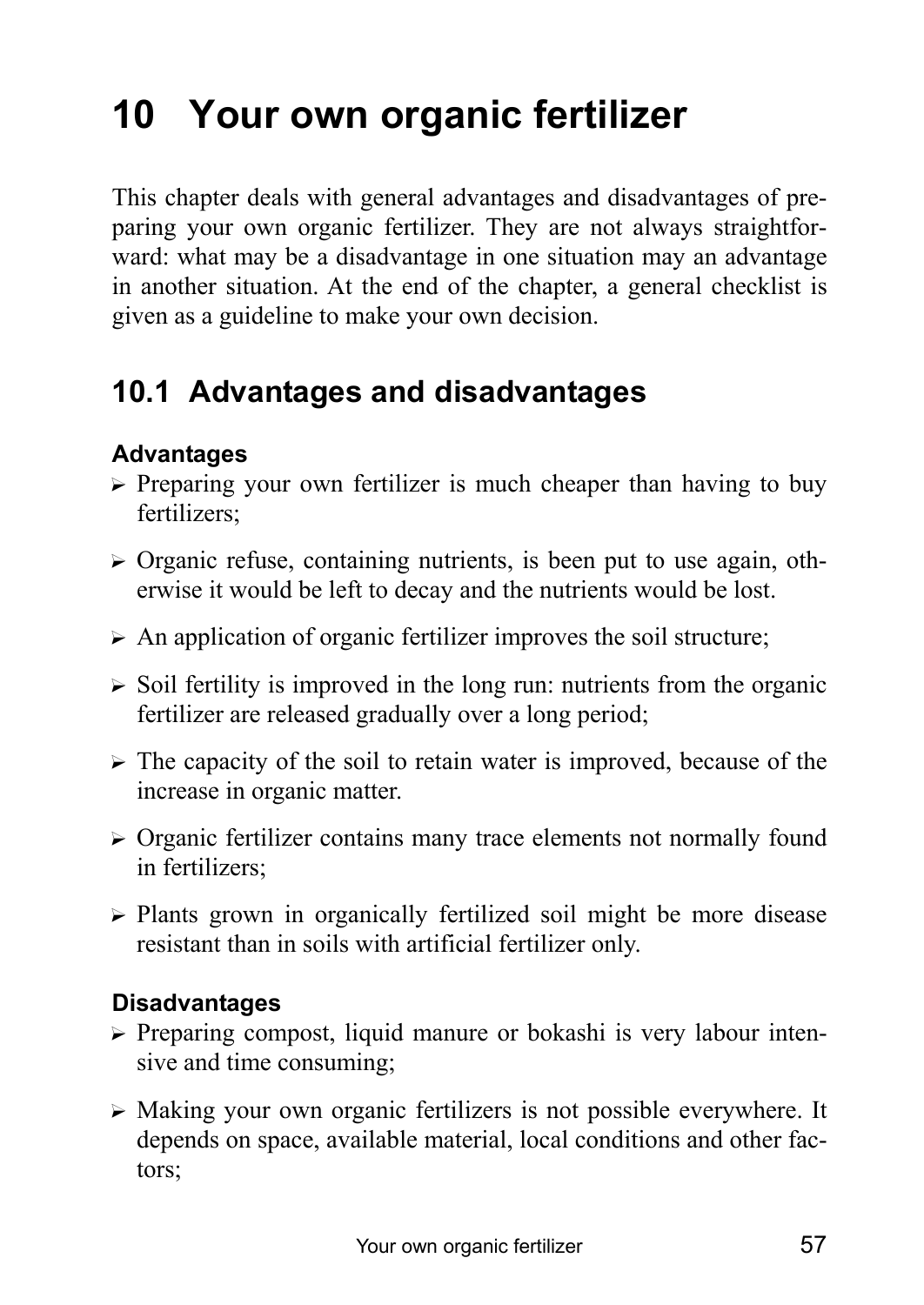- $\triangleright$  applying compost could enhance weeds and diseases in the crop to be grown;
- $\triangleright$  a compost heap attracts vermin, such as insects, rats, mice and also snakes!
- $\triangleright$  the concentration of available nutrients in organic fertilizers is considerably lower than in fertilizers.

# **10.2 Whether or not to start preparing organic fertilizers**

Before starting to produce organic fertilizers it is important to check on a few points to increase the chance that you will be successful and to prevent disappointments.

- $\triangleright$  Do you, or the people you work with, have enough time and energy to invest into making organic fertilizers?
- $\triangleright$  What will you gain by starting to do so?

(Compare prices of artificial fertilizer, look at the status of the soil fertility, etc.)

 $\triangleright$  Is there enough organic material to make organic fertilizer?

(Think of the possibilities to actively seek for organic leftovers or to plant hedges or so from which leaves could be cut)

- $\triangleright$  If you work with farmers, are they motivated to introduce a new method?
- $\triangleright$  Are there cheaper and easier alternatives, such as green manuring?

All these and other aspects have to be considered. It is therefore very advisable to discuss matters before making a start.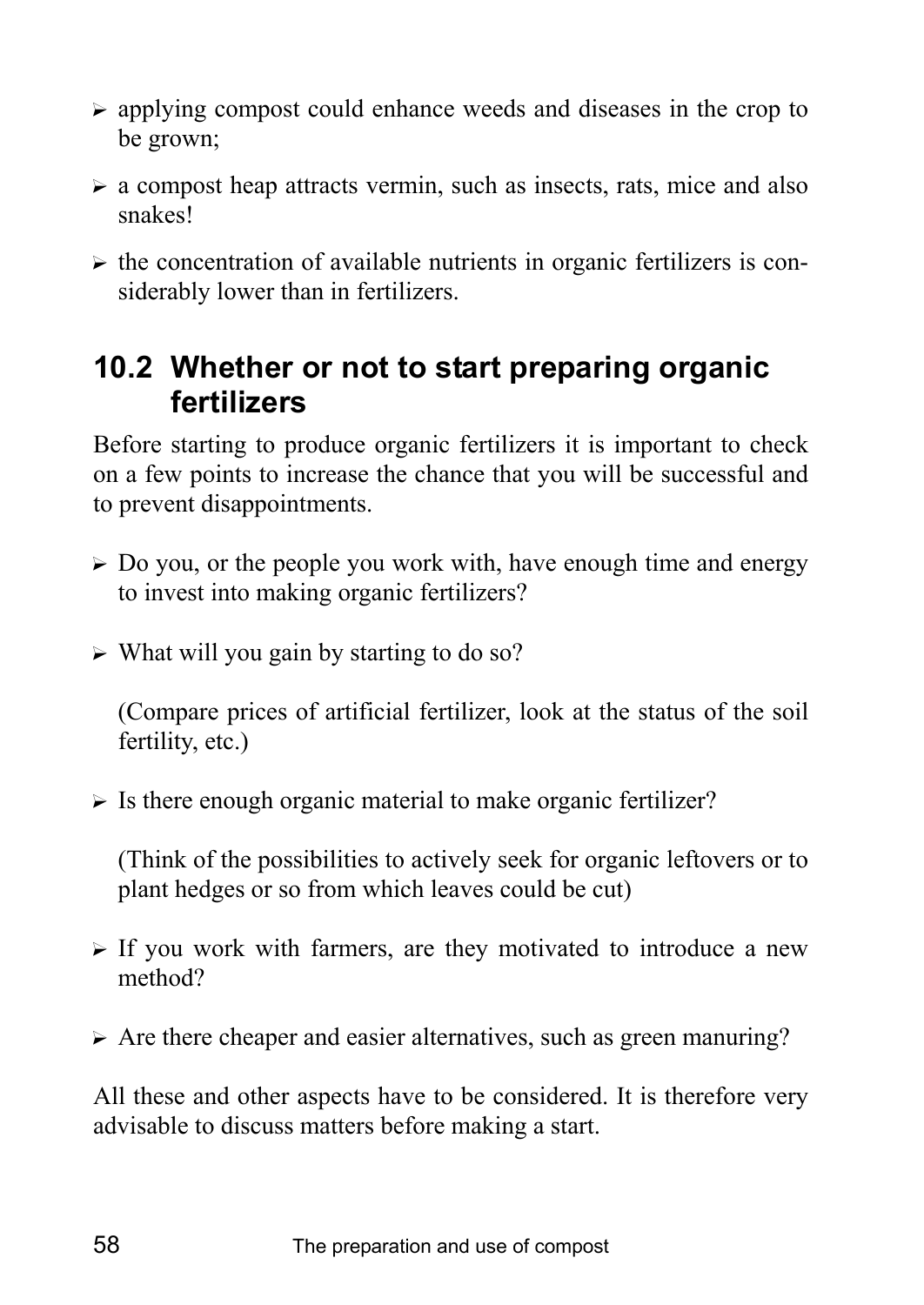# **10.3 Practical questions as a guideline for starting**

The following practical questions can serve as a guideline when you start making organic fertilizers:

- $\triangleright$  what do people need to learn about making these fertilizers?
- $\triangleright$  where should the heap be set up?
- $\triangleright$  how big can/may the heap be?
- $\triangleright$  how much and which types of organic material are available?
- $\triangleright$  is there a regular supply of organic material ?
- $\triangleright$  what is the quality of the organic material?
- $\triangleright$  who is going to do the work?
- $\triangleright$  how much time can be spent on it?
- $\triangleright$  at times when much organic material is available, is there time to use it?
- $\triangleright$  how much fertilizer should or can be produced?
- $\triangleright$  how will the organic fertilizer be used?
- $\triangleright$  are there any taboos or other cultural socio-economic aspects which make it difficult to use certain types of organic material?

When you start making your own organic fertilizer, take your time to experiment, and give the first experimental process its time too.

Things will probably not go as well as they should, the first time, but in this way it is possible to experiment and to discover the most suitable method in your specific situation. Do not expect wonders straight away!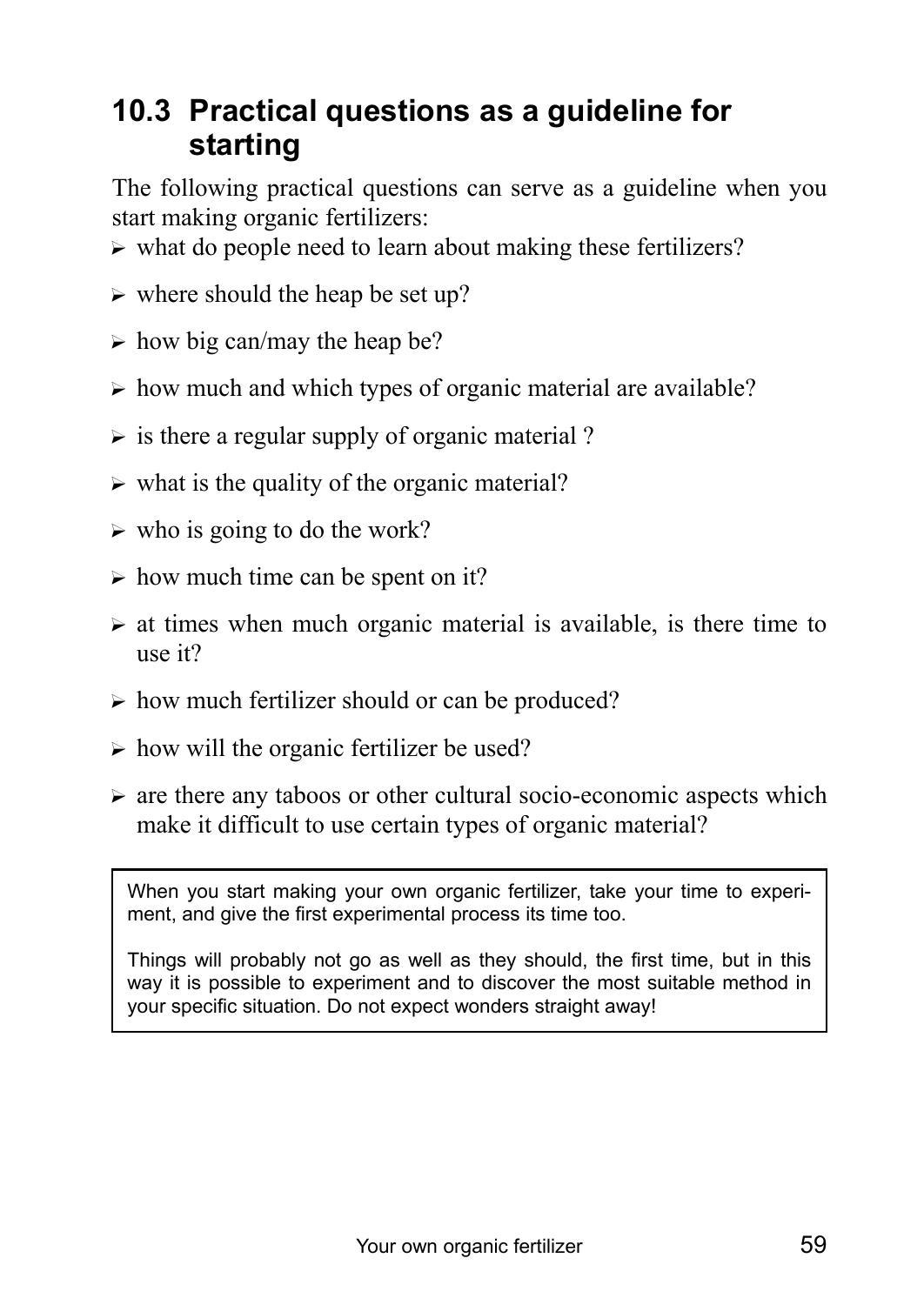# **Appendix 1: Composition of organic materials**

| <b>Material</b>             | % nitrogen<br>(N2)       | % phos-<br>phorus<br>(P2O5) | % potas-<br>sium (K2O) | % lime<br>(CaO) | C/N ratio |  |
|-----------------------------|--------------------------|-----------------------------|------------------------|-----------------|-----------|--|
| <b>Manures</b>              |                          |                             |                        |                 |           |  |
| Cow (fresh)                 | 0.3                      | 0.3                         | 0.1                    |                 |           |  |
| Cow (dried)                 | 2.0                      | 1.5                         | 2.0                    | 4.0             | 20        |  |
| Cow urine (fresh)           | 0.6                      |                             | 0.5                    |                 |           |  |
| Duck (fresh)                | 1.2                      | 1.5                         | 0.6                    |                 |           |  |
| Goat/sheep (fresh)          | 0.6                      | 0.6                         | 0.3                    | 0.3             |           |  |
| Goat/sheep (dried)          | 2.0                      | 1.5                         | 3.0                    | 2.0/5.0         |           |  |
| Goat/sheep urine<br>(fresh) | 2.0                      |                             | 2.3                    |                 |           |  |
| Horse (fresh)               | 0.7                      | 0.4                         | 0.5                    | 0.2             |           |  |
| Horse                       | 2.0                      | 1.5                         | 1.5                    | 1.5             |           |  |
| Poultry:                    |                          |                             |                        |                 |           |  |
| - layers (fresh)            | 1.6                      | 1.5                         | 0.9                    |                 |           |  |
| - layers (dried)            | 5.0                      | 3.0                         | 1.5                    | 4.0             | 5.6       |  |
| - broilers (dried)          | 4.0                      | 2.0                         | 1.2                    | 1.0             |           |  |
| Swine (fresh)               | 0.6                      | 0.5                         | 0.5                    |                 |           |  |
| Swine (dried)               |                          | 5.5                         | 1.5                    | 4.1             | 11.4      |  |
| Swine urine (fresh)         | 0.4                      |                             | 0.8                    |                 |           |  |
| <b>Animal by-products</b>   |                          |                             |                        |                 |           |  |
| Blood (dried)               | 12.0                     | 2.5                         | 1.0                    | 0.5             | 3.0       |  |
| Bone ash                    | $\overline{a}$           | 35.0                        |                        | 46.0            |           |  |
| Bone meal (raw)             | 4.0                      | 22.5                        | 0.2                    | 33.0            | 8.0       |  |
| Bone meal<br>(steamed)      | 2.0                      | 25.0                        |                        | 33.0            |           |  |
| Fish scraps (fresh)         | 7.0                      | 4.0                         |                        |                 |           |  |
| Hoof and horn meal          | 12.0                     | 2.0                         |                        | 6.5             |           |  |
| <b>Plant residues</b>       |                          |                             |                        |                 |           |  |
| Ash of banana skin          | $\overline{\phantom{0}}$ | 3.3                         | 41.8                   |                 |           |  |
| Ash of banana stalk         | $\overline{\phantom{a}}$ | 2.3                         | 49.9                   |                 |           |  |
| Ash of cotton-seed<br>hull  |                          | 5.5                         | 27.0                   | 9.5             |           |  |
| Ash of sunflower<br>stalk   | $\overline{a}$           | 2.5                         | 36.0                   | 18.5            |           |  |
| Ash, wood                   |                          | 2.0                         | 5.0                    | 32.5            |           |  |
| Bark, pulverized            | 1.6                      | 0.9                         | 0.5                    | 4.7             |           |  |
| Barley straw                | 0.6                      | 0.5                         | 1.0                    | 0.4             | 80        |  |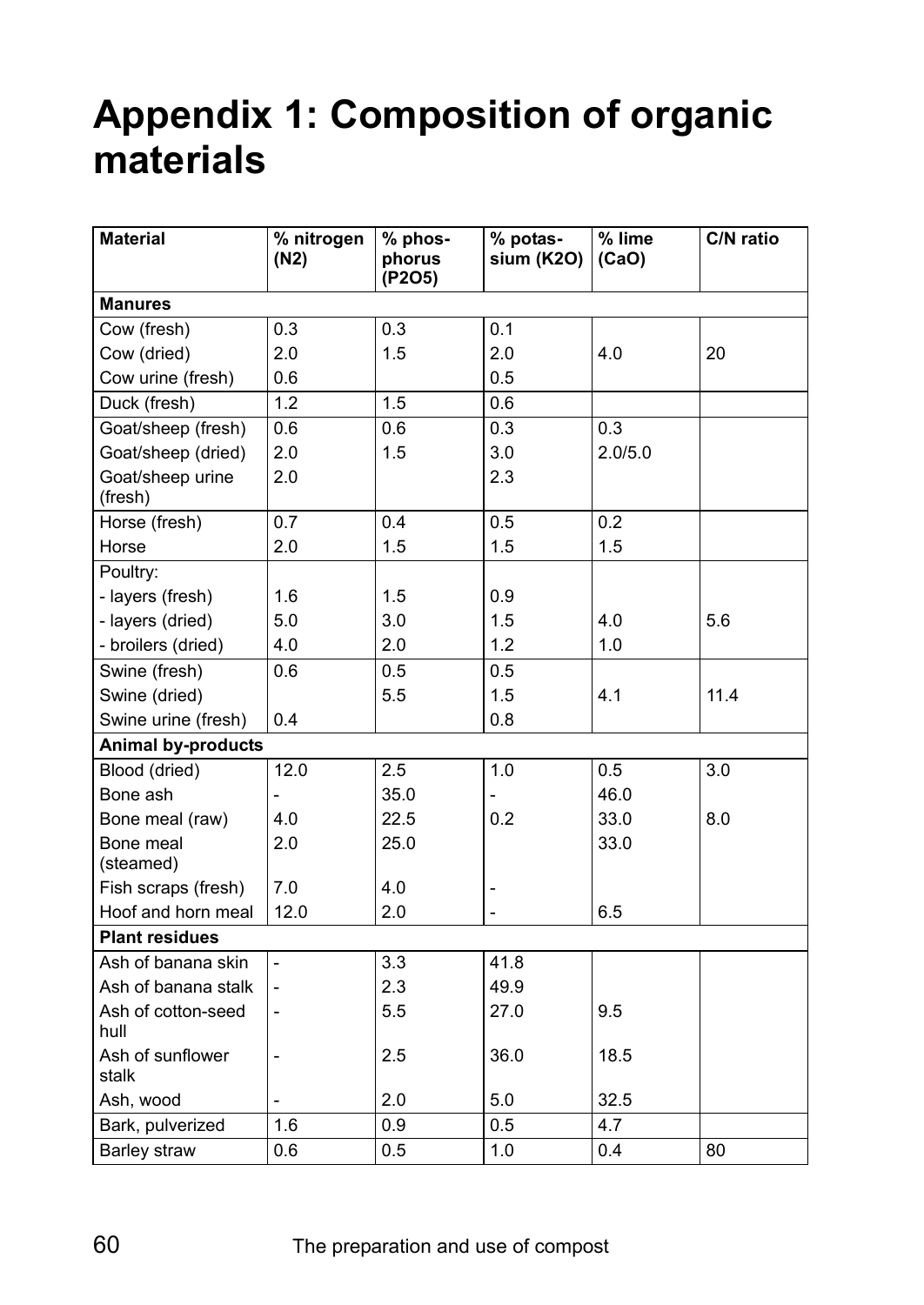| <b>Material</b>                                                             | $%$ nitrogen<br>(N2) | % phos-<br>phorus | % potas-<br>sium (K2O) | % lime<br>(CaO) | C/N ratio |  |
|-----------------------------------------------------------------------------|----------------------|-------------------|------------------------|-----------------|-----------|--|
|                                                                             |                      | (P2O5)            |                        |                 |           |  |
| <b>Brewers wastes</b>                                                       | 4.0                  |                   |                        |                 | 15        |  |
| White clover, green                                                         | 0.5                  | 0.2               | 0.3                    |                 |           |  |
| Red clover, hay                                                             | 2.0                  | 0.5               | 2.0                    |                 |           |  |
| Cocoa shell dust                                                            | 1.0                  | 1.5               | 3.0                    |                 |           |  |
| Cocoa meal                                                                  | 4.0                  | 2.0               | 2.5                    | 0.5             |           |  |
| Coconut fiber waste                                                         | 0.5                  |                   |                        |                 | 300       |  |
| Coffee pulp                                                                 | 1.0                  | $\overline{a}$    | 0.8                    | 0.8             |           |  |
| Cottonseed meal                                                             | 7.0                  | 3.0               | 2.0                    | 0.5             |           |  |
| <b>Fallen leaves</b>                                                        | 0.5                  | 0.2               | 0.5                    | 1.0             | 45        |  |
| Grass, immature                                                             | 1.0                  |                   | 1.2                    |                 | 20        |  |
| Groundnut meal                                                              | 7.0                  | 1.5               | 1.5                    | 0.5             |           |  |
| Maiz stalks                                                                 | 0.8                  | 0.2               | 1.4                    | 0.2             |           |  |
| Millet/sorghum stalk                                                        | 0.7                  | 0.1               | 1.4                    | 0.4             | 70        |  |
| Melasse                                                                     | 0.7                  | $\overline{a}$    | 5.5                    |                 |           |  |
| Orange culls                                                                | 0.2                  | 0.1               | 0.2                    |                 |           |  |
| Pigeon pea stalks                                                           | 0.7                  |                   |                        |                 | 70        |  |
| Rapeseed meal                                                               | 5.5                  | 2.5               | 1.5                    | 1.0             |           |  |
| Peanut shells                                                               | 1.3                  | 0.1               | 0.6                    | 1.4             |           |  |
| Peanut stems                                                                | 0.7                  | 0.1               | 0.6                    | 0.5             |           |  |
| Rice husk                                                                   | 0.5                  |                   | 0.5                    | 0.1             |           |  |
| Rice bran                                                                   | 2.0                  | 1.9               | 1.3                    |                 |           |  |
| Rice straw                                                                  | 0.7                  | 0.1               | 1.0                    | 0.3             | 100       |  |
| Sawdust, rotted                                                             | 0.2                  |                   |                        |                 | 200       |  |
| Sawdust, fresh                                                              | 0.1                  |                   |                        |                 | 500       |  |
| Soot                                                                        | 5.5                  | 1.0               | 0.4                    |                 |           |  |
| Soybean meal                                                                | 7.0                  | 1.5               | 2.5                    | 0.5             |           |  |
| Soybean stems                                                               | 1.4                  | 0.1               | 1.0                    | 0.9             |           |  |
| Sugar cane trash                                                            | 0.3                  |                   |                        |                 | 150       |  |
| Tobacco stems                                                               |                      |                   | 6.0                    |                 |           |  |
| Dried water hya-<br>cinths                                                  | 2.2                  | 0.3               | 3.9                    | 2.0             | 23        |  |
| Weeds                                                                       | 0.5                  | 0.2               | 0.7                    | 0.5             |           |  |
| Green manures<br>(dried)                                                    |                      |                   |                        |                 |           |  |
| Clover                                                                      | 2.4                  | 0.2               | 0.9                    | 2.0             |           |  |
| Crotalaria juncea                                                           | 2.0                  | 0.2               | 1.0                    | 0.8             |           |  |
| Sesbania seban                                                              | 2.1                  | 0.2               | 1.1                    | 0.8             |           |  |
| Source of this table: Minnich, J., et al. 1979, Rodale Guide of Composting. |                      |                   |                        |                 |           |  |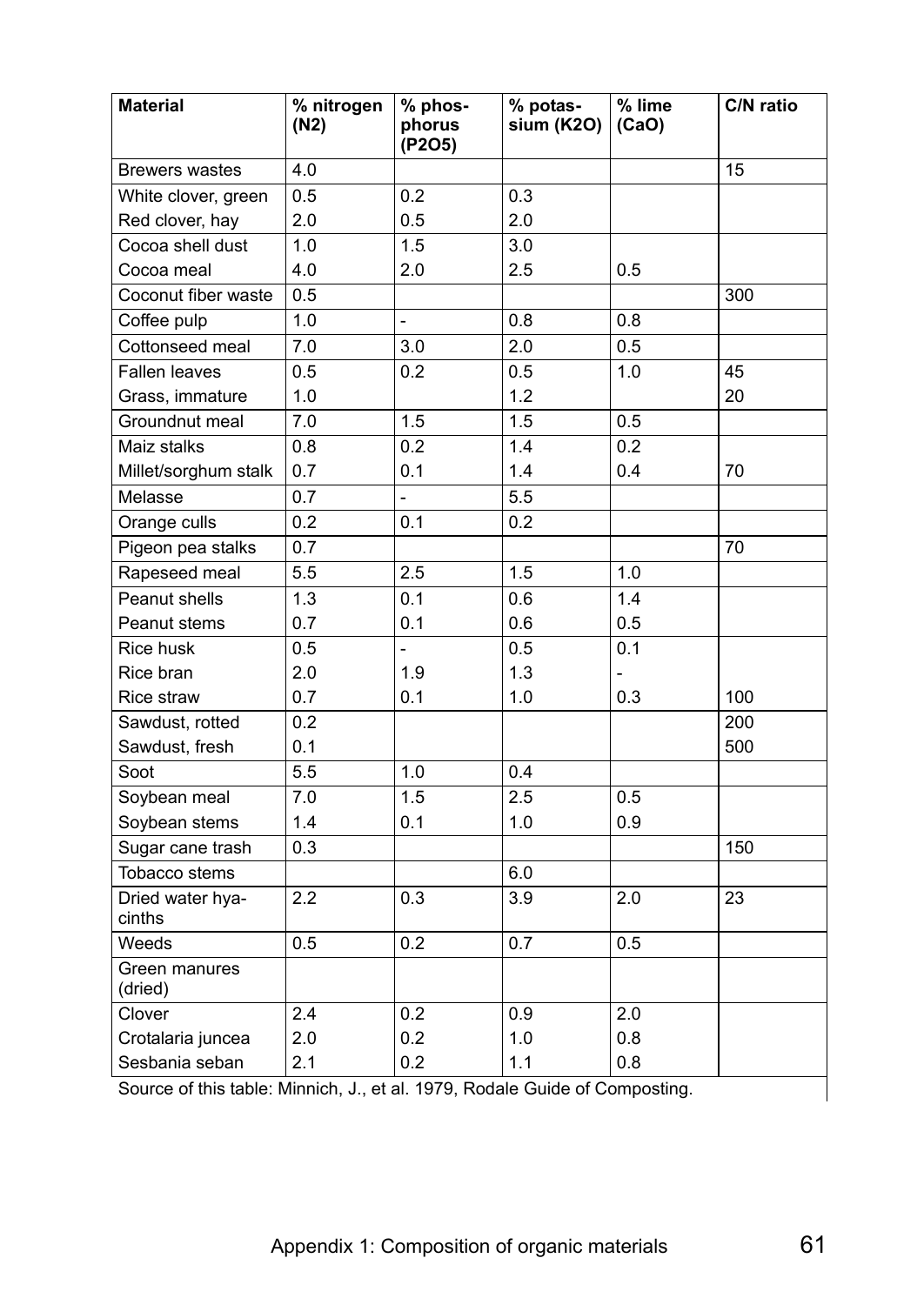# **Further reading**

Agromisa, **Agrodok no 2: Soil fertility management**. 2001. Agromisa, **Agrodok no 11: Erosion control in the tropics**. 2002. Agromisa, **Agrodok 13: Water harvesting and soil moisture retention**. 2001.

Agromisa, **Agrodok 21: On-farm fish culture**. 1998. *Available from Agromisa, Wageningen, The Netherlands The address you find inside on the inside of the front cover.*

Attfield, H.H.D. **Composting Privy**. 1978, 12 pp., Technical Bulletin 7 VITA, USA.

Barnjee, R.K. & Srinivasan, K.V., **Composted urban refuse and primary sewage sludge as a fish pond manure**. Agricultural Wastes 7, no. 4, 1983, pp. 209-219.

Dalpado, V.E., **Mimeographed information describing compost making from city refuse, aquatic weeds and other materials available in developing countries**. 1976.

Drechsel, P., Kunze, D., **Waste composting for urban and periurban agriculture: Closing the rural -urban nutrient cycle in subsaharan africa.** 2001, 229 pp., CABI. ISBN: 08 51 99 5489.

Edwards, P., **A review of recycling organic wastes into fish with emphasis on the tropics**. Aquaculture 21, 1980. pp. 261-297.

**Encyclopedia of Organic Farming,** Rodale Press.

FAO, **Soil management: Compost production and use in tropical and sub-tropical environments**. FAO soils bulletin 56, 1987, 177 pp., FAO, Rome, Italy.

Gopal, B.R.I.J., **Waterhyacinth as mulch, waterhyacinth as compost**. 1987, pp. 272-275. Waterhyacinth, Amsterdam, Elsevier.

t Hart, D., Pluimers, J., **Wasted Agriculture. The use of compost in urban agriculture.** 1996, 100 pp., Waste, UWEP Programme.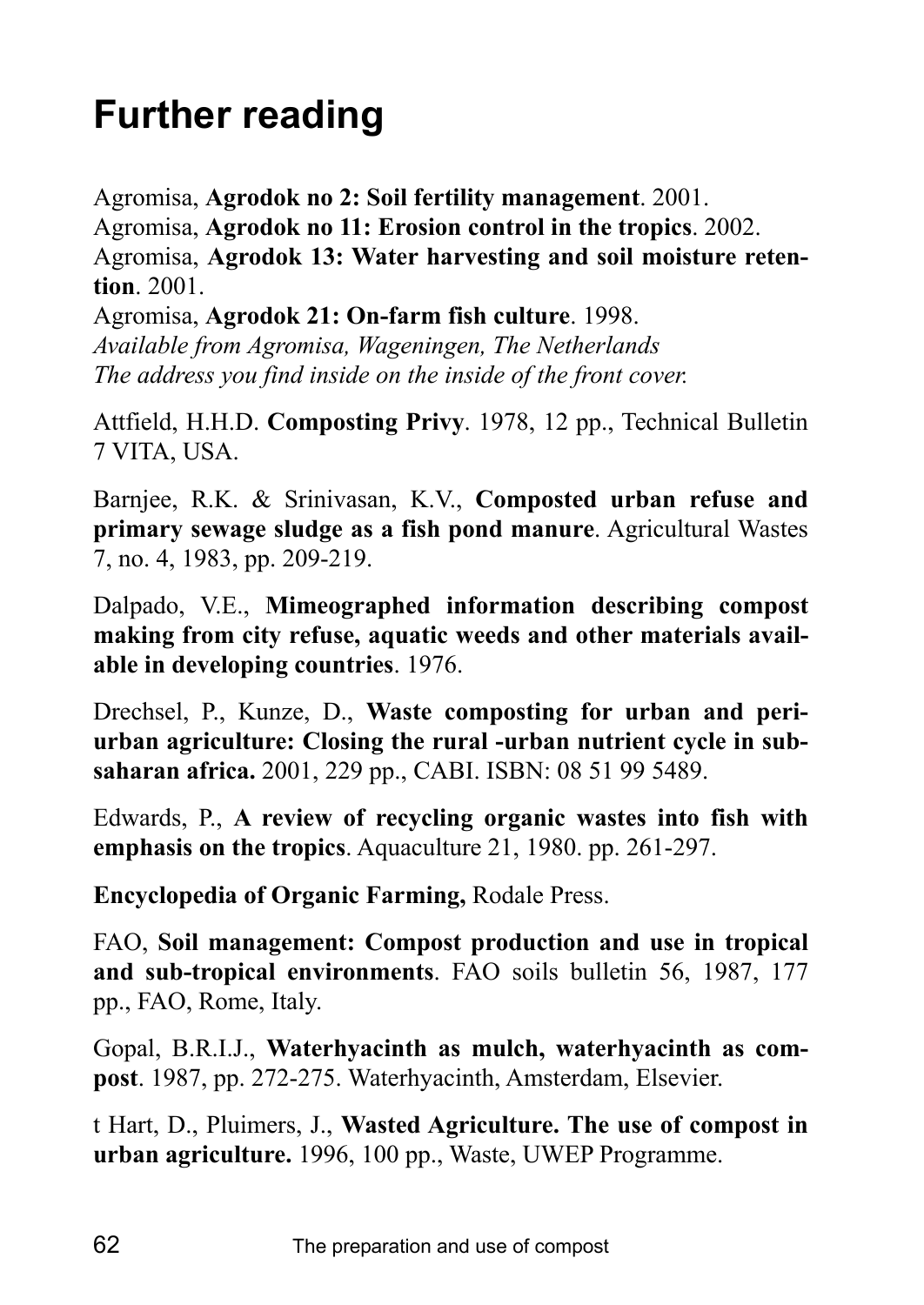HDRA, **Composting in the tropics I + II,** 1998, Henry Doubleday Research Association, Coventry, UK.

Hsieh, S.H., Hsieh, C.F., **The use of organic matter in crop production.** No. 315, ASPAC.

Jenkins, J.C., **The Humanure handbook: a guide to composting human manure**. 1994, 198 pp., Jenkins Publishing. ISBN: 0- 9644258-4-x.

Lindsey, K., Hirt, H., **Use water hyacinth!** A practical handbook of uses fir the water hyacinth from across the world. 1999, Germany.

Minnich, J., Hunt, M., & editors of Organic Gardening magazine, **The Rodale guide to composting.** 1979, USA.

Muller-Samann, K.M., Kotschi, J., **Sustaining Growth: Soil fertility management in tropical smallholdings**. 1994, 486 pp., ICTA; GTZ. Transl.: Christine Ernsting and Simon Chaterj, Margraf, Weikersheim, Germany.

National Academy of Sciences, National Research Council. **Making aquatic weeds useful: some perspectives for developing countries**. Washington DC, USA.

Ngeze, P.B., **Learn how to make and use compost manure in farming**. 1998, 45 pp., Stantex Publishers. ISBN: 9966-917-04-7.

Njoroge J.W., **Field notes on organic farming,** 1994, KIOF, Nairobi, Kenya.

Suval, H.I., Gunnerson, C.G.., Julius, D.S., **Night soil composting**; Appropriate Technology for water Supply and Sanitation. 1981, 81 pp., World Bank.

Roulac, J., **Backyard composting**. 1996, 96 pp., Devon, Green Earth Books. ISBN: 1900322048.

Tyler, R.W., **Winning the organic game**. The compost marketer's handbook. 1996, 269 pp., Alexandria, ASHS Press. ISBN: 096150272X.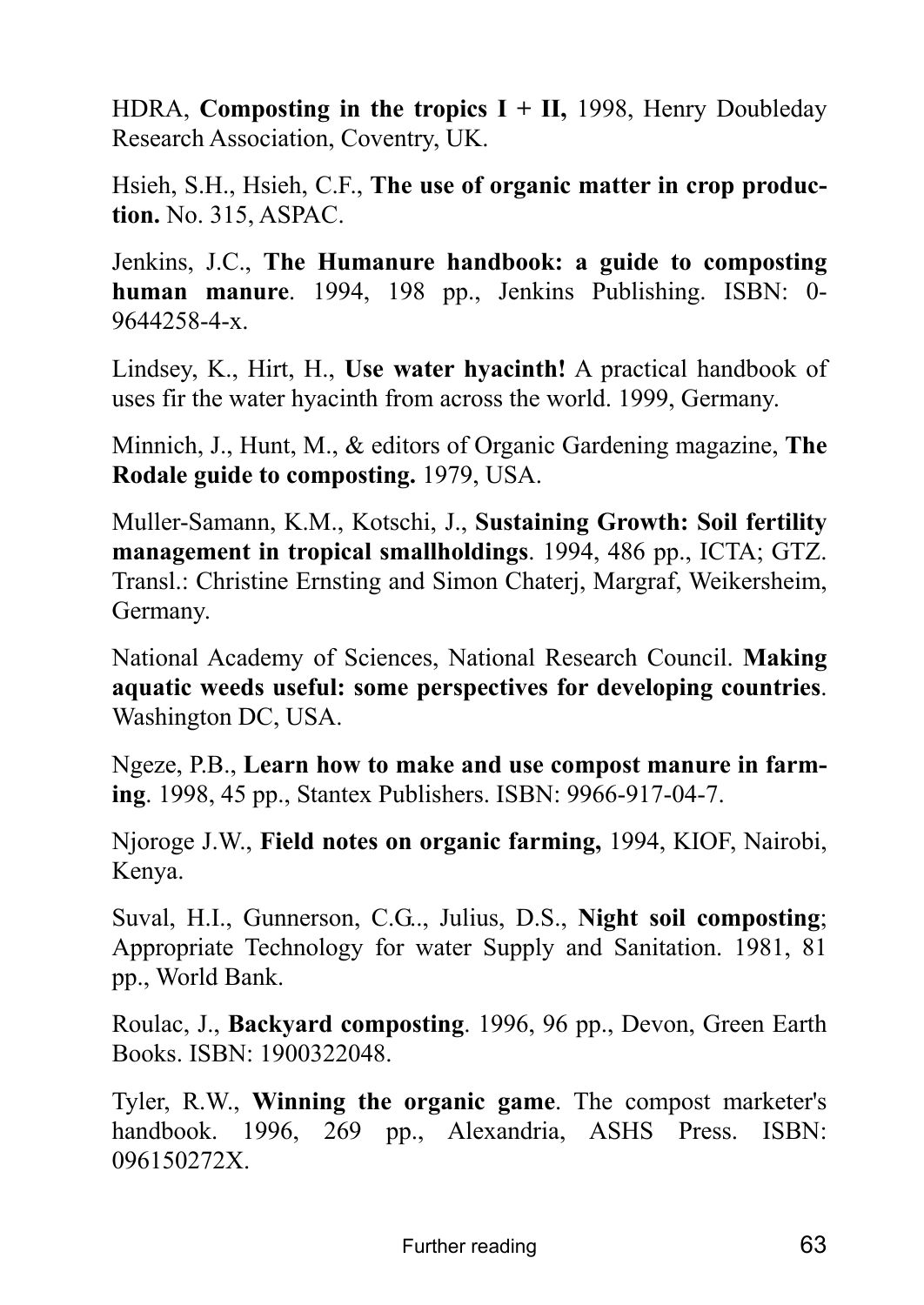# **Useful addresses**

## **Henry Doubleday Research Association (HDRA)**

Ryton Organic Gardens Coventry CV8 3LG, UK Tel: +44 (0)24 7630 3517 Fax: +44 (0)24 7663 9229 E-mail: enquiry@hdra.org.uk; Website: http://www.hdra.org.uk

HDRA is the leading organisation promoting, researching and demonstrating organic horticulture and agriculture in the United Kingdom and overseas. HDRAís programme provides a question and answer service on organic agriculture and agroforestry for NGO's, self-help groups, schools and other organisations in the tropics and sub-tropics. Requests for information should be directed to the Overseas Advisory Section at the address given above.

# **Kenya Institute of Organic Farming (KIOF)**

P.O. Box 34972 Nairobi, Kenya Tel: +254 (2) 583383 / 583194 Fax: +254 (2) 583570 E-mail: kiof@iconnect.co.ke

KIOF was established in 1986 to encourage sustainable methods of agriculture, mainly among smallholder farmers. The initial programme was farmers' training and extension carried out in the central districts of Kenya. The programme has been extended with the following:

- $\triangleright$  Creating awareness and providing practical training in organic farming to farmers.
- $\triangleright$  On-farm trials and data gathering in organic farming in medium and high potential areas in Kenya.
- $\triangleright$  Gathering and disseminating information on organic farming throughout Eastern Africa.
- $\triangleright$  Stimulating formation of organizations and networks on organic farming.